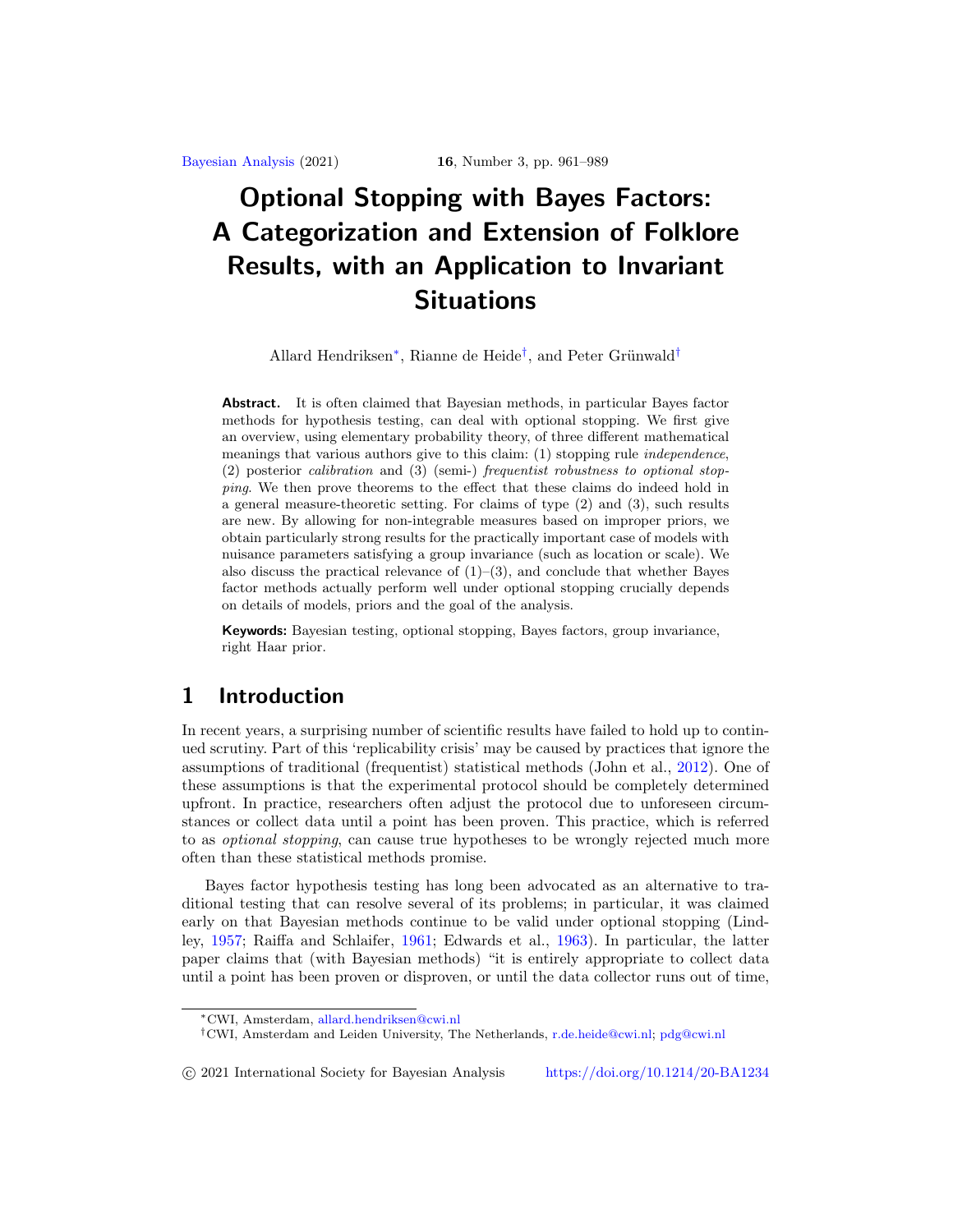<span id="page-1-0"></span>money, or patience." In light of the replicability crisis, such claims have received much renewed interest (Wagenmakers, [2007;](#page-28-0) Rouder, [2014](#page-27-3); Schönbrodt et al., [2017;](#page-27-4) Yu et al., [2014;](#page-28-1) Sanborn and Hills, [2014](#page-27-5)). But what do they mean mathematically? It turns out that different authors mean quite different things by 'Bayesian methods handle optional stopping'; moreover, such claims are often shown to hold only in an informal sense, or in restricted contexts. Thus, the first goal of the present paper is to give a systematic overview and formalization of such claims in a simple, expository setting and, still in this simple setting, explain their relevance for practice: can we effectively rely on Bayes factor testing to do a good job under optional stopping or not? As we shall see, the answer is subtle. The second goal is to extend the reach of such claims to more general settings, for which they have never been formally verified and for which verification is not always trivial.

**Overview** In Section [2](#page-2-0), we give a systematic overview of what we identified to be the three main mathematical senses in which Bayes factor methods can handle optional stopping, which we call  $\tau$ -independence, calibration, and (semi-)frequentist. We first do this in a setting chosen to be as simple as possible — finite sample spaces and strictly positive probabilities — allowing for straightforward statements and proofs of results. In Section [3](#page-7-0), we explain the practical relevance of these three notions. It turns out that whether or not we can say that 'the Bayes factor method can handle optional stopping' in practice is a subtle matter, depending on the specifics of the given situation: what models are used, what priors, and what is the goal of the analysis. We can thus explain the paradox that there have also been claims in the literature that Bayesian methods cannot handle optional stopping in certain cases; such claims were made, for example by Yu et al. [\(2014\)](#page-28-1); Sanborn and Hills [\(2014](#page-27-5)), and also by ourselves (de Heide and Grünwald,  $2018$ ). We also briefly discuss safe tests (Grünwald et al.,  $2019$ ) which can be interpreted as a novel method for determining priors that behave better under frequentist optional stopping. The paper has been organized in such a way that these first two sections can be read with only basic knowledge of probability theory and Bayesian statistics. For convenience, we illustrate Section [3](#page-7-0) with an informally stated example involving group invariances, so that the reader gets a complete overview of what the later, more mathematical sections are about.

Section  $\lambda$  extends the statements and results to a much more general setting allowing for a wide range of sample spaces and measures, including measures based on improper priors. These are priors that are not integrable, thus not defining standard probability distributions over parameters, and as such they cause technical complications. Such priors are indispensable within the recently popularized default Bayes factors for common hypothesis tests (Rouder et al., [2009](#page-27-6), [2012](#page-27-7); Jamil et al., [2016\)](#page-27-8).

In Section [5](#page-16-0), we provide stronger results for the case in which both models satisfy the same group invariance. Several (not all) default Bayes factor settings concern such situations; prominent examples are Jeffreys' [\(1961\)](#page-27-9) Bayesian one- and two-sample t-tests, in which the models are location and location-scale families, respectively. Many more examples are given by Berger and various collaborators (Berger et al., [1998a;](#page-25-0) Dass and Berger, [2003](#page-26-3); Bayarri et al., [2012,](#page-25-1) [2016](#page-25-2)). These papers provide compelling arguments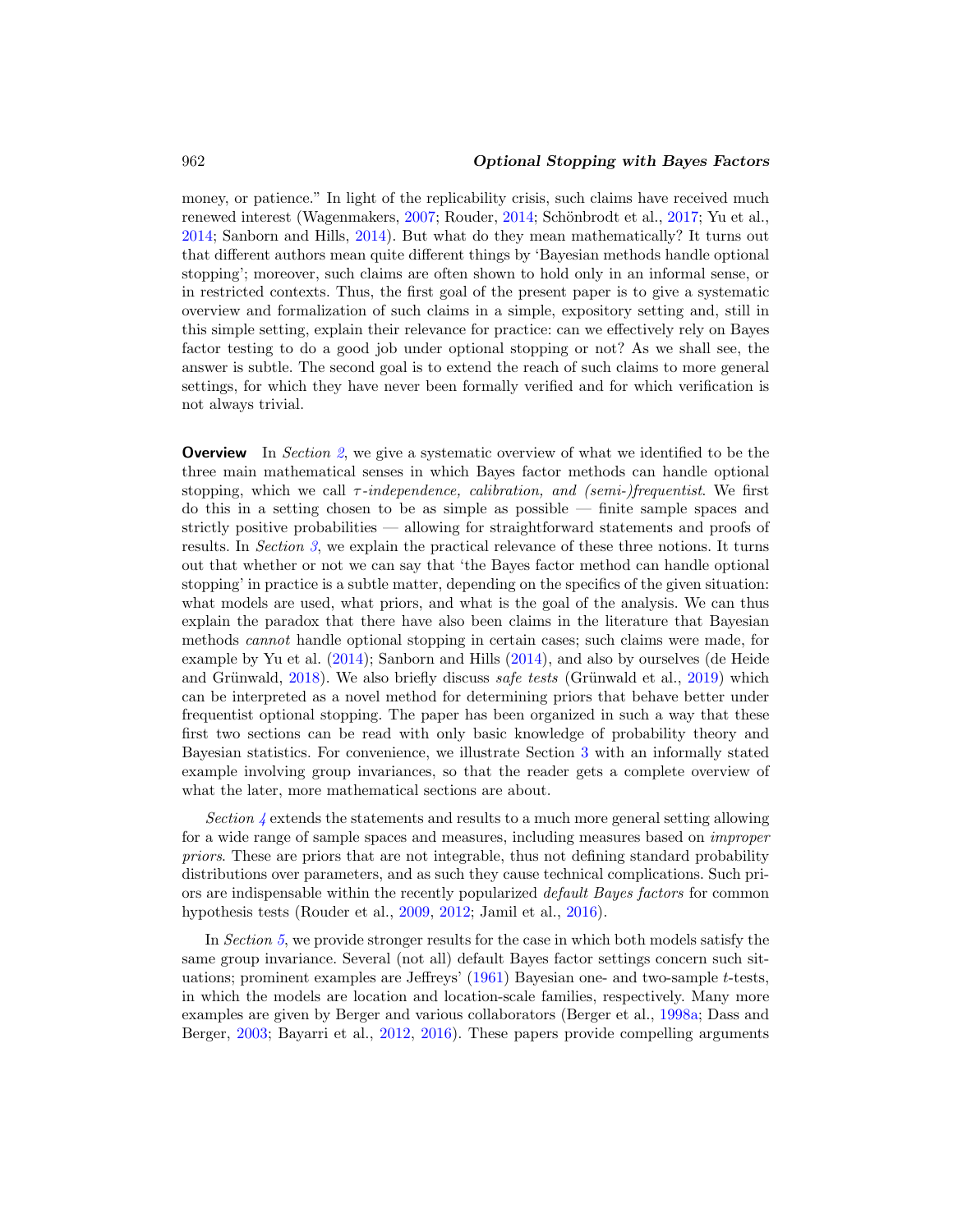<span id="page-2-1"></span>for using the (typically improper) right Haar prior on the nuisance parameters in such situations; for example, in Jeffreys' one-sample  $t$ -test, one puts a right Haar prior on the variance. In particular, in our restricted context of Bayes factor hypothesis testing, the right Haar prior does not suffer from the marginalization paradox (Dawid et al., [1973\)](#page-26-4) that often plagues Bayesian inference based on improper priors. Nevertheless, the right Haar prior is not entirely without problems either (we briefly return to these points in the conclusion).

Haar priors and group invariant models were studied extensively by Eaton [\(1989\)](#page-26-5); Andersson [\(1982](#page-25-3)); Wijsman [\(1990\)](#page-28-2), whose results this paper depends on considerably. When nuisance parameters (shared by both  $H_0$  and  $H_1$ ) are of suitable form and the right Haar prior is used, we can strengthen the results of Section [4:](#page-11-0) they now hold uniformly for all possible values of the nuisance parameters, rather than in the marginal, 'on average' sense we consider in Section [4.](#page-11-0) However — and this is an important insight — we cannot take arbitrary stopping rules if we want to handle optional stopping in this strong sense: our theorems only hold if the stopping rules satisfy a certain intuitive condition, which will hold in many but not all practical cases: the stopping rule must be "invariant" under some group action. For instance, a rule such as 'stop as soon as the Bayes factor is  $\geq 20'$  is allowed, but a rule (in the Jeffreys' one-sample t-test) such as 'stop as soon as  $\sum x_i^2 \ge 20$ ' is not.

**Scope and Novelty** Our analysis is restricted to Bayesian testing and model selection using the Bayes factor method; we do not make any claims about other types of Bayesian inference. Some of the results we present were already known, at least in simple settings; we refer in each case to the first appearance in the literature that we are aware of. In particular, our results in Section [4.1](#page-13-0) are implied by earlier results in the seminal work by Berger and Wolpert [\(1988\)](#page-26-6) on the likelihood principle; we include them any way since they are a necessary building block for what follows. The real mathematical novelties in the paper are the results on calibration and (semi-) frequentist optional stopping with general sample spaces and improper priors and the results on the group invariance case (Section  $4.2-5$  $4.2-5$ ). These results are truly novel, and — although perhaps not very surprising — they do require substantial additional work not covered by Berger and Wolpert [\(1988](#page-26-6)), who are only concerned with  $\tau$ -independence. In particular, the calibration results require the notion of the 'posterior odds of some particular posterior odds', which need to be defined under arbitrary stopping times. The difficulty here is that, in contrast to the fixed sample sizes where even with continuous-valued data, the Bayes factor and the posterior odds usually have a distribution with full support, with variable stopping times, the support may have 'gaps' at which its density is zero or very near zero. An additional difficulty encountered in the group invariance case is that one has to define filtrations based on maximal invariants, which requires excluding certain measure-zero points from the sample space.

# <span id="page-2-0"></span>**2 The Simple Case**

Consider a finite set X and a sample space  $\Omega = \mathcal{X}^T$  where T is some very large (but in this section, still finite) integer. One observes a sample  $x^{\tau} \equiv x_1, \ldots, x_{\tau}$ , which is an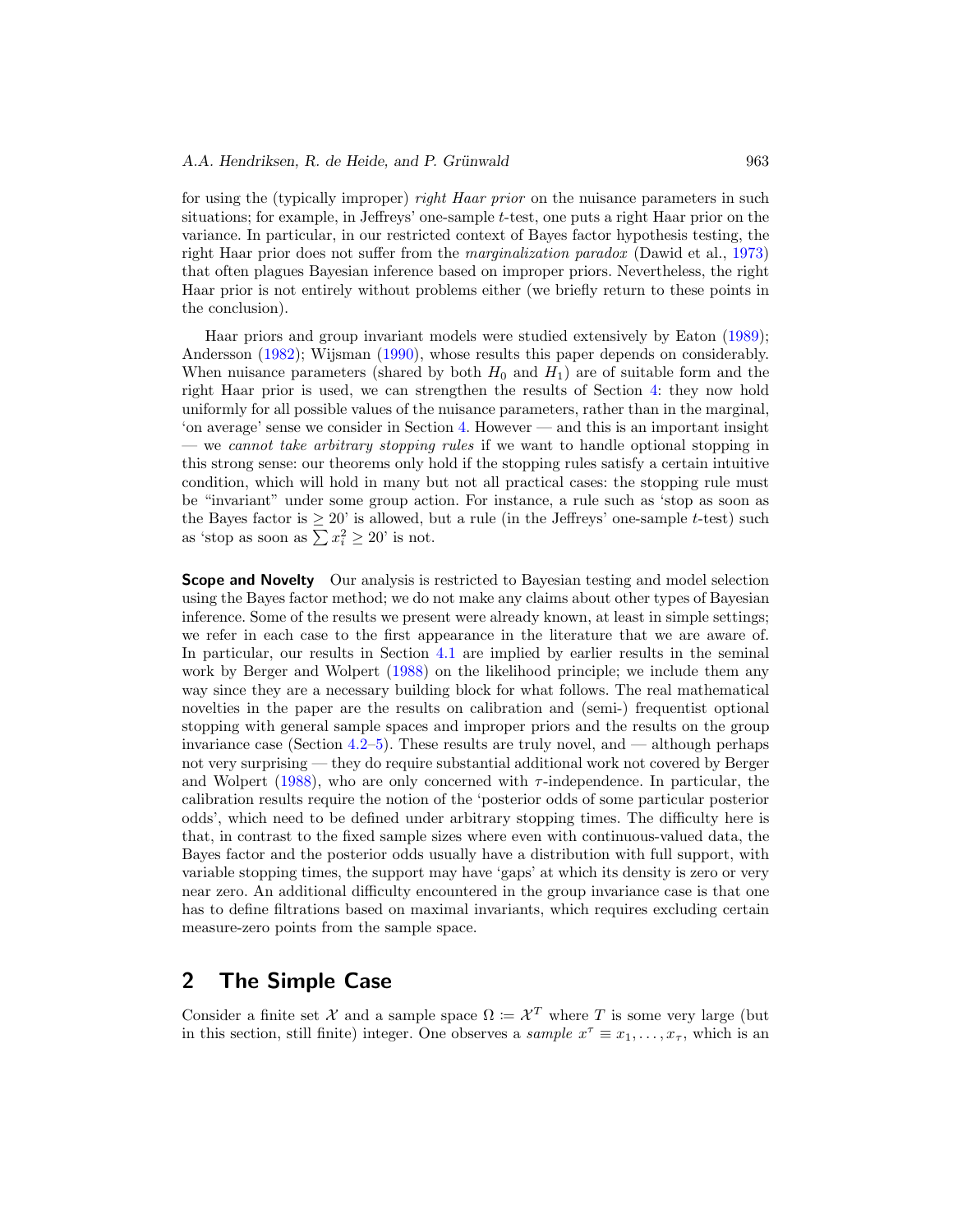<span id="page-3-2"></span>initial segment of  $x_1, \ldots, x_T \in \mathcal{X}^T$ . In the simplest case,  $\tau = n$  is a sample size that is fixed in advance; but, more generally  $\tau$  is a *stopping time* defined by some stopping rule (which may or may not be known to the data analyst), defined formally below.

We consider a hypothesis testing scenario where we wish to distinguish between a null hypothesis  $H_0$  and an alternative hypothesis  $H_1$ . Both  $H_0$  and  $H_1$  are sets of distributions on  $\Omega$ , and they are each represented by unique probability distributions  $P_0$  and  $P_1$  respectively. Usually, these are taken to be Bayesian marginal distributions, defined as follows. First one writes, for both  $k \in \{0,1\}$ ,  $H_k = \{P_{\theta|k} \mid \theta \in \Theta_k\}$  with 'parameter spaces'  $\Theta_k$ ; one then defines or assumes some prior probability distributions  $\pi_0$  and  $\pi_1$  on  $\Theta_0$  and  $\Theta_1$ , respectively. The Bayesian marginal probability distributions are then the corresponding marginal distributions, i.e. for any set  $A \subset \Omega$  they satisfy:

<span id="page-3-1"></span>
$$
\bar{P}_0(A) = \int_{\Theta_0} P_{\theta|0}(A) d\pi_0(\theta) \; ; \; \bar{P}_1(A) = \int_{\Theta_1} P_{\theta|1}(A) d\pi_1(\theta). \tag{1}
$$

For now we also further assume that for every  $n \leq T$ , every  $x^n \in \mathcal{X}^n$ ,  $\overline{P}_0(X^n = x^n) > 0$ and  $\bar{P}_1(X^n = x^n) > 0$  (full support), where here, as below, we use random variable notation,  $X^n = x^n$  denoting the event  $\{x^n\} \subset \Omega$ . We note that there exist approaches to testing and model choice such as testing by nonnegative martingales (Shafer et al.,  $2011$ ; van der Pas and Grünwald,  $2018$ ) and minimum description length (Barron et al., [1998;](#page-25-4) Grünwald, [2007](#page-26-7)) in which the  $\bar{P}_0$  and  $\bar{P}_1$  may be defined in different (yet related) ways. Several of the results below extend to general  $\bar{P}_0$  and  $\bar{P}_1$ ; we return to this point at the end of the paper, in Section [6.](#page-23-0) In all cases, we further assume that we have determined an additional probability mass function  $\pi$  on  $\{H_0, H_1\}$ , indicating the prior probabilities of the hypotheses. The evidence in favor of  $H_1$  relative to  $H_0$  given data  $x^{\tau}$  is now measured either by the *Bayes factor* or the *posterior odds*. We now give the standard definition of these quantities for the case that  $\tau = n$ , i.e., that the sample size is fixed in advance. First, noting that all conditioning below is on events of strictly positive probability, by Bayes' theorem, we can write for any  $A \subset \Omega$ ,

<span id="page-3-0"></span>
$$
\frac{\pi(H_1 \mid A)}{\pi(H_0 \mid A)} = \frac{P(A \mid H_1)}{P(A \mid H_0)} \cdot \frac{\pi(H_1)}{\pi(H_0)},\tag{2}
$$

where here, as in the remainder of the paper, we use the symbol  $\pi$  to denote not just prior, but also posterior distributions on  $\{H_0, H_1\}$ . In the case that we observe  $x^n$  for fixed n, the event A is of the form  $X^n = x^n$ . Plugging this into [\(2\)](#page-3-0), the left-hand side becomes the standard definition of posterior odds, and the first factor on the right is called the Bayes factor.

### **2.1 First Sense of Handling Optional Stopping:** *τ* **-Independence**

Now, in reality we do not necessarily observe  $X^n = x^n$  for fixed n but rather  $X^\tau = x^\tau$ where  $\tau$  is a stopping time that may itself depend on (past) data (and that in some cases may in fact be unknown to us). This stopping time may be defined in terms of a stopping  $rule \ f:\bigcup_{i\geq 0}^T \mathcal{X}^i \to \{\texttt{stop}, \texttt{continue}\} . \ \tau \equiv \tau(x^T) \ \text{is then defined as the random variable}$ which, for any sample  $x_1, \ldots, x_T$ , outputs the smallest n such that  $f(x_1, \ldots, x_n) = \texttt{stop}$ .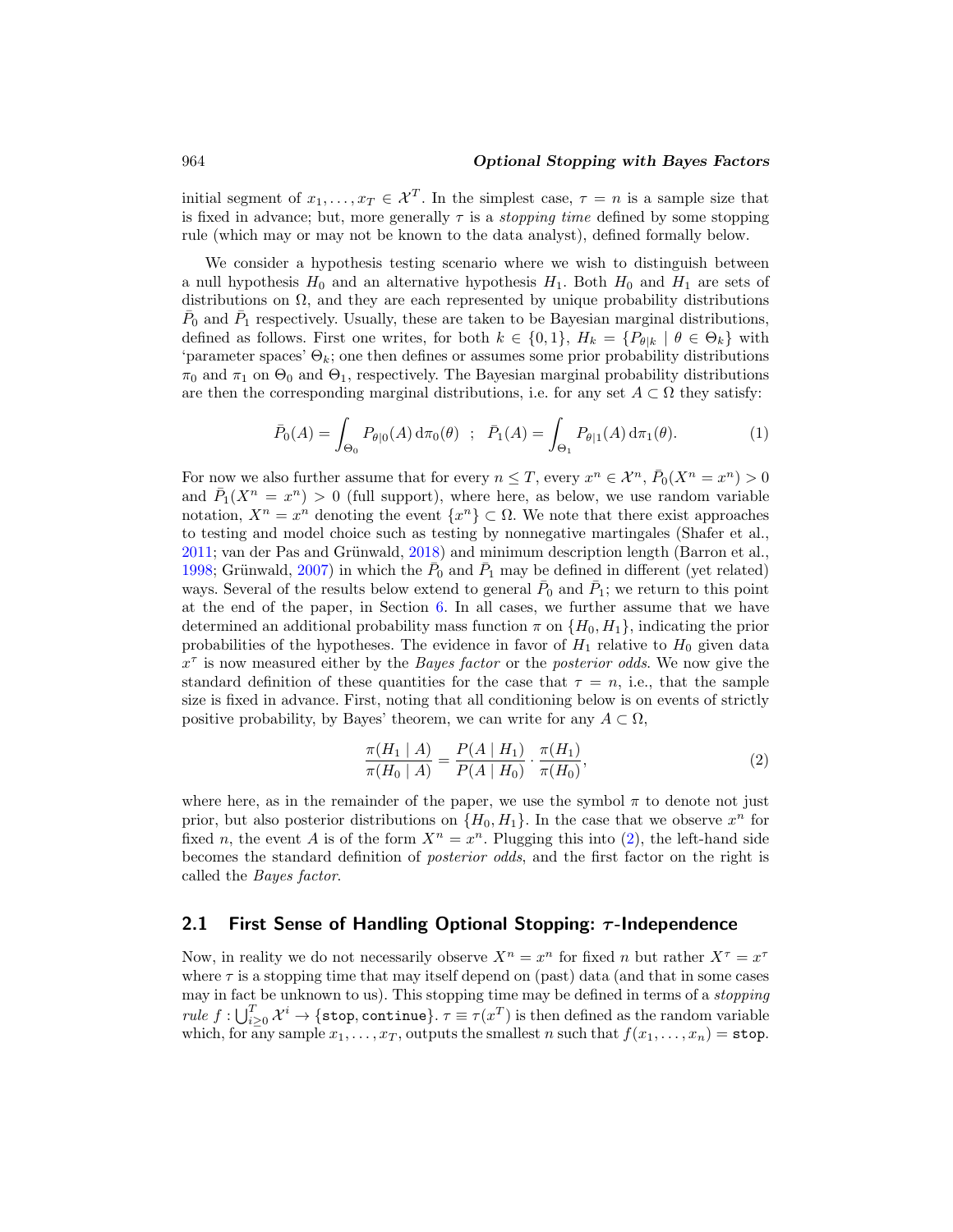#### <span id="page-4-3"></span>*A.A. Hendriksen, R. de Heide, and P. Grünwald* 965

For any given stopping time  $\tau$ , any  $1 \leq n \leq T$  and sequence of data  $x^n = (x_1, \ldots, x_n)$ , we say that  $x^n$  is compatible with  $\tau$  if it satisfies  $X^n = x^n \Rightarrow \tau = n$ . We let  $\mathcal{X}^{\tau} \subset \bigcup_{i=1}^T \mathcal{X}^i$ be the set of all sequences compatible with  $\tau$ .

Observations take the form  $X^{\tau} = x^{\tau}$ , which is equivalent to the event  $X^n = x^n$ ;  $\tau = n$  for some n and some  $x^n \in \mathcal{X}^n$  which of necessity must be compatible with  $\tau$ . We can thus instantiate [\(2\)](#page-3-0) to

$$
\frac{\pi(H_1 \mid X^n = x^n, \tau = n)}{\pi(H_0 \mid X^n = x^n, \tau = n)} = \frac{P(\tau = n \mid X^n = x^n, H_1) \cdot \pi(H_1 \mid X^n = x^n)}{P(\tau = n \mid X^n = x^n, H_0) \cdot \pi(H_0 \mid X^n = x^n)} = \frac{\pi(H_1 \mid X^n = x^n)}{\pi(H_0 \mid X^n = x^n)},
$$
\n(3)

where in the first equality we used Bayes' theorem (keeping  $X^n = x^n$  on the right of the conditioning bar throughout); the second equality stems from the fact that  $X^n = x^n$ logically implies  $\tau = n$ , since  $x^n$  is compatible with  $\tau$ ; the probability  $P(\tau = n \mid X^n =$  $x^n, H_i$  must therefore be 1 for  $j = 0, 1$ . Combining [\(3\)](#page-4-0) with Bayes' theorem we get:

<span id="page-4-2"></span><span id="page-4-0"></span>
$$
\frac{\gamma(x^n)}{\pi(H_1 \mid X^n = x^n, \tau = n)} = \frac{\beta(x^n)}{\bar{P}_1(X^n = x^n)} \cdot \frac{\pi(H_1)}{\pi(H_0)} \cdot \frac{\pi(H_1)}{\pi(H_0)},
$$
\n(4)

where we introduce the notation  $\gamma(x^n)$  for the posterior odds and  $\beta(x^n)$  for the Bayes factor based on sample  $x^n$ , calculated as if n were fixed in advance.<sup>[1](#page-4-1)</sup>

We see that the stopping rule plays no role in the expression on the right. Thus, we have shown that, for any two stopping times  $\tau_1$  and  $\tau_2$  that are both compatible with some observed  $x^n$ , the posterior odds one arrives at will be the same irrespective of whether  $x^n$  came to be observed because  $\tau_1$  was used or if  $x^n$  came to be observed because  $\tau_2$  was used. We say that the posterior odds do not depend on the stopping rule  $\tau$  and call this property  $\tau$ -independence. Incidentally, this also justifies that we write the posterior odds as  $\gamma(x^n)$ , a function of  $x^n$  alone, without referring to the stopping time  $\tau$ .

The fact that the posterior odds given  $x^n$  do not depend on the stopping rule is the first (and simplest) sense in which Bayesian methods handle optional stopping. It has its roots in the stopping rule principle, the general idea that the conclusions obtained from the data by 'reasonable' statistical methods should not depend on the stopping rule used. This principle was probably first formulated by Barnard [\(1947;](#page-25-5) [1949\)](#page-25-6); Barnard [\(1949\)](#page-25-6) very implicitly showed that, under some conditions, Bayesian methods satisfy the stopping rule principle (and hence satisfy  $\tau$ -independence). Other early sources are Lindley [\(1957](#page-27-1)) and Edwards et al. [\(1963\)](#page-26-0). Lindley gave an informal proof in the context of specific parametric models; in Section [4.1](#page-13-0) we show that, under some regularity conditions, the result indeed remains true for general  $\sigma$ -finite  $P_0$  and  $P_1$ .

<span id="page-4-1"></span><sup>&</sup>lt;sup>1</sup>A slightly different way to get to [\(4\)](#page-4-2), which some may find even simpler, is to start with  $\bar{P}_0(X^n =$  $x^n, \tau = n) = \bar{P}_0(X^n = x^n)$  (since  $X^n = x^n$  implies  $\tau = n$ ), whence  $\pi(H_j \mid X^n = x^n, \tau = n) \propto \bar{P}_j(X^n = x^n, \tau = n) \pi(H_j) = \bar{P}_j(X^n = x^n) \pi(H_j)$ .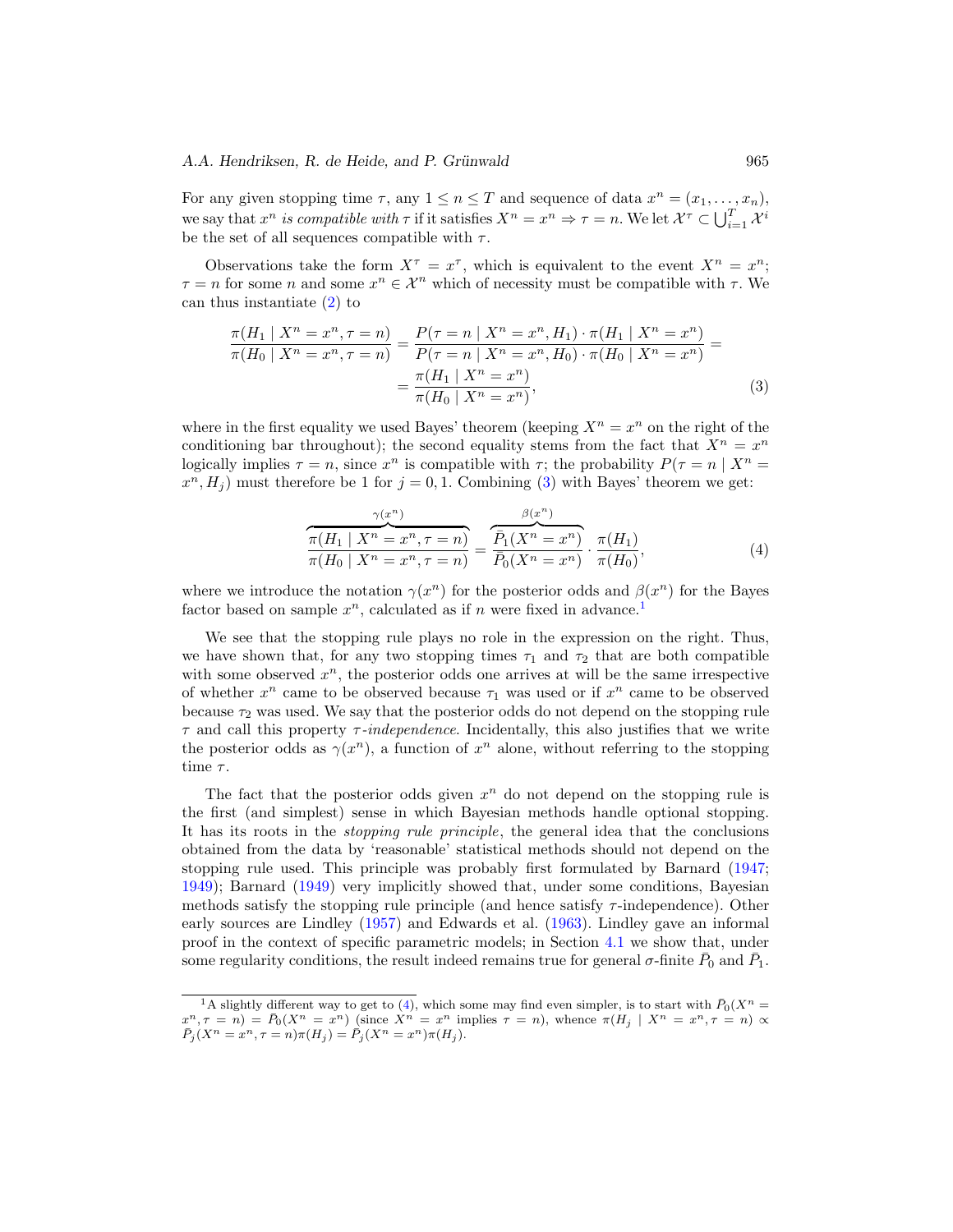<span id="page-5-2"></span>A special case of our result (allowing continuous-valued sample spaces but not general measures) was proven by Raiffa and Schlaifer [\(1961](#page-27-2)), and a more general statement about the connection between the 'likelihood principle' and the 'stopping rule principle' which implies our result in Section [4.1](#page-13-0) can be found in the seminal work (Berger and Wolpert, [1988\)](#page-26-6), who also provide some historical context. Still, even though not new in itself, we include our result on  $\tau$ -independence with general sample spaces and measures since it is the basic building block of our later results on calibration and semi-frequentist robustness, which are new.

Finally, we should note that both Raiffa and Schlaifer [\(1961](#page-27-2)) and Berger and Wolpert [\(1988\)](#page-26-6) consider more general stopping rules, which can map to a probability of stopping instead of just {stop, continue}. Also, they allow the stopping rule itself to be parameterized: one deals with a collection of stopping rules  $\{f_{\xi} : \xi \in \Xi\}$  with corresponding stopping times  $\{\tau_{\xi} : \xi \in \Xi\}$ , where the parameter  $\xi$  is equipped with a prior such that  $\xi$  and  $H_i$  are required to be a priori independent. Such extensions are straightforward to incorporate into our development as well (very roughly, the second equality in [\(3\)](#page-4-0) now follows because, by conditional independence, we must have that  $P(\tau_{\xi} = n \mid X^n = x^n, H_1) = P(\tau_{\xi} = n \mid X^n = x^n, H_0)$ ; we will not go into such extensions any further in this paper.

### <span id="page-5-1"></span>**2.2 Second Sense of Handling Optional Stopping: Calibration**

An alternative definition of handling optional stopping was introduced by Rouder [\(2014](#page-27-3)). Rouder calls  $\gamma(x^n)$  the nominal posterior odds calculated from an obtained sample  $x^n$ , and defines the observed posterior odds as

$$
\frac{\pi(H_1 \mid \gamma(x^n) = c)}{\pi(H_0 \mid \gamma(x^n) = c)}
$$

as the posterior odds given the nominal odds. Rouder first notes that, at least if the sample size is fixed in advance to  $n$ , one expects these odds to be equal. For instance, if an obtained sample yields nominal posterior odds of 3-to-1 in favor of the alternative hypothesis, then it must be 3 times as likely that the sample was generated by the alternative probability measure. In the terminology of de Heide and Grünwald  $(2018)$ , Bayes is *calibrated* for a fixed sample size n. Rouder then goes on to note that, if n is determined by an arbitrary stopping time  $\tau$  (based for example on optional stopping), then the odds will still be equal — in this sense, Bayesian testing is well-behaved in the calibration sense irrespective of the stopping rule/time. Formally, the requirement that the nominal and observed posterior odds be equal leads us to define the calibration hypothesis, which postulates that  $c = \frac{P(H_1|\gamma=c)}{P(H_0|\gamma=c)}$  holds for any  $c > 0$  that has non-zero probability. For simplicity, for now we only consider the case with equal prior odds for  $H_0$  and  $H_1$  so that  $\gamma(x^n) = \beta(x^n)$ . Then the calibration hypothesis says that, for arbitrary stopping time  $\tau$ , for every c such that  $\beta(x^{\tau}) = c$  for some  $x^{\tau} \in \mathcal{X}^{\tau}$ , one has

<span id="page-5-0"></span>
$$
c = \frac{P(\beta(x^{\tau}) = c | H_1)}{P(\beta(x^{\tau}) = c | H_0)}.
$$
\n(5)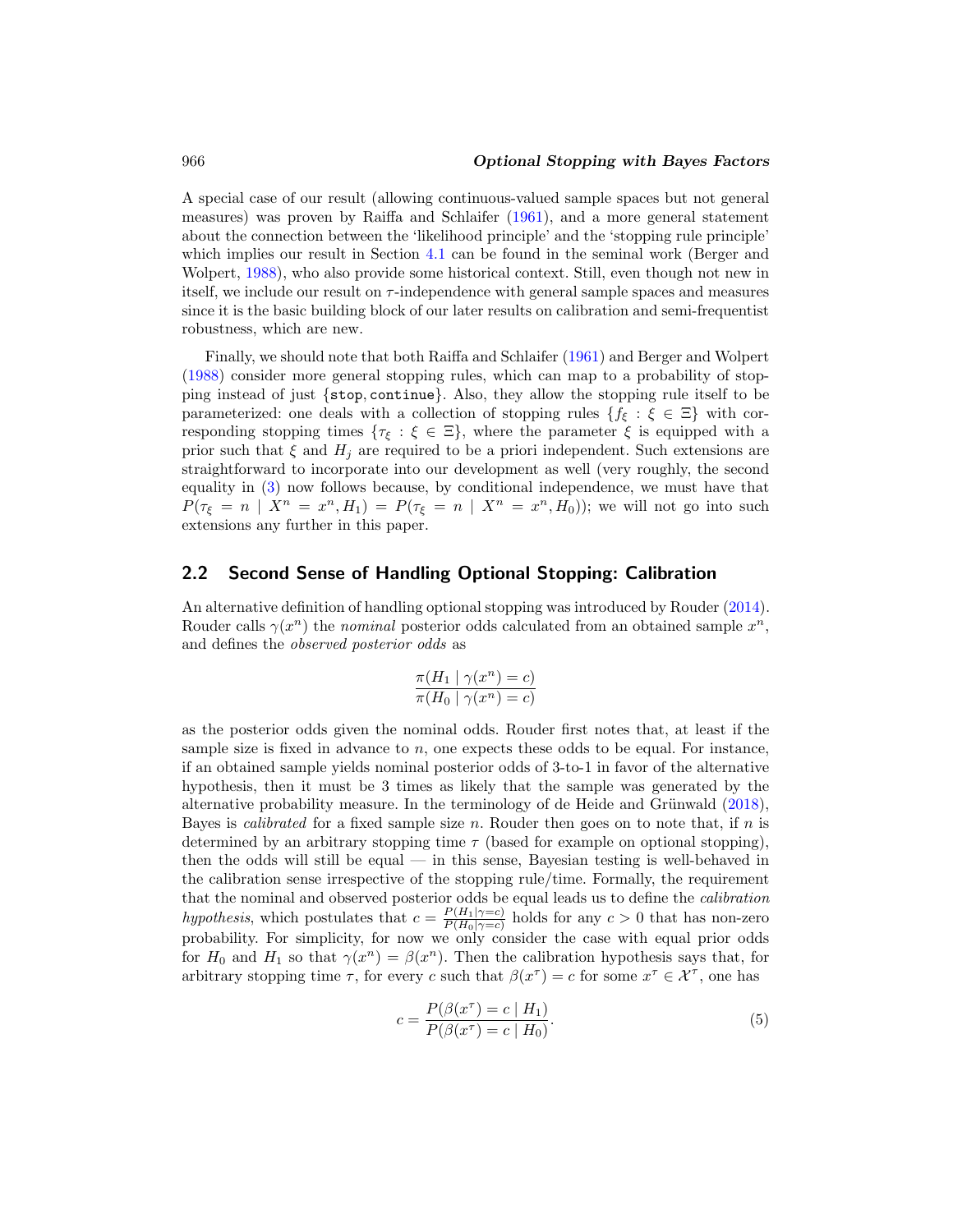<span id="page-6-2"></span>In the present simple setting, this hypothesis is easily shown to hold, because we can write:

$$
\frac{P(\beta(X^{\tau}) = c | H_1)}{P(\beta(X^{\tau}) = c | H_0)} = \frac{\sum_{y \in \mathcal{X}^{\tau} : \beta(y) = c} P(\{y\} | H_1)}{\sum_{y \in \mathcal{X}^{\tau} : \beta(y) = c} P(\{y\} | H_0)} = \frac{\sum_{y \in \mathcal{X}^{\tau} : \beta(y) = c} c P(\{y\} | H_0)}{\sum_{y \in \mathcal{X}^{\tau} : \beta(y) = c} P(\{y\} | H_0)} = c.
$$

Rouder noticed that the calibration hypothesis should hold as a mathematical theorem, without giving an explicit proof; he demonstrated it by computer simulation in a simple parametric setting. Deng et al. [\(2016\)](#page-26-8) gave a proof for a somewhat more extended setting yet still with proper priors. In Section [4.2](#page-13-1) we show that a version of the calibration hypothesis continues to hold for general measures based on improper priors, and in Section [5.4](#page-21-0) we extend this further to strong calibration for group invariance settings as discussed below.

We note that this result, too, relies on the priors themselves not depending on the stopping time, an assumption which is violated in several standard default Bayes factor settings. We also note that, if one thinks of one's priors in a default sense  $-$  they are practical but not necessarily fully believed — then the practical implications of calibration are limited, as shown experimentally by de Heide and Grünwald  $(2018)$ . One would really like a stronger form of calibration in which [\(5\)](#page-5-0) holds under a whole range of distributions in  $H_0$  and  $H_1$ , rather than in terms of  $P_0$  and  $P_1$  which average over a prior that perhaps does not reflect one's beliefs fully. For the case that  $H_0$  and  $H_1$  share a nuisance parameter g taking values in some set G, one can define this strong calibration hypothesis as stating that, for all c with  $\beta(x^{\tau}) = c$  for some  $x^{\tau} \in \mathcal{X}^{\tau}$ , all  $g \in G$ ,

<span id="page-6-0"></span>
$$
c = \frac{P(\beta(x^{\tau}) = c | H_1, g)}{P(\beta(x^{\tau}) = c | H_0, g)},
$$
\n(6)

where  $\beta$  is still defined as above; in particular, when calculating  $\beta$  one does not condition on the parameter having the value g, but when assessing its likelihood as in  $(6)$  one does. de Heide and Grünwald  $(2018)$  show that the strong calibration hypothesis certainly does not hold for general parameters, but they also show by simulations that it does hold in the practically important case with group invariance and right Haar priors (Example [1](#page-9-0) provides an illustration). In Section [5.4](#page-21-0) we show that in such cases, one can indeed prove that a version of [\(6\)](#page-6-0) holds.

### **2.3 Third Sense of Handling Optional Stopping: (Semi-)Frequentist**

In classical, Neyman-Pearson style null hypothesis testing, a main concern is to limit the false positive rate of a hypothesis test. If this false positive rate is bounded above by some  $\alpha > 0$ , then a null hypothesis significance test (NHST) is said to have *significance level*  $\alpha$ , and if the significance level is independent of the stopping rule used, we say that the test is robust under frequentist optional stopping.

<span id="page-6-1"></span>**Definition 1.** A function  $S: \bigcup_{i=m}^{T} \mathcal{X}^i \to \{0,1\}$  is said to be a frequentist sequential test with significance level  $\alpha$  and minimal sample size m that is robust under optional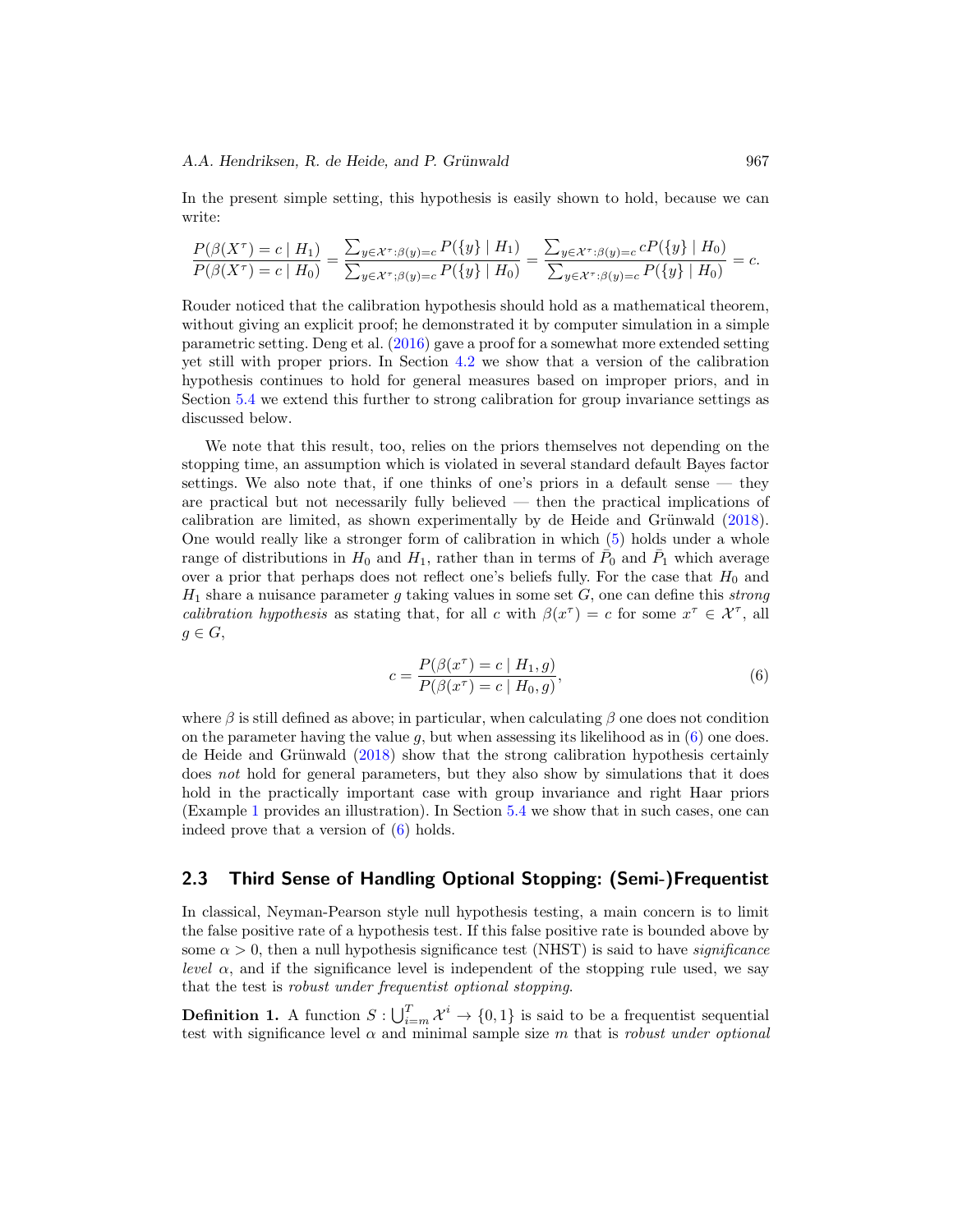<span id="page-7-2"></span>stopping relative to  $H_0$  if for all  $P \in H_0$ 

$$
P(\exists n, m < n \le T : S(X^n) = 1) \le \alpha,
$$

i.e. the probability that there is an n at which  $S(X^n) = 1$  ('the test rejects  $H_0$  when given sample  $X^{n}$ ) is bounded by  $\alpha$ .

In our present setting, we can take  $m = 0$  (larger m become important in Section [4.3\)](#page-15-0), so n runs from 1 to T and it is easy to show that, for any  $0 \le \alpha \le 1$ , we have

<span id="page-7-1"></span>
$$
\bar{P}_0\left(\exists n, 0 < n \le T : \frac{1}{\beta(x^n)} \le \alpha\right) \le \alpha. \tag{7}
$$

*Proof.* For any fixed  $\alpha$  and any sequence  $x^T = x_1, \ldots, x_T$ , let  $\tau(x^T)$  be the smallest n such that, for the initial segment  $x^n$  of  $x^T$ ,  $\beta(x^n) \geq 1/\alpha$  (if no such n exists we set  $\tau(x^T) = T$ ). Then  $\tau$  is a stopping time,  $X^{\tau}$  is a random variable, and the probability in [\(7\)](#page-7-1) is equal to the  $\bar{P}_0$ -probability that  $\beta(X^{\tau}) \geq 1/\alpha$ , which by Markov's inequality is bounded by  $\alpha$ .  $\Box$ 

It follows that, if  $H_0$  is a singleton, then the sequential test S that rejects  $H_0$  (outputs  $S(X^n) = 1$ ) whenever  $\beta(x^n) \geq 1/\alpha$  is a frequential test with significance level  $\alpha$  that is robust under optional stopping.

The fact that Bayes factor testing with singleton  $H_0$  handles optional stopping in this frequentist way was noted by Edwards et al. [\(1963\)](#page-26-0) and also emphasized by Good [\(1991\)](#page-26-9), among many others. If  $H_0$  is not a singleton, then [\(7\)](#page-7-1) still holds, so the Bayes factor still handles optional stopping in a mixed frequentist (Type I-error) and Bayesian (marginalizing over prior within  $H_0$ ) sense. From a frequentist perspective, one may not consider this to be fully satisfactory, and hence we call it 'semi-frequentist'. In some quite special situations though, it turns out that the Bayes factor satisfies the stronger property of being truly robust to optional stopping in the above frequentist sense, i.e. [\(7\)](#page-7-1) will hold for all  $P \in H_0$  and not just 'on average'. This is illustrated in Example [1](#page-9-0) below and formalized in Section [5.5.](#page-22-0)

# <span id="page-7-0"></span>**3 Discussion: Why Should One Care?**

Nowadays, even more so than in the past, statistical tests are often performed in an online setting, in which data keeps coming in sequentially and one cannot tell in advance at what point the analysis will be stopped and a decision will be made — there may indeed be many such points. Prime examples include group sequential trials (Proschan et al.,  $2006$ ) and  $A/B$ -testing, to which all internet users who visit the sites of the tech giants are subjected. In such on-line settings, it may or may not be a good idea to use Bayesian tests. But can and should they be used? Together with the companion paper (de Heide and Grünwald, [2018](#page-26-1)) (DHG from now on), the present paper sheds some light on this issue. Let us first highlight a central insight from DHG, which is about the case in which none of the results discussed in the present paper apply: in many practical situations,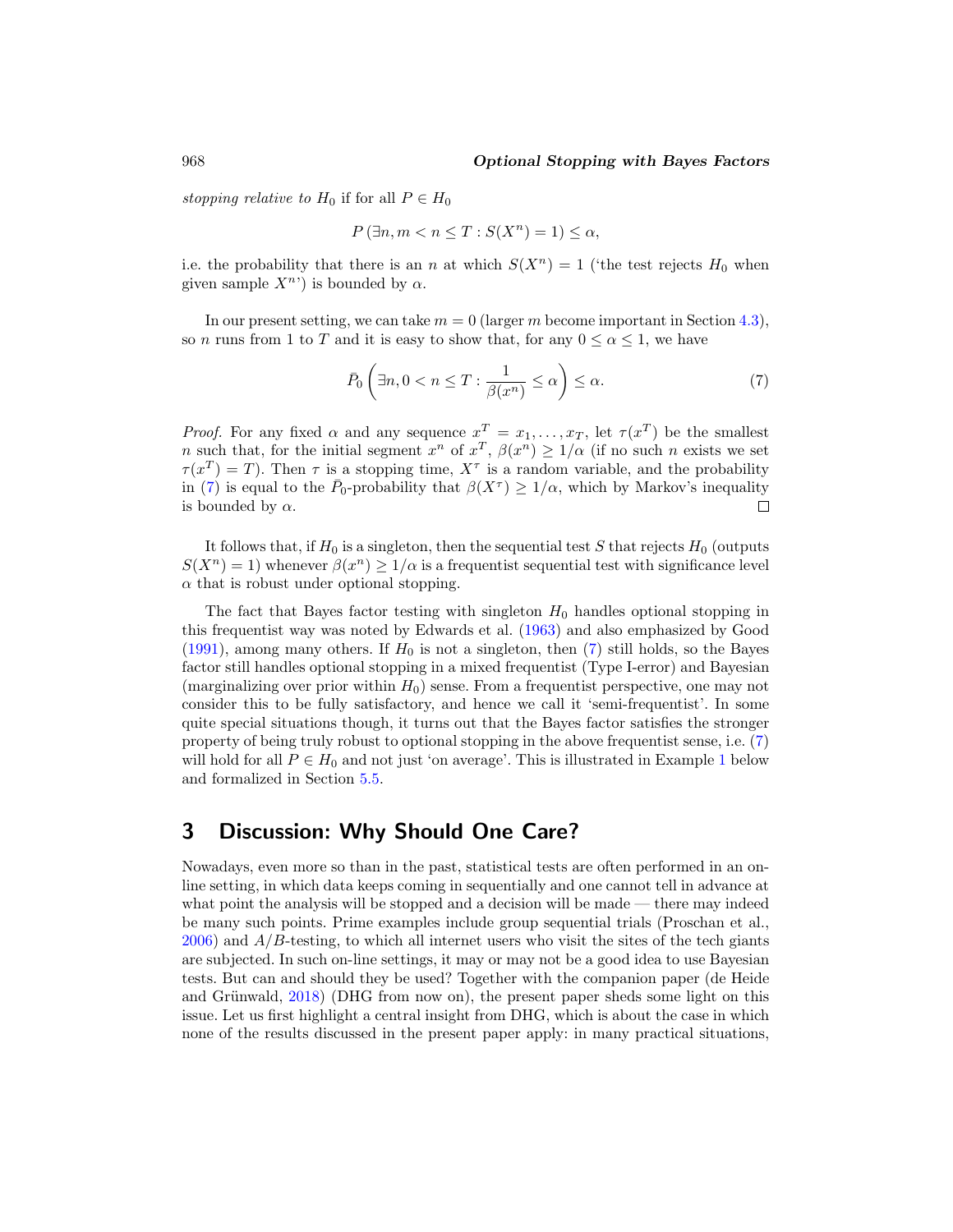#### <span id="page-8-1"></span>*A.A. Hendriksen, R. de Heide, and P. Grünwald* 969

many Bayesian statisticians use priors that are themselves dependent on parts of the data and/or the sampling plan and stopping time. Examples are Jeffreys prior with the multinomial model and the Gunel-Dickey default priors for 2x2 contingency tables advocated by Jamil et al. [\(2016\)](#page-27-8). With such priors, final results evidently depend on the stopping rule employed, and even though such methods typically count as 'Bayesian', they do not satisfy  $\tau$ -independence. The results then become noninterpretable under optional stopping (i.e. stopping using a rule that is not known at the time the prior is decided upon), and as argued by de Heide and Grünwald  $(2018)$ , the notions of calibration and frequentist optional stopping even become undefined in such a case.

In such situations, one cannot rely on Bayesian methods to be valid under optional stopping in any sense at all; in the present paper we thus focus on the case with priors that are fixed in advance, and that themselves do not depend on the stopping rule or any other aspects of the design. For expository simplicity, we consider the question of whether Bayes factors with such priors are valid under optional stopping in two extreme settings: in the first setting, the goal of the analysis is purely  $\exp{oratory}$  — it should give us some insight in the data and/or suggest novel experiments to gather or novel models to analyze data with. In the second setting we consider the analysis as 'final' and the stakes are much higher — real decisions involving money, health and the like are involved  $\sim$  a typical example would be a Stage 2 clinical trial, which will decide whether a new medication will be put to market or not.

For the first, exploratory setting, exact error guarantees might neither be needed at all nor obtainable anyway, so the frequentist sense of handling optional stopping may not be that important. Yet, one would still like to use methods that satisfy some basic sanity checks for use under optional stopping.  $\tau$ -independence is such a check: any method for which it does not hold is simply not suitable for use in a situation in which details of the stopping rule may be unknown. Also calibration can be viewed as such a sanity check: Rouder [\(2014](#page-27-3)) introduced it mainly to show that Bayesian posterior odds remain meaningful under optional stopping: they still satisfy some key property that they satisfy for fixed sample sizes.

For the second high stakes setting, mere sanity and interpretability checks are not enough: most researchers would want more stringent guarantees, for example on Type-I and/or Type-II error control. At the same time, most researchers would acknowledge that their priors are far from perfect, chosen to some extent for purposes of convenience rather than true belief.<sup>[2](#page-8-0)</sup> Such researchers may thus want the desired Type-I error guarantees to hold for all  $P \in H_0$ , and not just in average over the prior as in [\(7\)](#page-7-1). Similarly, in the high stakes setting the form of calibration  $(5)$  that can be guaranteed for the Bayes factor would be considered too weak, and one would hope for a stronger form of calibration as explained at the end of Section [2.2.](#page-5-1)

DHG show empirically that for some often-used models and priors, strong calibration can be severely violated under optional stopping. Similarly, it is possible to show that in general, Type-I error guarantees based on Bayes factors simply do not hold simultaneously for all  $P \in H_0$  for such models and priors. Thus, one should be cautious using

<span id="page-8-0"></span><sup>2</sup>Even De Finetti and Savage, fathers of subjective Bayesianism, acknowledged this: see Section 5 of DHG.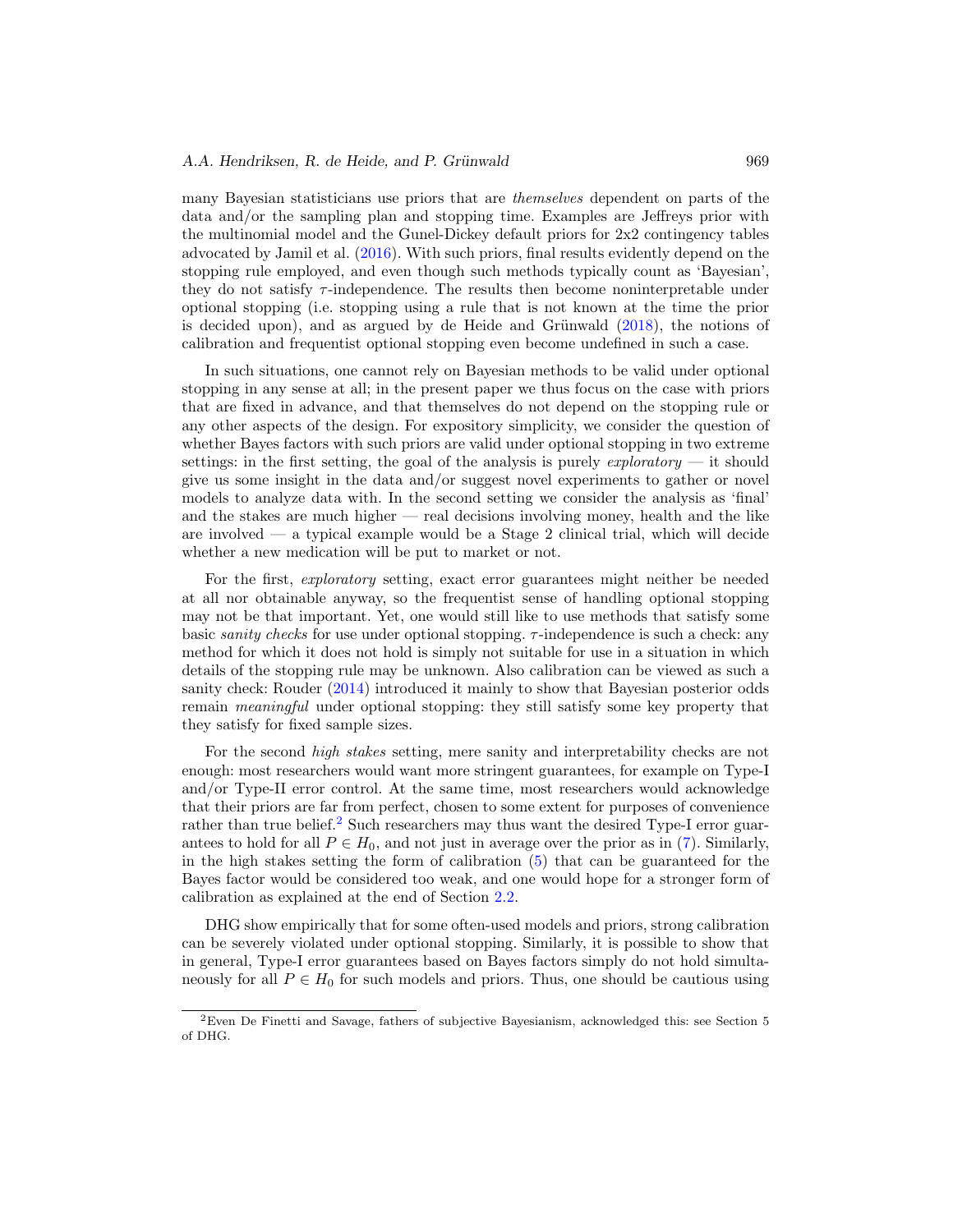<span id="page-9-3"></span>Bayesian methods in the high stakes setting, despite adhortations such as the quote by Edwards et al. [\(1963](#page-26-0)) in the introduction (or similar quotes by e.g. Rouder et al., [2009\)](#page-27-6): these existing papers invariably use  $\tau$ -independence, calibration or Type-I error control with simple null hypotheses as a motivation to — essentially — use Bayes factor methods in any situation, including presumably high-stakes situations and situations with composite null hypotheses.<sup>[3](#page-9-1)</sup>

Still, and this is equally important for practitioners, while frequentist error control and strong calibration are violated in general, in some important special cases they do hold, namely if the models  $H_0$  and  $H_1$  satisfy a group invariance. We proceed to give an informal illustration of this fact, deferring the mathematical details to Section [5.5.](#page-22-0)

<span id="page-9-0"></span>**Example 1.** Consider the one-sample *t*-test as described by Rouder et al. [\(2009\)](#page-27-6), going back to Jeffreys [\(1961\)](#page-27-9). The test considers normally distributed data with unknown standard deviation. The test is meant to answer the question whether the data has mean  $\mu = 0$  (the null hypothesis) or some other mean (the alternative hypothesis). Following (Rouder et al., [2009](#page-27-6)), a Cauchy prior density, denoted by  $\pi_{\delta}(\delta)$ , is placed on the effect size  $\delta = \mu/\sigma$ . The unknown standard deviation is a nuisance parameter and is equipped with the improper prior with density  $\pi_{\sigma}(\sigma) = \frac{1}{\sigma}$  under both hypotheses. This is the so-called right Haar prior for the variance. This gives the following densities on n outcomes:

<span id="page-9-2"></span>
$$
p_{0,\sigma}(x^n) = \frac{1}{(2\pi\sigma^2)^{n/2}} \cdot \exp\left(\frac{1}{2\sigma^2} \sum_{i=1}^n x_i^2\right) \quad [ = p_{1,\sigma,0}(x^n) ],
$$
\n
$$
p_{1,\sigma,\delta}(x^n) = \frac{1}{(2\pi\sigma^2)^{n/2}} \cdot \exp\left(-\frac{n}{2} \left[ \left(\frac{\overline{x}}{\sigma} - \delta\right)^2 + \left(\frac{\frac{1}{n} \sum_{i=1}^n (x_i - \overline{x})^2}{\sigma^2}\right)\right] \right),
$$
\n(8)

where  $\bar{x} = \frac{1}{n} \sum_{i=1}^{n} x_i$ , so that the corresponding Bayesian marginal densities are given by

$$
\bar{p}_0(x^n) = \int_0^\infty p_{0,\sigma}(x^n) \pi_\sigma(\sigma) d\sigma,
$$
\n
$$
\bar{p}_1(x^n) = \int_0^\infty \int_{-\infty}^\infty p_{1,\sigma,\delta}(x^n) \pi_\delta(\delta) \pi_\sigma(\sigma) d\delta d\sigma = \int_0^\infty p_{1,\sigma}(x^n) \pi_\sigma(\sigma) d\sigma.
$$

Our results in Section [5](#page-16-0) imply that — under a slight, natural restriction on the stopping rules allowed — the Bayes factor  $\bar{p}_1(x^n)/\bar{p}_0(x^n)$  is truly robust to optional stopping in the above frequentist sense. That is, [\(7\)](#page-7-1) will hold for all  $P \in H_0$ , i.e. all  $\sigma > 0$ , and not just 'on average'. Thus, we can give Type I error guarantees irrespective of the true value of  $\sigma$ . Similarly, strong calibration in the sense of Section [2.2](#page-5-1) holds for all  $P \in \mathcal{H}_0$ . The use of a Cauchy prior is not essential in this construction; the result will continue

<span id="page-9-1"></span><sup>&</sup>lt;sup>3</sup>Since the authors of the present papers are inclined to think frequentist error guarantees are important, we disagree with such claims, as in fact a subset of researchers calling themselves Bayesians would as well. To witness, a large fraction of recent ISBA (Bayesian) meetings is about frequentist properties of Bayesian methods; also the well-known Bayesian authors (Good, [1991](#page-26-9) and Edwards et al., [1963\)](#page-26-0) focus on showing that Bayes factor methods achieve a frequentist Type-I error guarantee, albeit only for the simple  $H_0$  case.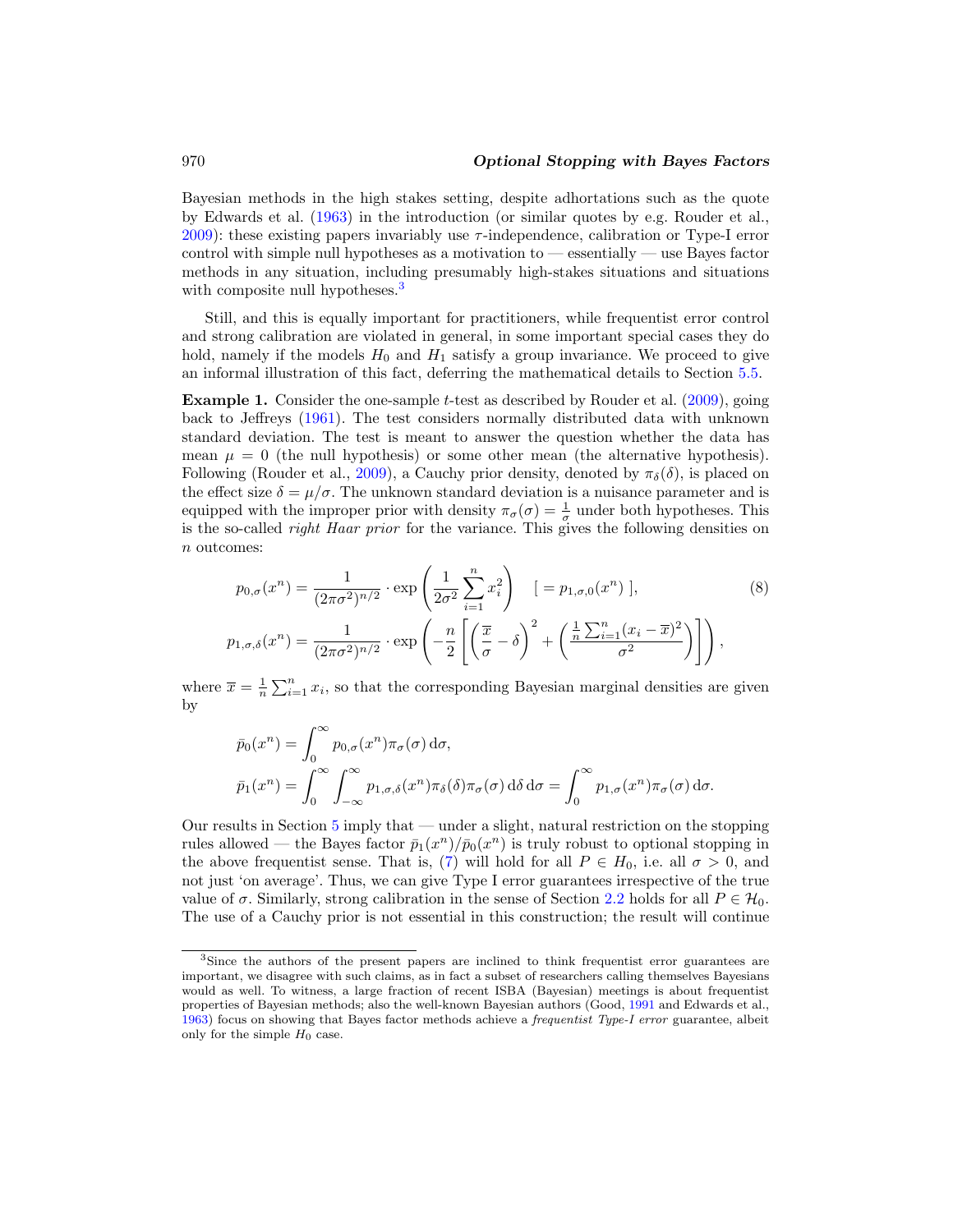<span id="page-10-1"></span>to hold for any proper prior on  $\delta$ , including point priors that put all mass on a single value of  $\delta$ .

As we show in Section [5,](#page-16-0) these results extend to a variety of settings, namely whenever  $H_0$  and  $H_1$  share a common so-called group invariance. In the t-test example, it is a scale invariance — effectively this means that for all  $\delta$ , all  $\sigma$ , the distributions of

<span id="page-10-0"></span>
$$
X_1, \ldots, X_n
$$
 under  $p_{1,\sigma,\delta}$ , and  $\sigma X_1, \ldots, \sigma X_n$  under  $p_{1,1,\delta}$ , coincide. (9)

For other models, one could have a translation invariance; for the full normal family, one has both translation and scale invariance; for yet other models, one might have a rotation invariance, and so on. Each such invariance is expressed as a  $\textit{group}$  — a set equipped with an operation (the group action) that satisfies certain axioms. The group corresponding to scale invariance is the set of positive reals, and the group action is scalar multiplication or equivalently division; similarly, the group corresponding to translation invariance is the set of all reals, and the action is addition.

In the general case, one starts with a group  $G$  that satisfies certain further restric-tions (detailed in Section [5\)](#page-16-0), a model  $\{p_{1,g,\theta} : g \in G, \theta \in \Theta\}$  where g represents the invariant parameter (vector) and the parameterization must be such that the analogue of [\(9\)](#page-10-0) holds. In the example above  $g = \sigma$  is the variance and  $\theta$  is set to  $\delta := \mu/\sigma$ . One then singles out a special value of  $\theta$ , say  $\theta_0$ , one sets  $H_0 := \{p_{1,g,\theta_0} : g \in G\}$ ; within  $H_1$ one puts an arbitrary prior on  $\theta$ . For every group invariance, there exists a corresponding right Haar prior on  $G$ ; one equips both models with this prior on  $G$ . Theorem [8](#page-22-1) and [9](#page-22-2) imply that in all models constructed this way, we have strong calibration and Type-I error control uniformly for all  $q \in G$ . While this is hinted at in several papers (e.g. Bayarri et al., [2016;](#page-25-2) Dass and Berger, [2003\)](#page-26-3) and the special case for the Bayesian t-test was implicitly proven in earlier work by Lai  $(1976)$ , it seems to never have been proven formally in general before.

Our results thus imply that in some situations (group invariance) with composite null hypotheses, Type-I error control for all  $P \in H_0$  under optional stopping is possible with Bayes factors. What about Type-II error control and composite null hypotheses that do not satisfy a group structure? This is partially addressed by the *safe testing* approach of Grünwald et al.  $(2019)$  $(2019)$  (see also Howard et al.,  $2018$  for a related approach). They show that for completely arbitrary  $H_0$  and  $H_1$ , for any given prior  $\pi_1$  on  $H_1$ , there exists a corresponding prior  $\pi_0$  on  $H_0$ , the *reverse information projection prior*, so that, for all  $P \in H_0$ , one has Type-I error guarantees under frequentist *optional continuation*, a weakening of the idea of optional stopping. Further, if one wants to get control of Type-II error guarantees under optional stopping/continuation, one can do so by first choosing another special prior  $\pi_1^*$  on  $H_1$  and picking the corresponding  $\pi_0^*$  on  $H_0$ . Essentially, like in 'default' or 'objective' Bayes approaches, one chooses special priors in lieu of a subjective choice; but the priors one ends up with are sometimes quite different from the standard default priors, and, unlike these, allow for frequentist error control under optional stopping.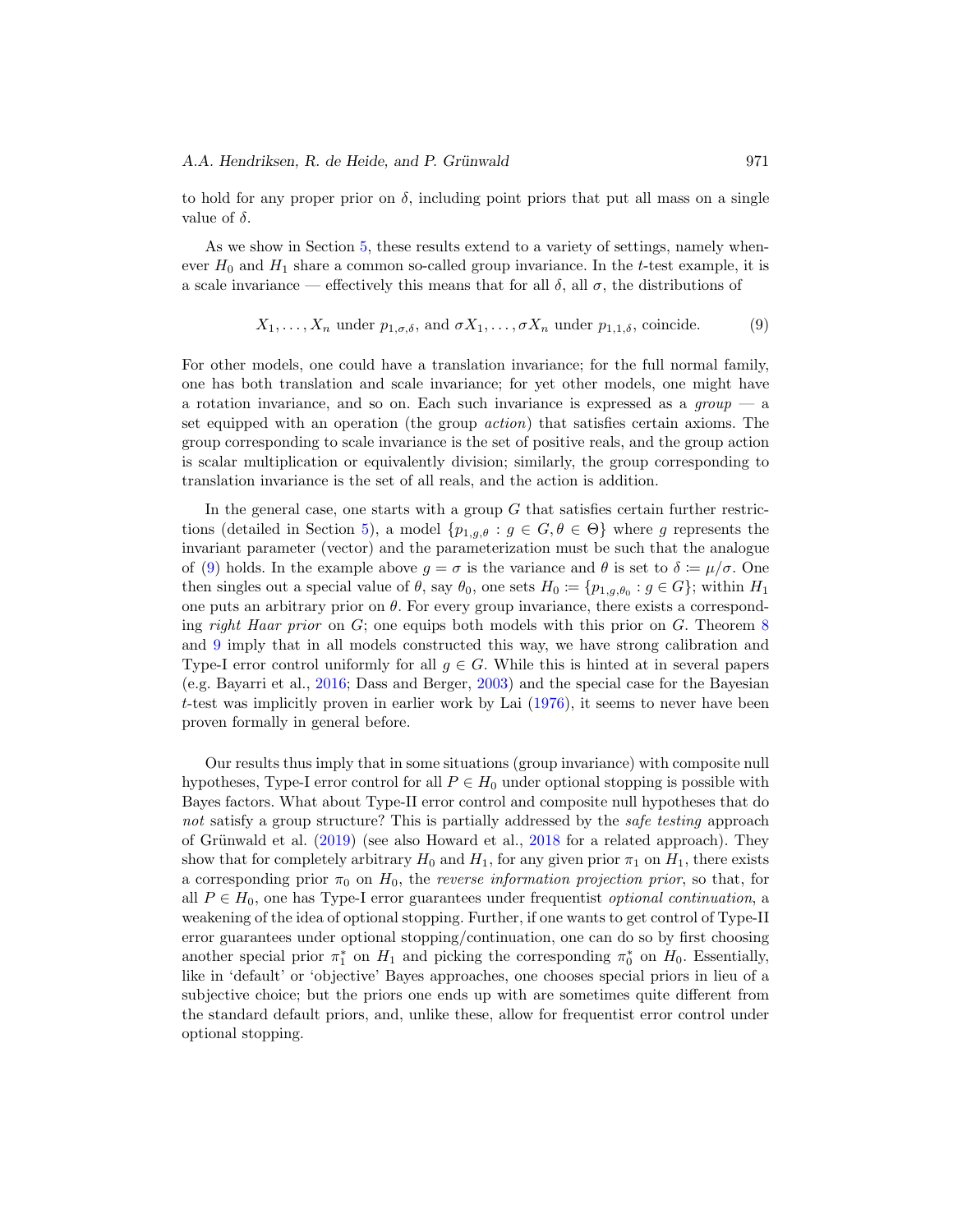# <span id="page-11-0"></span>**4 The General Case**

Let  $(\Omega, \mathcal{F})$  be a measurable space. Fix some  $m \geq 0$  and consider a sequence of functions  $X_{m+1}, X_{m+2}, \ldots$  on  $\Omega$  so that each  $X_n$ ,  $n > m$  takes values in some fixed set ('outcome space')  $\mathcal X$  with associated  $\sigma$ -algebra  $\Sigma$ . When working with proper priors we invariably take  $m = 0$  and then we define  $X^n := (X_1, X_2, \ldots, X_n)$  and we let  $\Sigma^{(n)}$  be the *n*-fold product algebra of Σ. When working with improper priors it turns out to be useful (more explanation further below) to take  $m > 0$  and define an *initial sample* random variable  $\langle X^{(m)} \rangle$  on  $\Omega$ , taking values in some set  $\langle X^{m} \rangle \subseteq \mathcal{X}^{m}$  with associated  $\sigma$ -algebra  $\langle \Sigma^{(m)} \rangle$ . In that case we set, for  $n \geq m$ ,  $\langle \mathcal{X}^n \rangle = \{x^n = (x_1, \ldots, x_n) \in \mathcal{X}^n : x^m =$  $(x_1,\ldots,x_m)\in\langle\mathcal{X}^m\rangle\},\$  and  $X^n\coloneqq(\langle X^{(m)}\rangle,X_{m+1},X_{m+2},\ldots,X_n)$  and we let  $\Sigma^{(n)}$  be  $\langle \Sigma^{(m)} \rangle \times \prod_{j=m+1}^{n} \Sigma$ . In either case, we let  $\mathcal{F}_n$  be the  $\sigma$ -algebra (relative to  $\Omega$ ) generated by  $(X^n, \Sigma^{(n)})$ . Then  $(\mathcal{F}_n)_{n=m,m+1,\dots}$  is a filtration relative to  $\mathcal F$  and if we equip  $(\Omega, \mathcal F)$ with a distribution P then  $\langle X^{(m)} \rangle$ ,  $X_{m+1}, X_{m+2}, \ldots$  becomes a random process adapted to F. A stopping time is now generalized to be a function  $\tau : \Omega \to \{m+1, m+2,...\} \cup$  $\{\infty\}$  such that for each  $n>m$ , the event  $\{\tau = n\}$  is  $\mathcal{F}_n$ -measurable; note that we only consider stopping after m initial outcomes. Again, for a given stopping time  $\tau$  and sequence of data  $x^n = (x_1, \ldots, x_n)$ , we say that  $x^n$  is compatible with  $\tau$  if it satisfies  $X^n = x^n \Rightarrow \tau = n$ , i.e.  $\{\omega \in \Omega \mid X^n(\omega) = x^n\} \subset \{\omega \in \Omega \mid \tau(\omega) = n\}.$ 

 $H_0$  and  $H_1$  are now sets of probability distributions on  $(\Omega, \mathcal{F})$ . Again one writes  $H_j = \{P_{\theta j} \mid \theta \in \Theta_j\}$  where now the parameter sets  $\Theta_j$  (which, however, could itself be infinite-dimensional) are themselves equipped with suitable  $\sigma$ -algebras.

We will still represent both  $H_0$  and  $H_1$  by unique measures  $\overline{P}_0$  and  $\overline{P}_1$  respectively, which we now allow to be based on [\(1\)](#page-3-1) with improper priors  $\pi_0$  and  $\pi_1$  that may be infinite measures. As a result  $\bar{P}_0$  and  $\bar{P}_1$  are positive real measures that may themselves be infinite. We also allow  $\mathcal X$  to be a general (in particular uncountable) set. Both non-integrability and uncountability cause complications, but these can be overcome if suitable Radon-Nikodym derivatives exist. To ensure this, we will assume that for all  $n \ge \max\{m, 1\}$ , for all  $k \in \{0, 1\}$  and  $\theta \in \Theta_k$ ,  $P_{\theta|k}^{(n)}$ ,  $\bar{P}_0^{(n)}$  and  $\bar{P}_1^{(n)}$  are all mutually absolutely continuous and that the measures  $\bar{P}_1^{(n)}$  and  $\bar{P}_0^{(n)}$  are  $\sigma$ -finite. Then there also exists a measure  $\rho$  on  $(\Omega, \mathcal{F})$  such that, for all such n,  $\bar{P}_1^{(n)}$ ,  $\bar{P}_0^{(n)}$  and  $\rho^{(n)}$  are all mutually absolutely continuous: we can simply take  $\rho^{(n)} = \bar{P}_0^{(n)}$ , but in practice, it is often possible and convenient to take  $\rho$  such that  $\rho^{(n)}$  is the Lebesgue measure on  $\mathbb{R}^n$ , which is why we explicitly introduce  $\rho$  here.

The absolute continuity conditions guarantee that all required Radon-Nikodym derivatives exist. Finally, we assume that the posteriors  $\pi_k(\Theta_k \mid x^m)$  (as defined in the standard manner in [\(12\)](#page-12-0) below; when  $m = 0$  these are just the priors) are proper probability measures (i.e. they integrate to 1) for all  $x^m \in \langle \mathcal{X}^m \rangle$ . This final requirement is the reason why we sometimes need to consider  $m > 0$  and nonstandard sample spaces  $\langle \mathcal{X}^n \rangle$  in the first place: in practice, one usually starts with the standard setting of a  $(\Omega, \mathcal{F})$  where  $m = 0$  and all  $X_i$  have the same status. In all practical situations with improper priors  $\pi_0$  and/or  $\pi_1$  that we know of, there is a smallest finite j and a set  $\mathcal{X}^{\circ} \subset \mathcal{X}^j$  that has measure 0 under all probability distributions in  $H_0 \cup H_1$ , such that, restricted to the sample space  $\mathcal{X}^j \setminus \mathcal{X}^{\circ}$ , the measures  $\bar{P}_1^{(j)}$  and  $\bar{P}_0^{(j)}$  are  $\sigma$ -finite and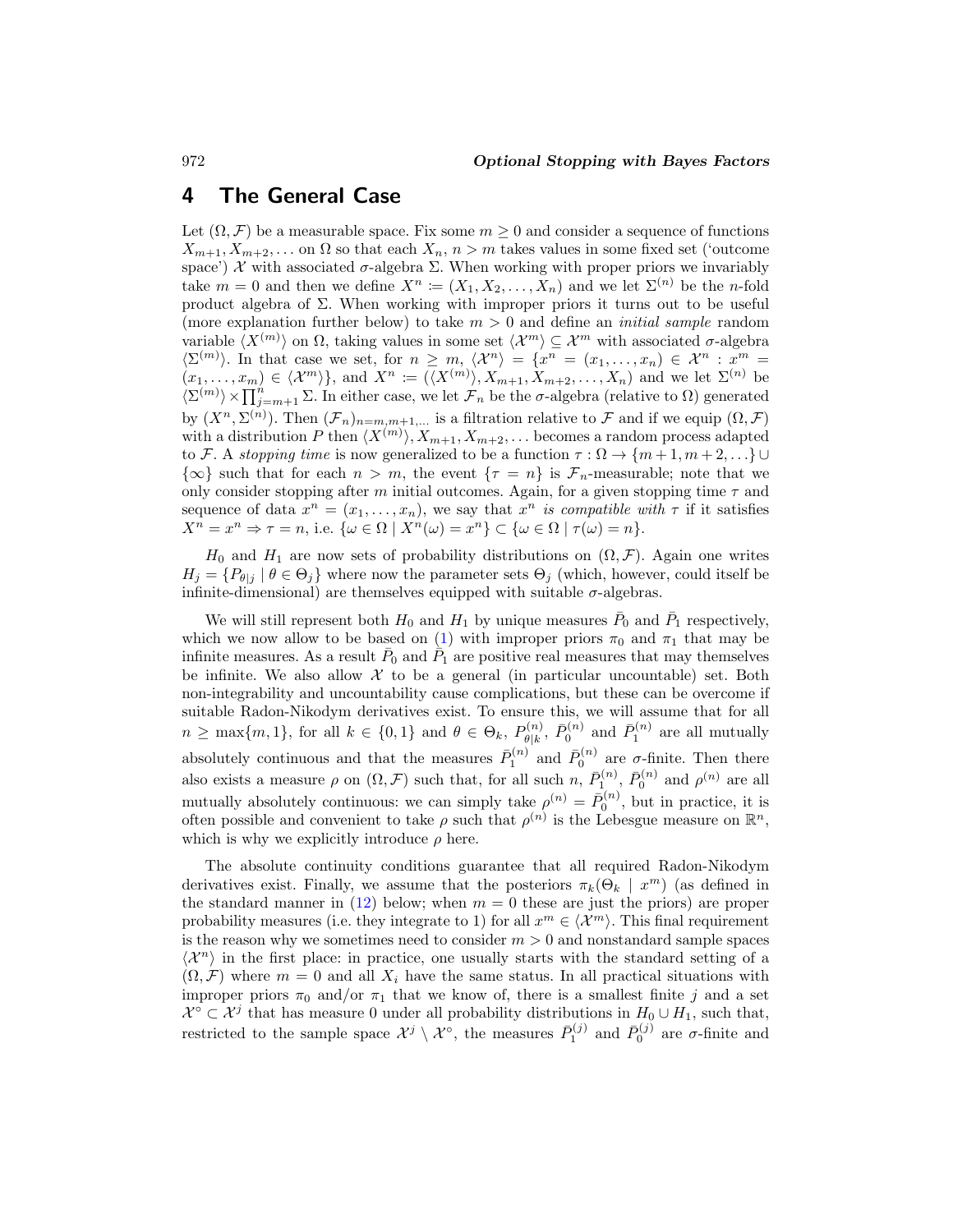#### <span id="page-12-4"></span>*A.A. Hendriksen, R. de Heide, and P. Grünwald* 973

mutually absolutely continuous, and the posteriors  $\pi_k(\Theta_k \mid x^j)$  are proper probability measures. One then sets m to equal this j, and sets  $\langle \mathcal{X}^m \rangle := \mathcal{X}^m \setminus \mathcal{X}^{\circ}$ , and the required properness will be guaranteed. Our initial sample  $\langle X^{(m)} \rangle$  is a variation of what is called (for example, by Bayarri et al.  $(2012)$ ) a minimal sample. Yet, the sample size of a standard minimal sample is itself a random quantity; by restricting  $\mathcal{X}^m$  to  $\langle \mathcal{X}^m \rangle$ , we can take its sample size  $m$  to be constant rather than random, which will greatly simplify the treatment of optional stopping with group invariance; see Example [1](#page-9-0) and [2](#page-19-0) below.

We henceforth refer to the setting now defined (with m and initial space  $\langle \mathcal{X}^m \rangle$ ) satisfying the requirements above) as the *general case*.

We need an analogue of [\(4\)](#page-4-2) for this general case. If  $\bar{P}_0$  and  $\bar{P}_1$  are probability measures, then there is still a standard definition of conditional probability distributions  $P(H | \mathcal{A})$  in terms of conditional expectation for any given  $\sigma$ -algebra  $\mathcal{A}$ ; based on this, we can derive the required analogue in two steps. First, we consider the case that  $\tau \equiv n$ for some  $n>m$ . We know in advance that we observe  $X<sup>n</sup>$  for a fixed n: the appropriate A is then  $\mathcal{F}_n$ ,  $\pi(H | \mathcal{A})(\omega)$  is determined by  $X^n(\omega)$  hence can be written as  $\pi(H | X^n)$ , and a straightforward calculation gives that

<span id="page-12-1"></span>
$$
\frac{\pi(H_1 \mid X^n = x^n)}{\pi(H_0 \mid X^n = x^n)} = \left( \left( \frac{d\bar{P}_1^{(n)}/d\rho^{(n)}}{d\bar{P}_0^{(n)}/d\rho^{(n)}} \right) (x^n) \right) \cdot \frac{\pi(H_1)}{\pi(H_0)},\tag{10}
$$

where  $(d\bar{P}_1^{(n)}/d\rho^{(n)})$  and  $(d\bar{P}_0^{(n)}/d\rho^{(n)})$  are versions of the Radon-Nikodym derivatives defined relative to  $\rho^{(n)}$ . The second step is now to follow exactly the same steps as in the derivation of [\(4\)](#page-4-2), replacing  $\beta(X^n)$  by [\(10\)](#page-12-1) wherever appropriate (we omit the details). This yields, for any n such that  $\rho(\tau = n) > 0$ , and for  $\rho^{(n)}$ -almost every  $x^n$ that is compatible with  $\tau$ ,

<span id="page-12-2"></span>
$$
\frac{\pi(H_1 \mid x^n)}{\pi(H_0 \mid x^n)} = \frac{\pi(H_1 \mid X^n = x^n, \tau = n)}{\pi(H_0 \mid X^n = x^n, \tau = n)} = \overbrace{\left( \left( \frac{d\bar{P}_1^{(n)}/d\rho^{(n)}}{d\bar{P}_0^{(n)}/d\rho^{(n)}} \right) (x^n) \right)}^{\beta_n} \cdot \frac{\pi(H_1)}{\pi(H_0)},\tag{11}
$$

where here, as below, for  $n \geq m$ , we abbreviate  $\pi(H_k | X^n = x^n)$  to  $\pi(H_k | x^n)$ .

The above expression for the posterior is valid if  $\bar{P}_0$  and  $\bar{P}_1$  are probability measures; we will simply take it as the *definition* of the Bayes factor for the general case. Again this coincides with standard usage for the improper prior case. In particular, let us define the conditional posteriors and Bayes factors given  $\langle X^{(m)} \rangle = x^m$  in the standard manner, by the formal application of Bayes' rule, for  $k = 0, 1$  and measurable  $\Theta'_k \subset \Theta_k$ and  $\mathcal{F}\text{-measurable }A,$ 

$$
\pi_k(\Theta_k' \mid x^m) := \frac{\int_{\Theta_k'} \frac{dP_{\theta|k}^{(m)}}{d\rho^{(m)}}(x^m) d\pi_k(\theta)}{\int_{\Theta_k} \frac{dP_{\theta|k}^{(m)}}{d\rho^{(m)}}(x^m) d\pi_k(\theta)},\tag{12}
$$

<span id="page-12-3"></span><span id="page-12-0"></span>
$$
\bar{P}_k(A \mid x^m) := \bar{P}_k(A \mid \langle X^{(m)} \rangle = x^m) := \int_{\Theta_k} P_{\theta|k}(A \mid \langle X^{(m)} \rangle = x^m) \, d\pi_k(\theta \mid x^m), \tag{13}
$$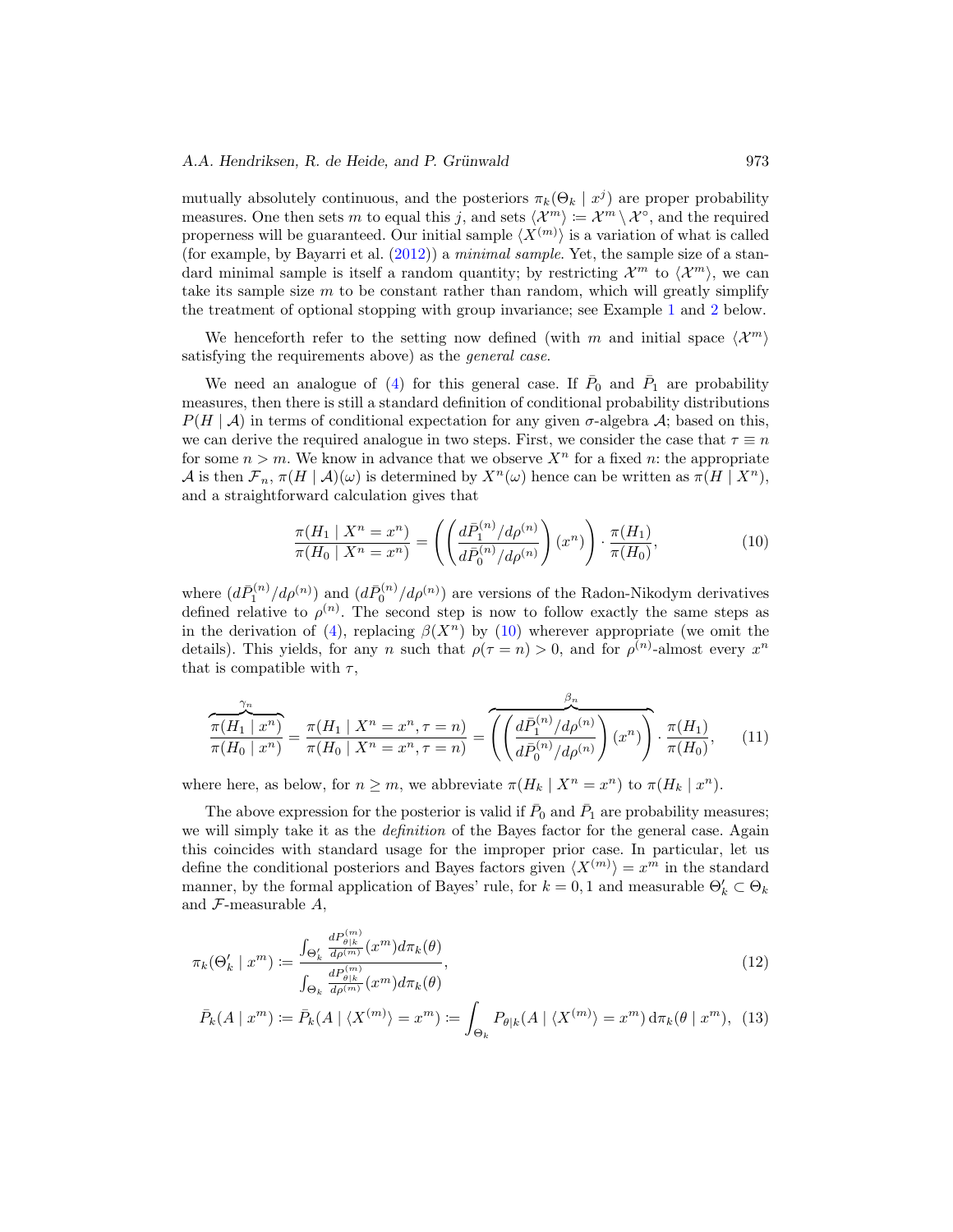where  $P_{\theta|k}(A \mid \langle X^{(m)} \rangle = x^m)$  is defined as the value that (a version of) the conditional probability  $P_{\theta|k}(A \mid \mathcal{F}_m)$  takes when  $\langle X^{(m)} \rangle = x^m$ , and is thus defined up to a set of  $\rho^{(m)}$ -measure 0.

With these definitions, it is straightforward to derive the following *coherence prop*erty, which automatically holds if the priors are proper, and which in combination with [\(11\)](#page-12-2) expresses that first updating on  $x^m$  and then on  $x_{m+1},...,x_n$  (multiplying posterior odds given  $x^m$  with the Bayes factor for n outcomes given  $X^m = x^m$ , which we denote by  $\beta_{n|m}$ ) has the same result as updating based on the full  $x_1,\ldots,x_n$  at once (i.e. multiplying the prior odds with the unconditional Bayes factor  $\beta_n$  for n outcomes):

<span id="page-13-2"></span>
$$
\frac{\pi(H_1 \mid X^n = x^n, \tau = n)}{\pi(H_0 \mid X^n = x^n, \tau = n)} = \overbrace{\left(\frac{d\bar{P}_1^{(n)}(\cdot \mid x^m)}{d\bar{P}_0^{(n)}(\cdot \mid x^m)}(x^n)\right)}^{\beta_{n \mid m}} \cdot \frac{\pi(H_1 \mid x^m)}{\pi(H_0 \mid x^m)}.
$$
\n(14)

### <span id="page-13-0"></span>**4.1** *τ* **-Independence, General Case**

The general version of the claim that the posterior odds do not depend on the specific stopping rule that was used is now immediate, since the expression [\(11\)](#page-12-2) for the Bayes factor does not depend on the stopping time  $\tau$ .

### <span id="page-13-1"></span>**4.2 Calibration, General Case**

We will now show that the calibration hypothesis continues to hold in our general setting. From here onward, we make the further reasonable assumption that for every  $x^m \in \langle \mathcal{X}^m \rangle, \bar{P}_0(\tau = \infty \mid x^m) = \bar{P}_1(\tau = \infty \mid x^m) = 0$  (the stopping time is almost surely finite), and we define  $\mathcal{T}_{\tau} := \{n \in \mathbb{N}_{\geq m} \mid \bar{P}_0(\tau = n) > 0\}.$ 

To prepare further, let  $\{B_j \mid j \in \mathcal{T}_{\tau}\}\$  be any collection of positive random variables such that for each  $j \in \mathcal{T}_{\tau}$ ,  $B_j$  is  $\mathcal{F}_j$ -measurable. We can define the *stopped* random variable  $B_{\tau}$  as

<span id="page-13-3"></span>
$$
B_{\tau} := \sum_{j=0}^{\infty} \mathbb{1}_{\{\tau=j\}} B_j = \sum_{j=m+1}^{\infty} \mathbb{1}_{\{\tau=j\}} B_j,
$$
 (15)

where we note that, under this definition,  $B_{\tau}$  is well-defined even if  $\mathbf{E}_{\bar{P}_0}[\tau] = \infty$ .

We can define the induced measures on the positive real line under the null and alternative hypothesis for any probability measure P on  $(\Omega, \mathcal{F})$ :

<span id="page-13-4"></span>
$$
P^{[B_{\tau}]} : \mathcal{B}(\mathbb{R}_{>0}) \to [0,1] : A \mapsto P\left(B_{\tau}^{-1}(A)\right),\tag{16}
$$

where  $\mathcal{B}(\mathbb{R}_{>0})$  denotes the Borel  $\sigma$ -algebra of  $\mathbb{R}_{>0}$ . Note that, when we refer to  $P^{[B_n]}$ , this is identical to  $P^{[B_{\tau}]}$  for the stopping time  $\tau$  which on all of  $\Omega$  stops at n. The following lemma is crucial for passing from fixed-sample size to stopping-rule based results.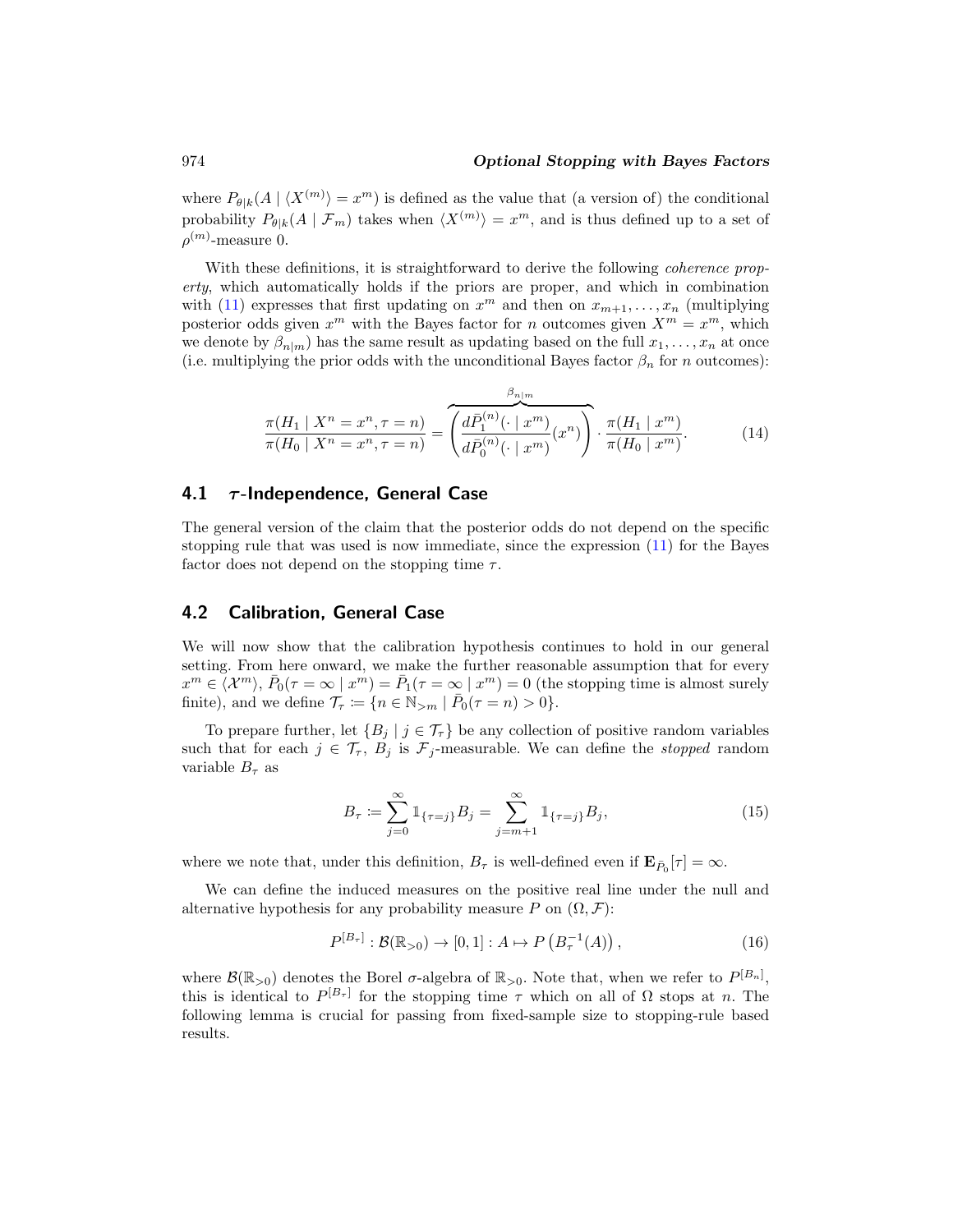<span id="page-14-6"></span>*A.A. Hendriksen, R. de Heide, and P. Grünwald* 975

<span id="page-14-5"></span>**Lemma 1.** Let  $\mathcal{T}_{\tau}$  and  $\{B_n \mid n \in \mathcal{T}_{\tau}\}\$  be as above. Consider two probability measures  $P_0$ and  $P_1$  on  $(\Omega, \mathcal{F})$ . Suppose that for all  $n \in \mathcal{T}_{\tau}$ , the following fixed-sample size calibration property holds:

for some fixed 
$$
c > 0
$$
,  $P_0^{[B_n]}\text{-almost all } b: \frac{P_1(\tau = n)}{P_0(\tau = n)} \cdot \frac{\mathrm{d}P_1^{[B_n]}(\cdot \mid \tau = n)}{\mathrm{d}P_0^{[B_n]}(\cdot \mid \tau = n)}(b) = c \cdot b.$  (17)

Then we have

<span id="page-14-1"></span><span id="page-14-0"></span>
$$
for \ P_0^{[B_{\tau}]} \text{-}almost \ all \ b : \frac{\mathrm{d}P_1^{[B_{\tau}]} }{\mathrm{d}P_0^{[B_{\tau}]}}(b) = c \cdot b. \tag{18}
$$

The proof is in Section B in the supplementary material (Hendriksen et al., [2020\)](#page-26-11).

In this subsection we apply this lemma to the measures  $\bar{P}_k(\cdot \mid x^m)$  for arbitrary fixed  $x^m \in \langle \mathcal{X}^m \rangle$ , with their induced measures  $\bar{P}_0^{[\gamma_\tau]}(\cdot | x^m), \bar{P}_1^{[\gamma_\tau]}(\cdot | x^m)$  for the stopped posterior odds  $\gamma_{\tau}$ . Formally, the posterior odds  $\gamma_n$  as defined in [\(11\)](#page-12-2) constitute a random variable for each n, and, under our mutual absolute continuity assumption for  $\bar{P}_0$  and  $\bar{P}_1$ ,  $\gamma_n$  can be directly written as  $\frac{d\bar{P}_1^{(n)}}{d\bar{P}_0^{(n)}} \cdot \pi(H_1)/\pi(H_0)$ . Since, by definition, the measures  $\bar{P}_k(\cdot \mid x^m)$  are probability measures, the Radon-Nikodym derivatives in [\(17\)](#page-14-0) and [\(18\)](#page-14-1) are well-defined.

**Lemma 2.** We have for all  $x^m \in \langle \mathcal{X}^m \rangle$ , all  $n > m$ :

$$
for \ \bar{P}_0^{[\gamma_n]}(\cdot \mid x^m)\text{-almost all } b: \frac{\bar{P}_1^{[\gamma_n]}(\tau = n \mid x^m)}{\bar{P}_0^{[\gamma_n]}(\tau = n \mid x^m)} \cdot \frac{\mathrm{d}\bar{P}_1^{[\gamma_n]}(\cdot \mid x^m)}{\mathrm{d}\bar{P}_0^{[\gamma_n]}(\cdot \mid x^m)}(b) = \frac{\pi(H_0 \mid x^m)}{\pi(H_1 \mid x^m)} \cdot b. \tag{19}
$$

Combining the two lemmas now immediately gives [\(20\)](#page-14-2) below, and combining further with  $(14)$  and  $(11)$  gives  $(21)$ :

<span id="page-14-4"></span>**Corollary 3.** In the setting considered above, we have for all  $x^m \in \langle \mathcal{X}^m \rangle$ :

$$
\text{for } \bar{P}_0^{\{\gamma_{\tau}\}}(\cdot \mid x^m) \text{-almost all } b : \frac{\pi(H_1 \mid x^m)}{\pi(H_0 \mid x^m)} \cdot \frac{\mathrm{d}\bar{P}_1^{\{\gamma_{\tau}\}}(\cdot \mid x^m)}{\mathrm{d}\bar{P}_0^{\{\gamma_{\tau}\}}(\cdot \mid x^m)}(b) = b,\tag{20}
$$

and also

<span id="page-14-3"></span><span id="page-14-2"></span>
$$
\text{for } \bar{P}_0^{\{\gamma_\tau\}}(\cdot \mid x^m) \text{-almost all } b : \frac{\pi(H_1)}{\pi(H_0)} \cdot \frac{\mathrm{d}\bar{P}_1^{\{\gamma_\tau\}}}{\mathrm{d}\bar{P}_0^{\{\gamma_\tau\}}}(b) = b. \tag{21}
$$

In words, the posterior odds remain calibrated under any stopping rule  $\tau$  which stops almost surely at times  $m < \tau < \infty$ .

For discrete and strictly positive measures with prior odds  $\pi(H_1)/\pi(H_0) = 1$ , we always have  $m = 0$ , and [\(20\)](#page-14-2) is equivalent to [\(5\)](#page-5-0). Note that  $\bar{P}_0^{[\gamma_\tau]}(\cdot \mid x^m)$ -almost every-where in [\(20\)](#page-14-2) is equivalent to  $\bar{P}_1^{[\gamma_\tau]}(\cdot \mid x^m)$ -almost everywhere because the two measures are assumed to be mutually absolutely continuous.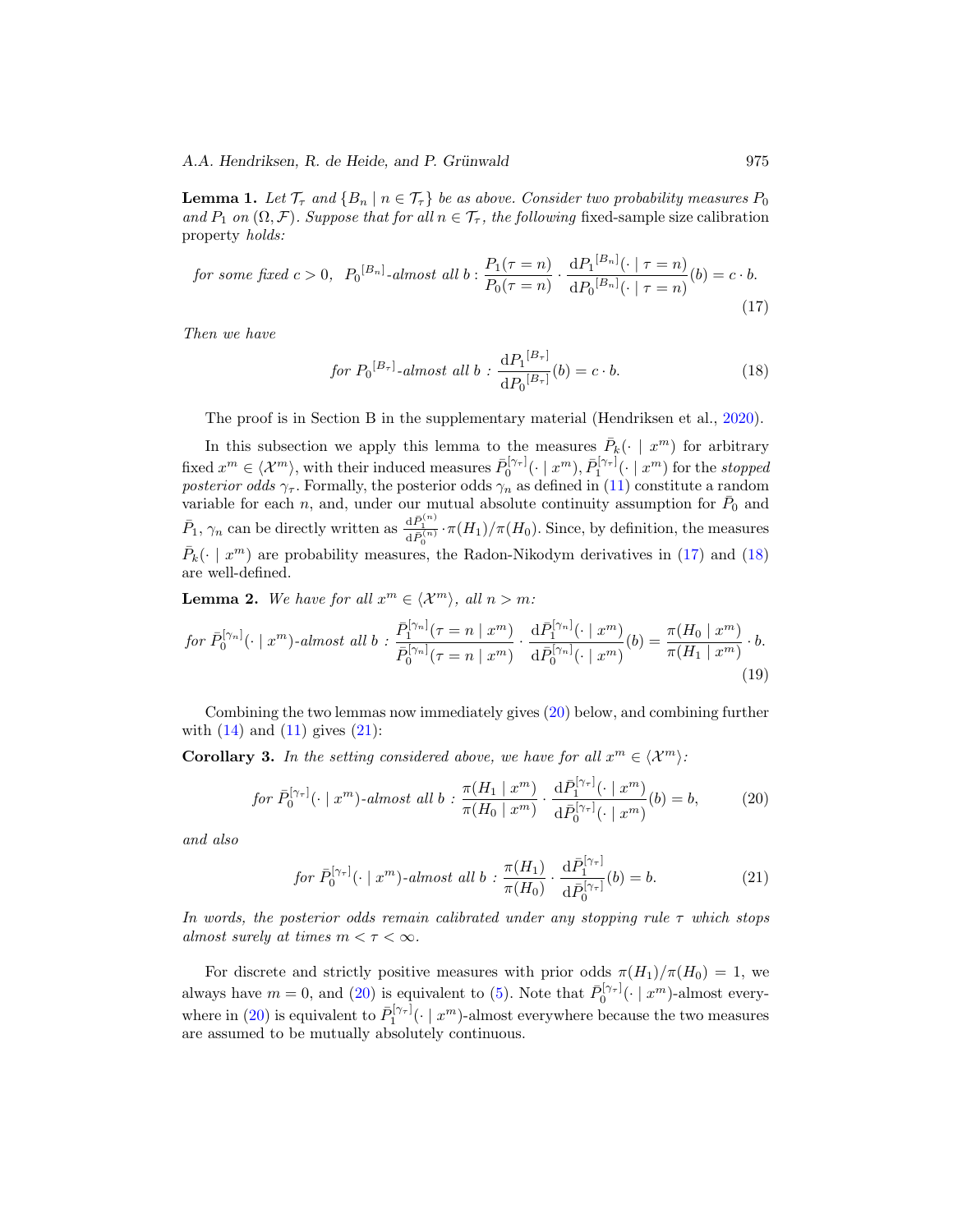,

## **4.3 (Semi-)Frequentist Optional Stopping**

In this section we consider our general setting as in the beginning of Section [4.2,](#page-13-1) i.e. with the added assumption that the stopping time is a.s. finite, and with  $\mathcal{T}_{\tau} := \{j \in$  $\mathbb{N}_{>m}$   $| \bar{P}_0(\tau = j) > 0$ .

Consider any initial sample  $x^m \in \langle \mathcal{X}^m \rangle$  and let  $\bar{P}_0 \mid x^m$  and  $\bar{P}_1 \mid x^m$  be the conditional Bayes marginal distributions as defined in [\(13\)](#page-12-3). We first note that, by Markov's inequality, for any nonnegative random variable Z on  $\Omega$  with, for all  $x^m \in \langle \mathcal{X}^m \rangle$ ,  $\mathbf{E}_{\bar{P}_0|x^m}[Z] \leq 1$ , we must have, for  $0 \leq \alpha \leq 1$ ,  $\bar{P}_0(Z^{-1} \leq \alpha | x^m) \leq \mathbf{E}_{\bar{P}_0|x^m}[Z]/\alpha^{-1} \leq \alpha$ .

<span id="page-15-2"></span>**Proposition 4.** Let  $\tau$  be any stopping rule satisfying our requirements. Let  $\beta_{\tau|m}$  be the stopped Bayes factor given  $x^m$ , i.e., in accordance with [\(15\)](#page-13-3),  $\beta_{\tau|m} = \sum_{j=m+1}^{\infty} \mathbb{1}_{\{\tau=j\}} \beta_{j|m}$ with  $\beta_{j|m}$  as given by [\(14\)](#page-13-2). Then  $\beta_{\tau|m}$  satisfies, for all  $x^m \in \langle \mathcal{X}^m \rangle$ ,  $\mathbf{E}_{\bar{P}_0|x^m}[\beta_{\tau|m}] \leq 1$ , so that, by the reasoning above,  $\bar{P}_0(\frac{1}{\beta_{\tau|m}} \leq \alpha \mid x^m) \leq \alpha$ .

Proof. We have

$$
\mathbf{E}_{\bar{P}_0|x^m} \left[ \gamma_{\tau} \right] \ = \ \int b \bar{P}_0^{\{\gamma_{\tau}\}} (\ \mathrm{d}b \mid x^m) =
$$
\n
$$
\int \frac{\mathrm{d} \bar{P}_1^{\{\gamma_{\tau}\}}(b \mid x^m)}{\mathrm{d} \bar{P}_0^{\{\gamma_{\tau}\}}(b \mid x^m)} \cdot \frac{\pi(H_1 \mid x^m)}{\pi(H_0 \mid x^m)} \ \bar{P}_0^{\{\gamma_{\tau}\}}(\mathrm{d}b \mid x^m) = \frac{\pi(H_1 \mid x^m)}{\pi(H_0 \mid x^m)}
$$

where the first equality follows by definition of expectation, the second follows from Corollary [3,](#page-14-4) and the third follows from the fact that the integral equals 1.

But now note that

$$
\beta_{\tau|m} = \sum_{j=m+1}^{\infty} \mathbb{1}_{\{\tau=j\}} \beta_{j|m} = \sum_{j=m+1}^{\infty} \mathbb{1}_{\{\tau=j\}} \gamma_j \cdot \frac{\pi(H_0 \mid x^m)}{\pi(H_1 \mid x^m)} = \gamma_{\tau} \cdot \frac{\pi(H_0 \mid x^m)}{\pi(H_1 \mid x^m)},
$$

where the second equality follows from  $(14)$  together with the first equality in  $(11)$ . Combining the two equations we get:

$$
\mathbf{E}_{\bar{P}_0|x^m} \left[ \beta_{\tau|m} \right] = \mathbf{E}_{\bar{P}_0|x^m} \left[ \gamma_\tau \cdot \frac{\pi(H_0 | x^m)}{\pi(H_1 | x^m)} \right] = 1. \qquad \qquad \Box
$$

The desired result now follows by plugging in a particular stopping rule: let  $S$ :  $\bigcup_{i=m+1}^{\infty} \mathcal{X}^i \to \{0,1\}$  be the frequentist sequential test defined by setting, for all  $n>m$ ,  $x^n \in \langle \mathcal{X}^n \rangle: S(x^n) = 1$  if and only if  $\beta_{n|m} \geq 1/\alpha$ .

<span id="page-15-1"></span>**Corollary 5.** Let  $t^* \in \{m+1, m+2, ...\} \cup \{\infty\}$  be the smallest  $t^* > m$  for which  $\beta_{t|m}^{-1} \leq \alpha$ . Then for arbitrarily large T, when applied to the stopping rule  $\tau \coloneqq \min\{T,t^*\},$ we find that

$$
\bar{P}_0(\exists n, m < n \le T : S(X^n) = 1 \mid x^m) = \bar{P}_0(\exists n, m < n \le T : \beta_{n|m}^{-1} \le \alpha \mid x^m) \le \alpha.
$$

The corollary implies that the test  $S$  is robust under optional stopping in the frequentist sense relative to  $H_0$  (Definition [1\)](#page-6-1). Note that, just as in the simple case, the setting is really just 'semi-frequentist' whenever  $H_0$  is not a singleton.

<span id="page-15-0"></span>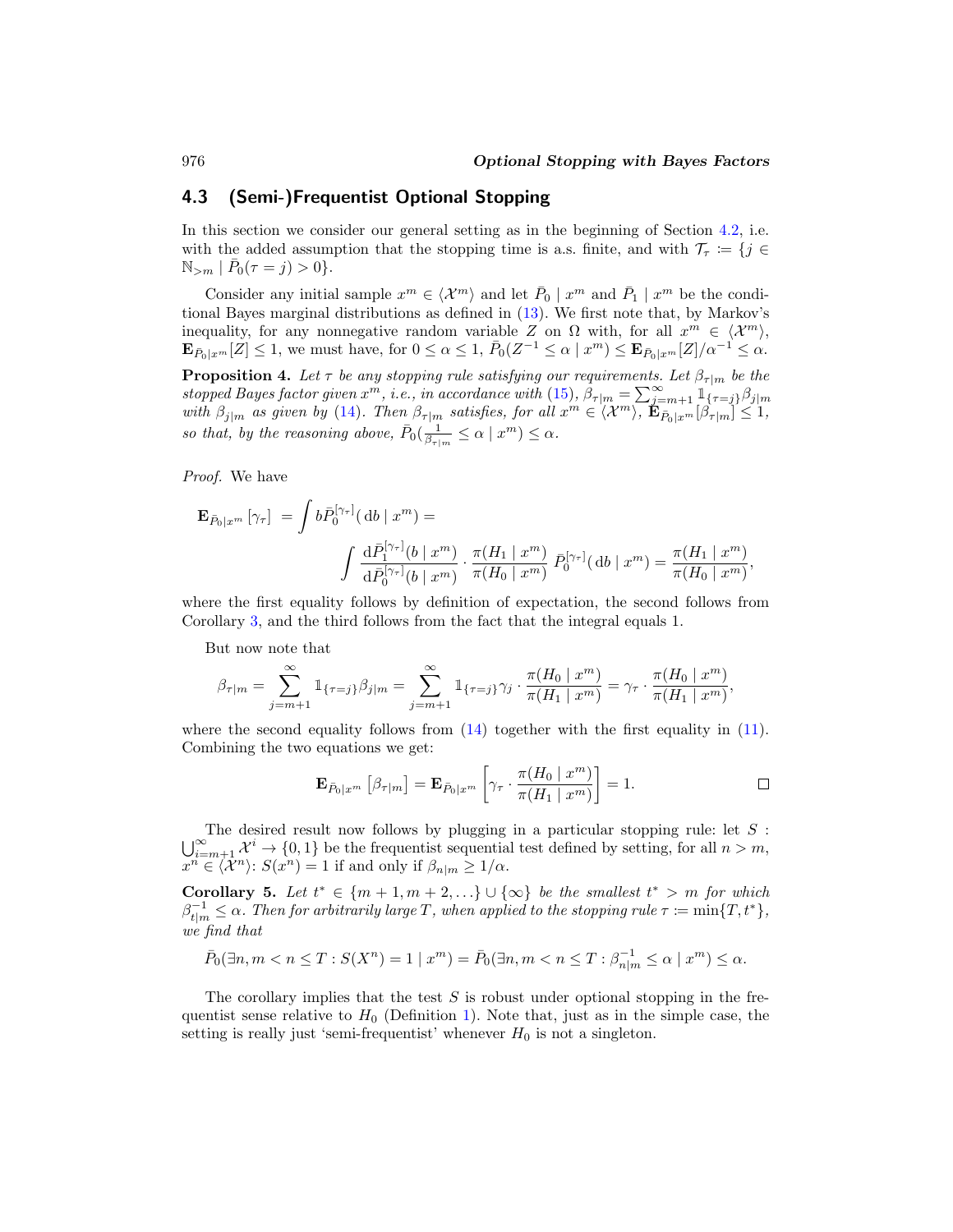# <span id="page-16-3"></span><span id="page-16-0"></span>**5 Optional Stopping with Group Invariance**

Whenever the null hypothesis is composite, the previous results only hold under the marginal distribution  $\bar{P}_0$  or, in the case of improper priors, under  $\bar{P}_0(\cdot \mid X^m = x^m)$ . When a group structure can be imposed on the outcome space and (a subset of the) parameters that is joint to  $H_0$  and  $H_1$ , stronger results can be derived for calibration and frequentist optional stopping. Invariably, such parameters function as nuisance parameters and our results are obtained if we equip them with the so-called right Haar prior which is usually improper. Below we show how we then obtain results that simultaneously hold for *all* values of the nuisance parameters. Such cases include many standard testing scenarios such as the (Bayesian variations of the)  $t$ -test, as illustrated in the examples below. Note though that our results do not apply to settings with improper priors for which no group structure exists. For example, if  $P_{\theta|0}$  expresses that  $X_1, X_2, \ldots$  are i.i.d. Poisson( $\theta$ ), then from an objective Bayes or MDL point of view it makes sense to adopt Jeffreys' prior for the Poisson model; this prior is improper, allows initial sample size  $m = 1$ , but does not allow for a group structure. For such a prior we can only use the marginal results Corollary [3](#page-14-4) and Corollary [5.](#page-15-1) Group theoretic preliminaries, such as definitions of a (topological) group, the right Haar measure, etcetera can be found in Section B of the supplementary material (Hendriksen et al., [2020](#page-26-11)).

### <span id="page-16-2"></span>**5.1 Background for Fixed Sample Sizes**

Here we prepare for our results by providing some general background on invariant priors for Bayes factors with fixed sample size n on models with nuisance parameters that admit a group structure, introducing the right Haar measure, the corresponding Bayes marginals, and (maximal) invariants. We use these results in Section [5.2](#page-19-1) to derive Lemma [7,](#page-20-0) which gives us a strong version of calibration for fixed  $n$ . The setting is extended to variable stopping times in Section [5.3,](#page-20-1) and then Lemma [7](#page-20-0) is used in this extended setting to obtain our strong optional stopping results in Section [5.4](#page-21-0) and [5.5.](#page-22-0)

For now, we assume a sample space  $\langle \mathcal{X}^n \rangle$  that is locally compact and Hausdorff, and that is a subset of some product space  $\mathcal{X}^n$  where X is itself locally compact and Hausdorff. This requirement is met, for example, when  $\mathcal{X} = \mathbb{R}$  and  $\langle \mathcal{X}^n \rangle = \mathcal{X}^n$ . In practice, the space  $\langle \mathcal{X}^n \rangle$  is invariably a subset of  $\mathcal{X}^n$  where some null-set is removed for technical reasons that will become apparent below. We associate  $\langle \mathcal{X}^n \rangle$  with its Borel  $\sigma$ -algebra which we denote as  $\mathcal{F}_n$ . Observations are denoted by the random vector  $X^n = (X_1, \ldots, X_n) \in \langle \mathcal{X}^n \rangle$ . We thus consider outcomes of fixed sample size, denoting these as  $x^n \in \langle \mathcal{X}^n \rangle$ , returning to the case with stopping times in Section [5.4](#page-21-0) and [5.5.](#page-22-0)

From now on we let  $G$  be a locally compact group  $G$  that acts topologically and properly<sup>[4](#page-16-1)</sup> on the right of  $\langle \mathcal{X}^n \rangle$ . As hinted to before, this proper action requirement sometimes forces the removal from  $\mathcal{X}^n$  of some trivial set with measure zero under all hypotheses involved. This is demonstrated at the end of Example [1](#page-9-0) below.

<span id="page-16-1"></span><sup>&</sup>lt;sup>4</sup>A group acts properly on a set Y if the mapping  $\psi: Y \times G \mapsto Y \times Y$  defined by  $\psi(y, q) = (y \cdot q, y)$ is a proper mapping, i.e. the inverse image of  $\psi$  of each compact set in  $Y \times Y$  is a compact set in  $Y \times G$ . (Eaton [\(1989](#page-26-5)), Definition 5.1).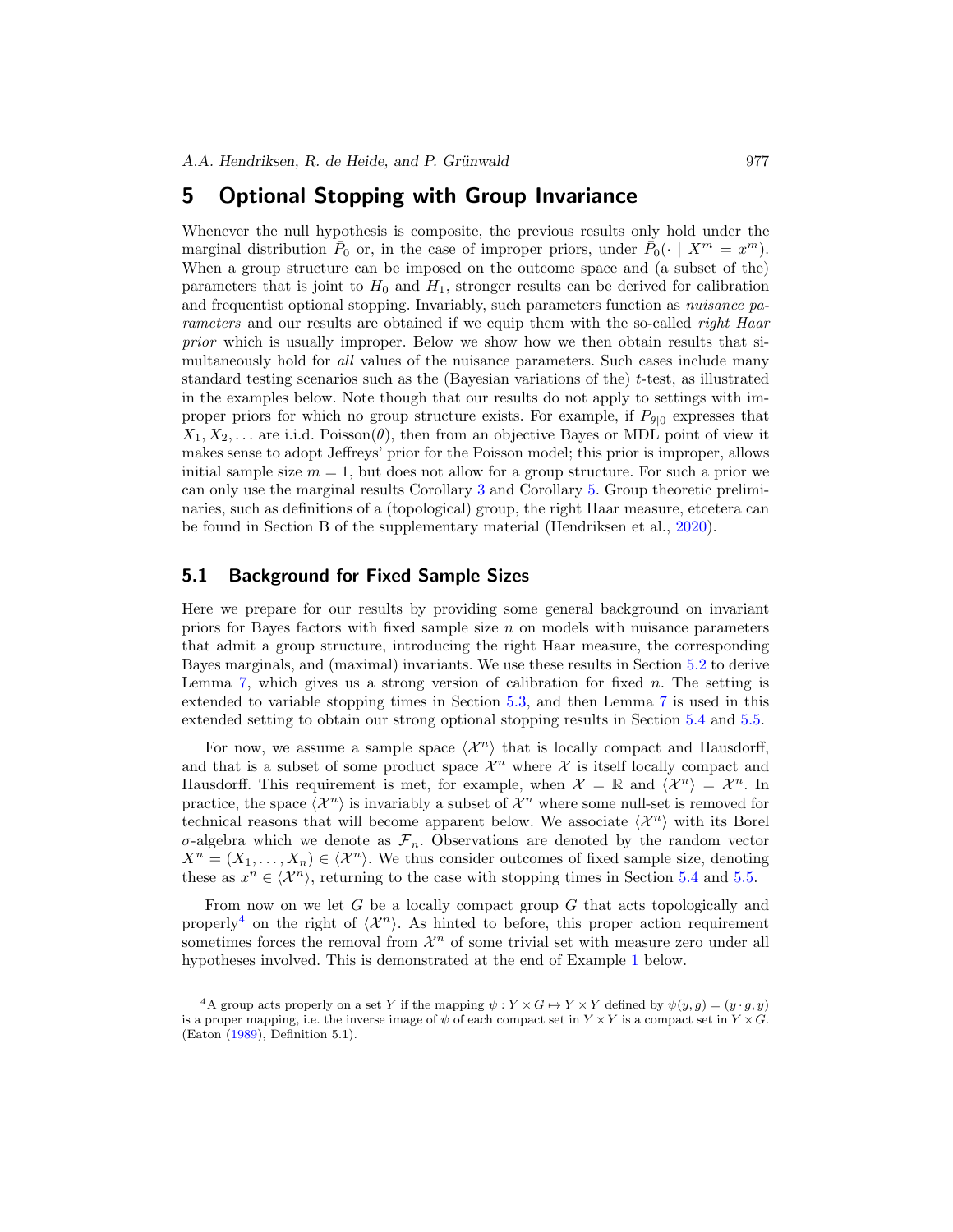### 978 *Optional Stopping with Bayes Factors*

Let  $P_{0,e}$  and  $P_{1,e}$  (notation to become clear below) be two arbitrary probability distributions on  $\langle \mathcal{X}^n \rangle$  that are mutually absolutely continuous. We will now generate hypothesis classes  $H_0$  and  $H_1$ , both sets of distributions on  $\langle \mathcal{X}^n \rangle$  with parameter space G, starting from  $P_{0,e}$  and  $P_{1,e}$ , where  $e \in G$  is the group identity element. The group action of G on  $\langle \mathcal{X}^n \rangle$  induces a group action on these measures defined by

$$
P_{k,g}(A) := (P_{k,e} \cdot g)(A) := P_{k,e}(A \cdot g^{-1}) = \int \mathbb{1}_{\{A\}}(x \cdot g) P_{k,e}(\, \mathrm{d}x) \tag{22}
$$

for any set  $A \in \mathcal{F}_n$ ,  $k = 0, 1$ . When applied to  $A = \langle \mathcal{X}^n \rangle$ , we get  $P_{k,g}(A) = 1$ , for all  $g \in G$ , whence we have created two sets of probability measures parameterized by g, i.e.,

<span id="page-17-2"></span><span id="page-17-1"></span>
$$
H_0 := \{ P_{0,g} \mid g \in G \} \; ; \; H_1 := \{ P_{1,g} \mid g \in G \}. \tag{23}
$$

In this context,  $g \in G$ , can typically be viewed as nuisance parameter, i.e. a parameter that is not directly of interest, but needs to be accounted for in the analysis. This is illustrated in Example [1](#page-9-0) and Example [2](#page-19-0) below. The examples also illustrate how to extend this setting to cases where there are more parameters than just  $g \in G$  in either  $H_0$  or  $H_1$ . We extend the whole setup to our general setting with non-fixed n in Section [5.4.](#page-21-0)

We use the right Haar measure for  $G$  as a prior to define the Bayes marginals:

$$
\bar{P}_k(A) = \int_G \int_{\langle X^n \rangle} \mathbb{1}_{\{A\}} \, dP_{k,g} \, \nu(\,\mathrm{d}g) \tag{24}
$$

for  $k = 0, 1$  and  $A \in \mathcal{F}_n$ . Typically, the right Haar measure is improper so that the Bayes marginals  $\bar{P}_k$  are not integrable. Yet, in all cases of interest, they are (a) still σ-finite, and, (b),  $P_0$ ,  $P_1$  and all distributions  $P_{k,g}$  with  $k = 0, 1$  and  $g \in G$  are mutually absolutely continuous; we will henceforth assume that (a) and (b) are the case.

**Example 1** (continued). Consider the t-test of Example [1.](#page-9-0) For consistency with the earlier Example [1,](#page-9-0) we abbreviate for general measures P on  $\langle \mathcal{X}^n \rangle$ ,  $(dP/d\lambda)$  (the density of distribution P relative to Lebesgue measure on  $\mathbb{R}^n$  to p. Normally, the one-sample t-test is viewed as a test between  $H_0 = \{P_{0,\sigma} \mid \sigma \in \mathbb{R}_{>0}\}\$  and  $H'_1 = \{P_{1,\sigma,\delta} \mid \sigma \in \mathbb{R}\}$  $\mathbb{R}_{>0}, \delta \in \mathbb{R}$ , but we can obviously also view it as test between  $H_0$  and  $H_1 = \{P_{1,\sigma}\}\$  by integrating out the parameter  $\delta$  to obtain

<span id="page-17-0"></span>
$$
p_{1,\sigma}(x^n) = \int p_{1,\sigma,\delta}(x^n) \pi_{\delta}(\delta) \, d\delta. \tag{25}
$$

The nuisance parameter  $\sigma$  can be identified with the group of scale transformations  $G = \{c \mid c \in \mathbb{R}_{>0}\}.$  We thus let the sample space be  $\langle \mathcal{X}^n \rangle = \mathbb{R}^n \setminus \{0\}^n$ , i.e., we remove the measure-zero set  $\{0\}^n$ , such that the group action is proper on the sample space. The group action is defined by  $x^n \cdot c = c x^n$  for  $x^n \in \langle \mathcal{X}^n \rangle, c \in G$ . Take  $e = 1$  and let, for  $k = 0, 1, P_{k,e}$  be the distribution with density  $p_{k,1}$  as defined in [\(8\)](#page-9-2) and [\(25\)](#page-17-0). The measures  $P_{0,q}$  and  $P_{1,q}$  defined by [\(22\)](#page-17-1) then turn out to have the densities  $p_{0,\sigma}$  and  $p_{1,\sigma}$ as defined above, with  $\sigma$  replaced by g. Thus,  $H_0$  and  $H_1$  as defined by [\(8\)](#page-9-2) and [\(25\)](#page-17-0) are indeed in the form [\(23\)](#page-17-2) needed to state our results.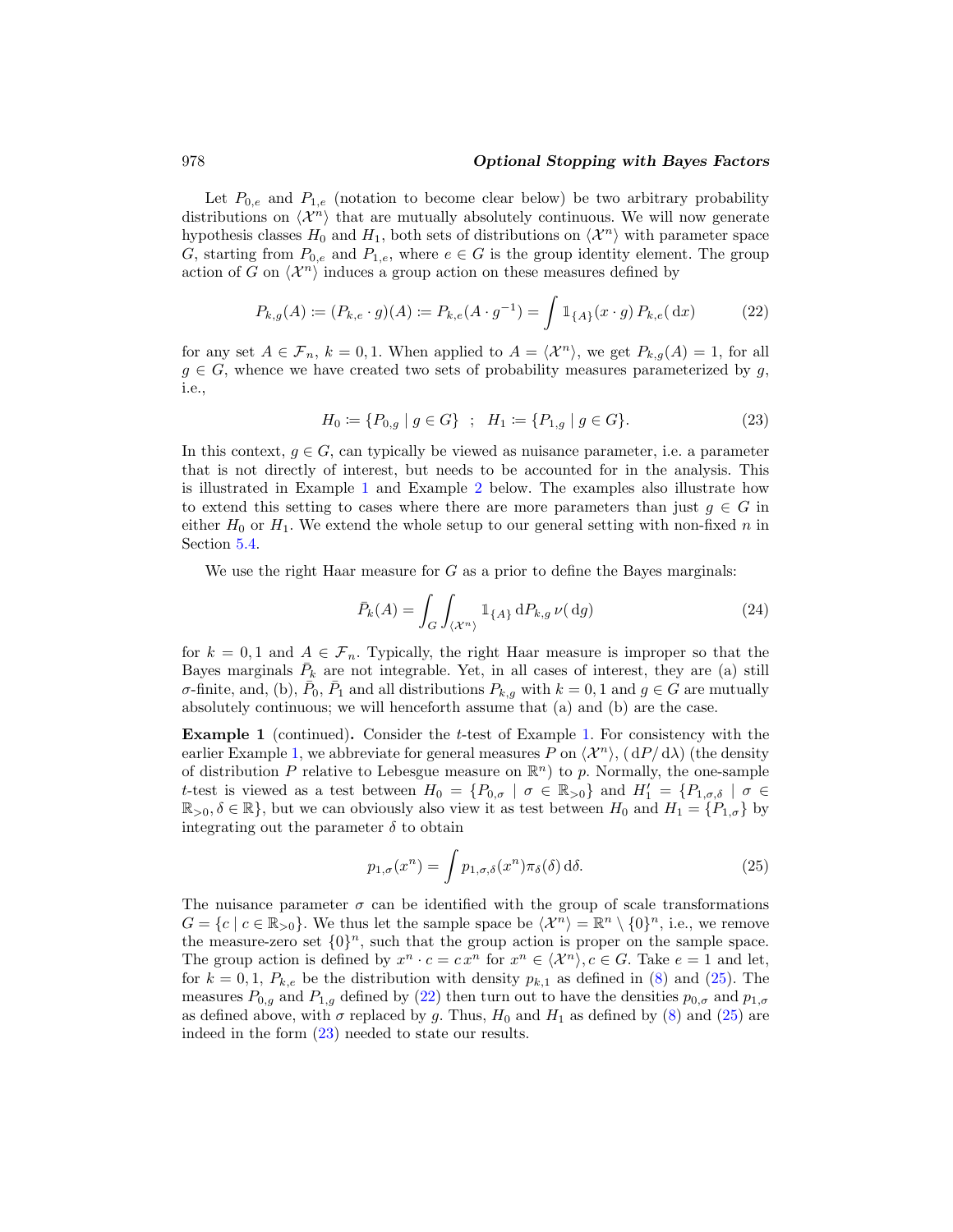### <span id="page-18-2"></span>*A.A. Hendriksen, R. de Heide, and P. Grünwald* 979

In most standard invariant settings,  $H_0$  and  $H_1$  share the same vector of nuisance parameters, and one can reduce  $H_0$  and  $H_1$  to [\(23\)](#page-17-2) in the same way as above, by integrating out all other parameters; in the example above, the only non-nuisance parameter was δ. The scenario of Example [1](#page-9-0) can be generalized to a surprisingly wide variety of statistical models. In practice we often start with a model  $H_1 = \{P_{1,\gamma,\delta} : \gamma \in \Gamma, \theta \in \Theta\}$ that implicitly already contains a group structure, and we single out a special subset  $\{P_1, \gamma, \theta_0 : \gamma \in \Gamma\}$ ; this is what we informally described in Example [1.](#page-9-0) More generally, we can start with potentially large (or even nonparametric) hypotheses

<span id="page-18-0"></span>
$$
H'_{k} = \{P_{\theta'|k} : \theta' \in \Theta'_{k}\}\tag{26}
$$

which at first are not related to any group invariance, but which we want to equip with an additional nuisance parameter determined by a group  $G$  acting on the data. We can turn this into an instance of the present setting by first choosing, for  $k = 0, 1$ , a proper prior density  $\pi_k$  on  $\Theta'_k$ , and defining  $P_{k,e}$  to equal the corresponding Bayes marginal, i.e.

<span id="page-18-1"></span>
$$
P_{k,e}(A) \coloneqq \int P_{\theta'|k}(A) \, \mathrm{d}\pi_k(\theta'). \tag{27}
$$

We can then generate  $H_k = \{P_{k,g} | g \in G\}$  as in [\(22\)](#page-17-1) and [\(23\)](#page-17-2). In the example above,  $H'_1$  would be the set of all Gaussians with a single fixed variance  $\sigma_0^2$  and  $\Theta'_1 = \mathbb{R}$ would be the set of all effect sizes  $\delta$ , and the group G would be scale transformation; but there are many other possibilities. To give but a few examples, Dass and Berger [\(2003\)](#page-26-3) consider testing the Weibull vs. the log-normal model, the exponential vs. the log-normal, correlations in multivariate Gaussians, and Berger et al. [\(1998b](#page-25-7)) consider location-scale families and linear models where  $H_0$  and  $H_1$  differ in their error distribution; another example is when the nuisance parameters comprise an l-dimensional sphere; the right Haar prior is then a uniform probability distribution on this sphere. Importantly, the group G acting on the data induces groups  $G_k$ ,  $k = 0, 1$ , acting on the parameter spaces, which depend on the parameterization. In our example, the  $G_k$  were equal to  $G$ , but, for example, if  $H_0$  is Weibull and  $H_1$  is log-normal, both given in their standard parameterizations, we get  $G_0 = \{g_{0,b,c} | g_{0,b,c}(\beta, \gamma) = (b\beta^c, \gamma/c), b > 0, c > 0\}$ and  $G_1 = \{g_{1,b,c} | g_{1,b,c}(\mu, \sigma) = (c\mu + \log(b), c\sigma), b > 0, c > 0\}$ . Several more examples are given by Dass [\(1998\)](#page-26-12).

On the other hand, clearly not all hypothesis sets can be generated using the above approach. For instance, the hypothesis  $H_1' = \{P_{\mu,\sigma} | \mu = 1, \sigma > 0\}$  with  $P_{\mu,\sigma}$  a Gaussian measure with mean  $\mu$  and standard deviation  $\sigma$  cannot be represented as in [\(23\)](#page-17-2). This is due to the fact that for  $\sigma, \sigma' > 0, \sigma \neq \sigma'$ , no element  $g \in \mathbb{R}_{>0}$  exists such that for any measurable set  $A \subseteq \langle \mathcal{X}^n \rangle$  the equality  $P_{1,\sigma}(A) = P_{1,\sigma'}(A \cdot g^{-1})$  holds. This prevents an equivalent construction of  $H'_1$  in the form of  $(23)$ .

We now turn to the main ingredient that will be needed to obtain results on optional stopping: the quotient  $\sigma$ -algebra.

**Definition 2** (Eaton, [1989,](#page-26-5) Chapter 2). A group G acting on the right of a set Y induces an equivalence relation:  $y_1 \sim y_2$  if and only if there exists  $g \in G$  such that  $y_1 = y_2 \cdot g$ . This equivalence relation partitions the space in *orbits:*  $O_y = \{y \cdot g \mid g \in G\}$ , the collection of which is called the *quotient space*  $Y/G$ . There exists a map, the *natural projection*,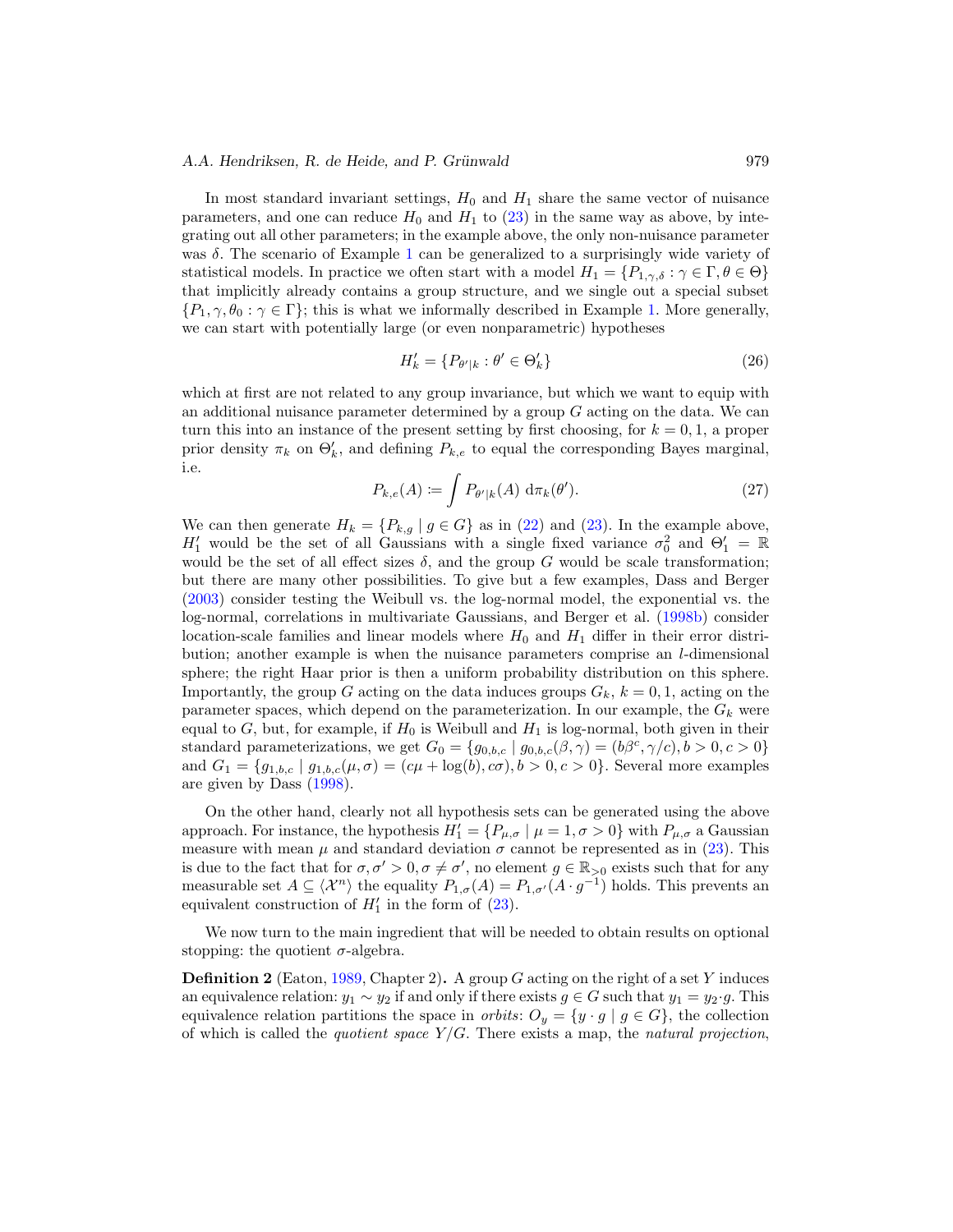#### <span id="page-19-2"></span>980 *Optional Stopping with Bayes Factors*

from Y to the quotient space which is defined by  $\varphi_Y : Y \to Y/G : y \mapsto \{y \cdot g \mid g \in G\},$ and which we use to define the *quotient*  $\sigma$ -algebra

$$
\mathcal{G}_n = \{ \varphi_{\langle \mathcal{X}^n \rangle}^{-1} (\varphi_{\langle \mathcal{X}^n \rangle}(A)) \mid A \in \mathcal{F}_n \}. \tag{28}
$$

**Definition 3** (Eaton, [1989](#page-26-5), Chapter 2). A random element  $U_n$  on  $\langle \mathcal{X}^n \rangle$  is *invariant* if for all  $g \in G$ ,  $x^n \in \langle \mathcal{X}^n \rangle$ ,  $U_n(x^n) = U_n(x^n \cdot g)$ . The random element  $U_n$  is maximal *invariant* if  $U_n$  is invariant and for all  $y^n \in \langle \mathcal{X}^n \rangle$ ,  $U_n(x^n) = U_n(y^n)$  implies  $x^n = y^n \cdot g$ for some  $g \in G$ .

Thus,  $U_n$  is maximal invariant if and only if  $U_n$  is constant on each orbit, and takes different values on different orbits;  $\varphi_{\langle \chi^n \rangle}$  is thus an example of a maximal invariant. Note that any maximal invariant is  $\mathcal{G}_n$ -measurable. The importance of this quotient  $\sigma$ -algebra  $\mathcal{G}_n$  is the following evident fact:

**Proposition 6.** For fixed  $k \in \{0,1\}$ , every invariant  $U_n$  has the same distribution under all  $P_{k,q}, g \in G$ .

Chapter 2 of Eaton [\(1989](#page-26-5)) provides several methods and examples how to construct a concrete maximal invariant, including the first two given below. Since  $\beta_n$  is invariant under the group action of G (see below),  $\beta_n$  is an example of an invariant, although not necessarily of a maximal invariant.

**Example 1** (continued). Consider the setting of the one-sample t-test as described above in Example [1.](#page-9-0) A maximal invariant for  $x^n \in \langle \mathcal{X}^n \rangle$  is  $U_n(x^n)=(x_1/|x_1|, x_2/|x_1|, x_2/|x_2|)$  $\ldots$ ,  $x_n/|x_1|$ ).

<span id="page-19-0"></span>**Example 2.** A second example, with a group invariance structure on two parameters, is the setting of the two-sample t-test with the right Haar prior (which coincides here with Jeffreys' prior)  $\pi(\mu, \sigma) = 1/\sigma$  (see Rouder et al., [2009](#page-27-6) for details): the group is  $G = \{(a, b) \mid a > 0, b \in \mathbb{R}\}.$  Let the sample space be  $\langle \mathcal{X}^n \rangle = \mathbb{R}^n \setminus \text{span}(e_n)$ , where  $e_n$ denotes a vector of ones of length  $n$  (this is to exclude the measure-zero line for which the  $s(x^n)$  is zero), and define the group action by  $x^n \cdot (a, b) = ax^n + be_n$  for  $x^n \in \langle \mathcal{X}^n \rangle$ . Then (Eaton, [1989](#page-26-5), Example 2.15) a maximal invariant for  $x^n \in \langle \mathcal{X}^n \rangle$  is  $U_n(x^n) =$  $(x^{n} - \overline{x}e_{n})/s(x^{n})$ , where  $\overline{x}$  is the sample mean and  $s(x^{n}) = (\sum_{i=1}^{n} (x_{i} - \overline{x})^{2})^{1/2}$ .

However, we can also construct a maximal invariant similar to the one in Example [1,](#page-9-0) which gives a special status to an initial sample:

$$
U_n(X^n) = \left(\frac{X_2 - X_1}{|X_2 - X_1|}, \frac{X_3 - X_1}{|X_2 - X_1|}, \dots, \frac{X_n - X_1}{|X_2 - X_1|}\right), \quad n \ge 2.
$$

#### <span id="page-19-1"></span>**5.2 Relatively Invariant Measures and Calibration for Fixed** *n*

Let  $U_n$  be a maximal invariant, taking values in the measurable space  $(\mathcal{U}_n, \mathcal{G}_n)$ . Although we have given more concrete examples above, it follows from the results of Andersson [\(1982\)](#page-25-3) that, in case we do not know how to construct a  $U_n$ , we can always take  $U_n =$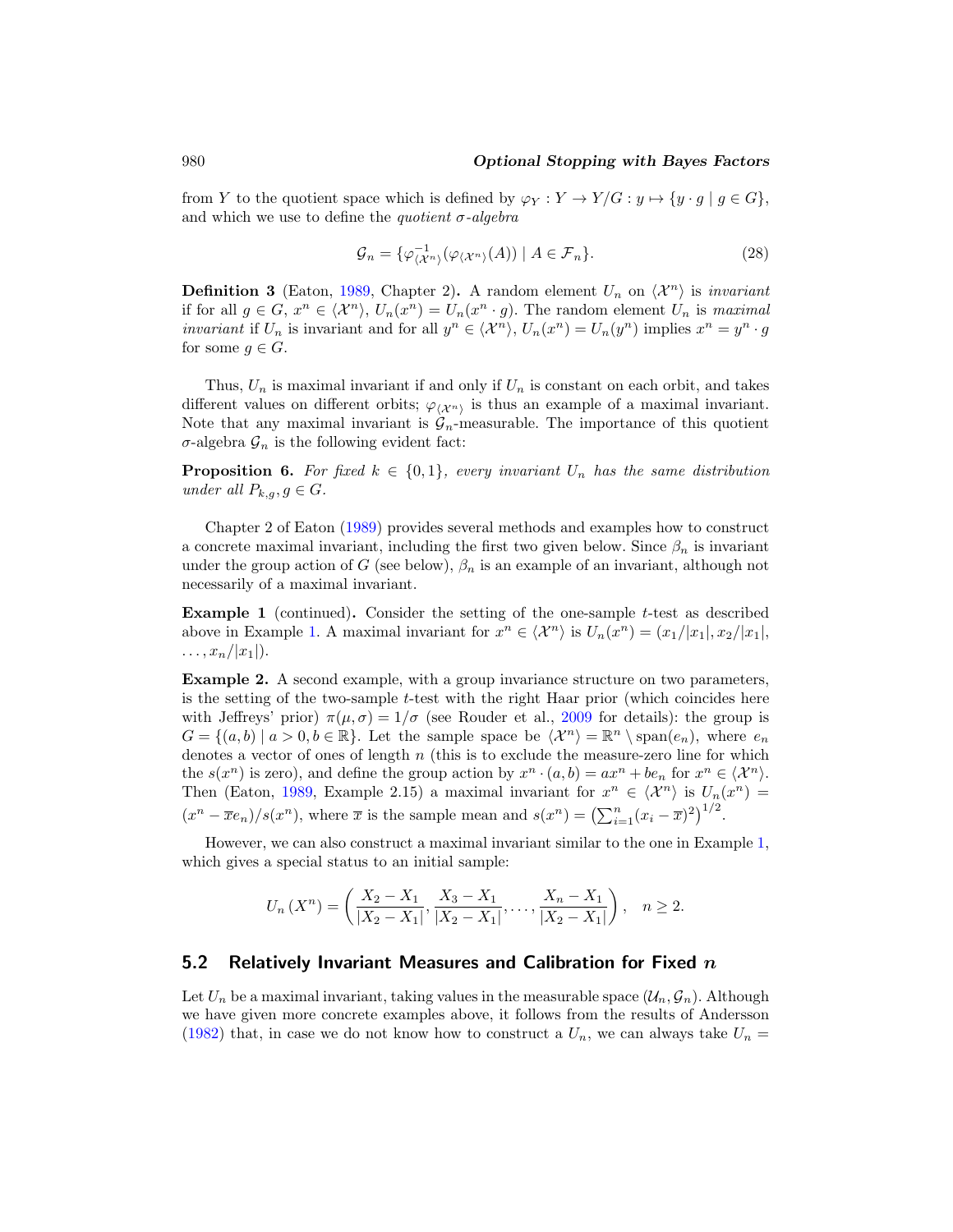<span id="page-20-3"></span> $\varphi_{(\chi_n)}$ , the natural projection. Since we assume mutual absolute continuity, the Radon-Nikodym derivative  $\frac{dP_{1,g}^{[U_n]}}{dP_{0,g}^{[U_n]}}$  must exist and we can apply the following theorem (note it is here that the use of right Haar measure is crucial; a different result holds for the left Haar measure):<sup>[5](#page-20-2)</sup>

**Theorem** (Berger et al., [1998a,](#page-25-0) Theorem 2.1)**.** Under our previous definitions of and assumptions on G,  $P_{k,q}$ ,  $\bar{P}_k$  let  $\beta(x^n) \coloneqq \bar{P}_1(x^n)/\bar{P}_0(x^n)$  be the Bayes factor based on  $x^n$ . Let  $U_n$  be a maximal invariant as above, with (adopting the notation of  $(16)$ ) marginal measures  $P_{k,g}^{[U_n]}$ , for  $k=0,1$  and  $g \in G$ . There exists a version of the Radon-Nikodym derivative such that we have for all  $g \in G$ , all  $x^n \in \langle X^n \rangle$ ,

$$
\frac{\mathrm{d}P_{1,g}^{[U_n]}}{\mathrm{d}P_{0,g}^{[U_n]}}\left(U_n(x^n)\right) = \beta(x^n). \tag{29}
$$

As a first consequence of the theorem above, we note (as did Berger et al., [1998a\)](#page-25-0) that the Bayes factor  $\beta_n := \beta(X^N)$  is  $\mathcal{G}_n$ -measurable (it is constant on orbits), and thus it has the same distribution under  $P_{0,q}$  and  $P_{1,q}$  for all  $g \in G$ . The theorem also implies the following crucial lemma:

<span id="page-20-0"></span>**Lemma 7** (Strong Calibration for Fixed n)**.** Under the assumptions of the theorem above, let  $U_n$  be a maximal invariant and let  $V_n$  be a  $G_n$ -measurable binary random variable with  $P_{0,g}(V_n = 1) > 0$ ,  $P_{1,g}(V_n = 1) > 0$ . Adopting the notation of [\(16\)](#page-13-4), we can choose the Radon-Nikodym derivative  $dP_{1,g}^{[\beta_n]}(\cdot | V_n=1)/dP_{0,g}^{[\beta_n]}(\cdot | V_n=1)$  so that we have, for all  $x^n \in \langle \mathcal{X}^n \rangle$ :

$$
\frac{P_{1,g}(V_n=1)}{P_{0,g}(V_n=1)} \cdot \frac{\mathrm{d}P_{1,g}^{[\beta_n]}(\cdot \mid V_n=1)}{\mathrm{d}P_{0,g}^{[\beta_n]}(\cdot \mid V_n=1)} (\beta_n(x^n)) = \beta_n(x^n),\tag{30}
$$

where for the special case with  $P_{k,g}(V_n = 1) = 1$ , we get  $\frac{dP_{1,g}^{[\beta_n]}}{dP_{0,g}^{[\beta_n]}}(\beta_n(x^n)) = \beta_n(x^n)$ .

### <span id="page-20-1"></span>**5.3 Extending to Our General Setting with Non-Fixed Sample Sizes**

We start with the same setting as above: a group G on sample space  $\langle \mathcal{X}^n \rangle \subset \mathcal{X}^n$  that acts topologically and properly on the right of  $\langle \mathcal{X}^n \rangle$ ; two distributions  $P_{0,e}$  and  $P_{1,e}$ on  $(\langle \mathcal{X}^n \rangle, \mathcal{F}_n)$  that are used to generate  $H_0$  and  $H_1$ , and Bayes marginal measures based on the right Haar measure  $\bar{P}_0$  and  $\bar{P}_1$ , which are both  $\sigma$ -finite. We now denote  $H_k$  as  $H_k^{(n)}$ ,  $P_{k,e}$  as  $P_{k,e}^{(n)}$  and  $\bar{P}_k$  as  $\bar{P}_k^{(n)}$ , all  $P \in H_0^{(n)} \cup H_1^{(n)}$  are mutually absolutely continuous.

We now extend this setting to our general random process setting as specified in the beginning of Section [4.2](#page-13-1) by further assuming that, for the same group  $G$ , for some

<span id="page-20-2"></span><sup>&</sup>lt;sup>5</sup>This theorem requires that there exists some relatively invariant measure  $\mu$  on  $\langle \mathcal{X}^n \rangle$  such that for  $k = 0, 1, g \in G$ , the  $P_{k,q}$  all have a density relative to  $\mu$ . Since the Bayes marginal  $\bar{P}_0$  based on the right Haar prior is easily seen to be such a relatively invariant measure, the conditions for the theorem apply.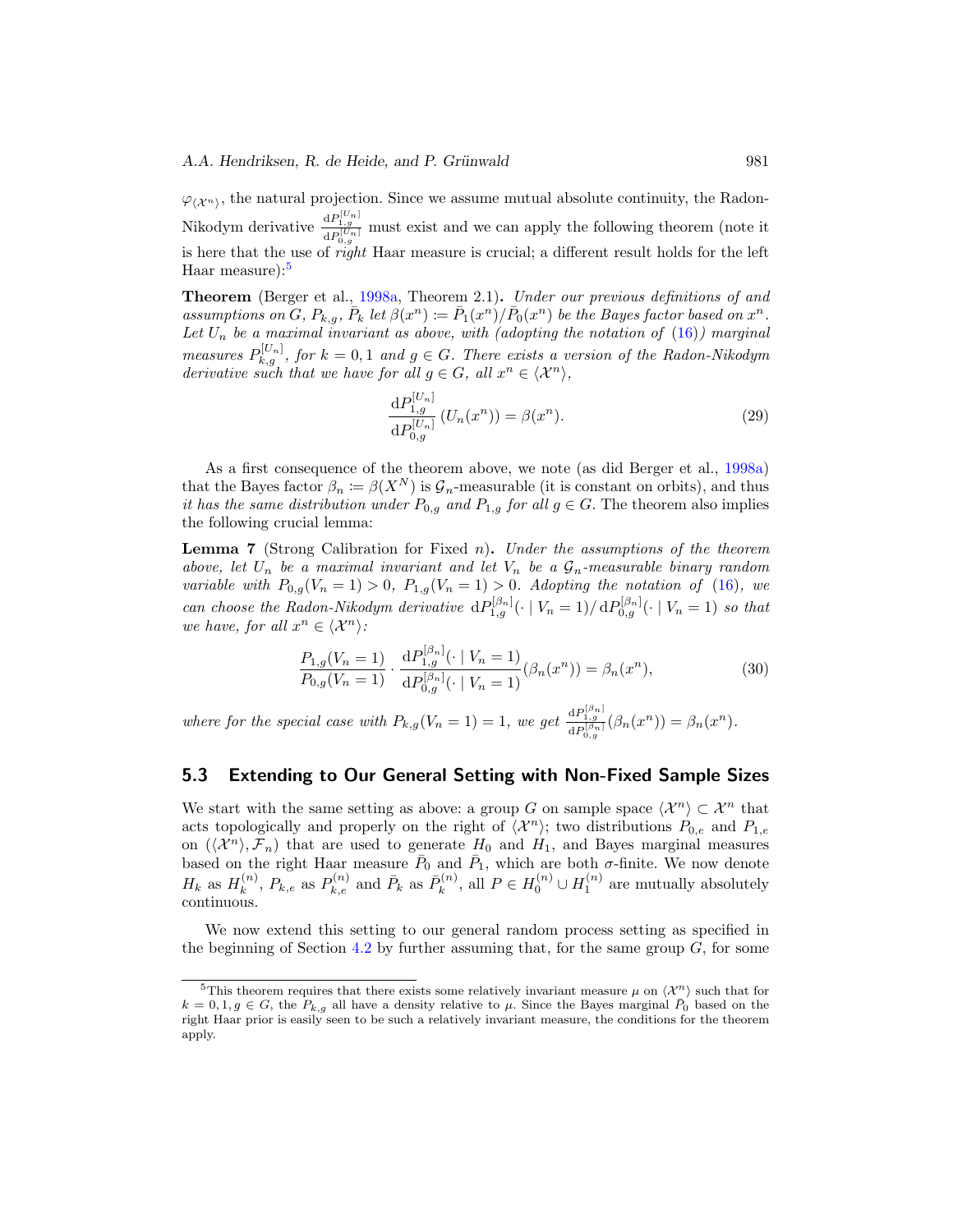<span id="page-21-1"></span> $m > 0$ , the above setting is defined for each  $n \geq m$ . To connect the  $H_k^{(n)}$  for all these n, we further assume that there exists a subset  $\langle \mathcal{X}^m \rangle \subset \mathcal{X}^m$  that has measure 1 under  $P_{k,e}^{(n)}$  (and hence under all  $P_{g,e}^{(n)}$ ) such that for all  $n \geq m$ :

- 1. We can write  $\langle \mathcal{X}^n \rangle = \{x^n \in \mathcal{X}^n : (x_1, \dots, x_m) \in \langle \mathcal{X}^m \rangle \}.$
- 2. For all  $x^n \in \langle \mathcal{X}^n \rangle$ , the posterior  $\nu \mid x^n$  based on the right Haar measure  $\nu$  is proper.
- 3. The probability measures  $P_{k,e}^{(n)}$  and  $P_{k,e}^{(n+1)}$  satisfy Kolmogorov's compatibility condition for a random process.
- 4. The group action  $\cdot$  on the measures  $P_{k,e}^{(n)}$  and  $P_{k,e}^{(n+1)}$  is compatible, i.e. for every  $n > 0$ , for every  $A \in \mathcal{F}_n$ , every  $g \in G$ ,  $k \in \{0,1\}$ , we have  $P_{k,g}^{(n+1)}(A) = P_{k,g}^{(n)}(A)$ .

Requirement 4. simply imposes the condition that the group action considered is the same for all  $n \in \mathbb{N}$ . As a consequence of 3. and 4., the probability measures  $P_{k,g}^{(n)}$ and  $P_{k,g}^{(n+1)}$  satisfy Kolmogorov's compatibility condition for all  $g \in G, k \in \{0,1\}$ which means that there exists a probability measure  $P_{k,g}$  on  $(\tilde{\Omega}, \mathcal{F})$  (under which  $\langle X^{(m)} \rangle, X_{m+1}, X_{m+2}, \ldots$  is a random process), defined as in the beginning of Section [4,](#page-11-0) whose marginals for  $n \geq m$  coincide with  $P_{k,g}^{(n)}$ , and there exist measures  $\bar{P}_0$  and  $\bar{P}_1$  on  $(\Omega, \mathcal{F})$  whose marginals for  $n \geq m$  coincide with  $\bar{P}_0^{(n)}$  and  $\bar{P}_1^{(n)}$ . We have thus defined a set  $H_0$  and  $H_1$  of hypotheses on  $(\Omega, \mathcal{F})$  and the corresponding Bayes marginals  $\bar{P}_0$ and  $\bar{P}_1$  and are back in our general setting. It is easily verified that the 1- and 2-sample Bayesian t-tests both satisfy all these assumptions: in Example [1,](#page-9-0) take  $m = 1$  and  $\langle \mathcal{X}^m \rangle = \mathbb{R} \setminus \{0\};$  in Example [1,](#page-9-0) take  $m = 2$  and  $\langle \mathcal{X}^m \rangle = \mathbb{R}^2 \setminus \{(a, a) : a \in \mathbb{R}\}.$  The conditions can also be verified for the variety of examples considered by Berger et al. [\(1998a\)](#page-25-0) and Bayarri et al. [\(2012](#page-25-1)). In fact, our initial sample  $x^m \in \langle \mathcal{X}^m \rangle$  is a variation of what they call a *minimal sample*; by excluding 'singular' outcomes from  $\mathcal{X}^m$  to ensure that the group acts properly on  $\langle \mathcal{X}^m \rangle$ , we can guarantee that the initial sample is of fixed size. The size of the minimal sample can be larger, on a set of measure 0 under all  $P \in H_0 \cup H_1$ , e.g. if, in Example [1,](#page-9-0)  $X_1 = X_2$ . We chose to ensure a fixed size m since it makes the extension to random processes considerably easier.

In Section [5.1,](#page-16-2) underneath Example [1](#page-9-0) we already outlined how a composite alternative hypothesis can be reduced to a hypothesis with just a free nuisance parameter (or parameter vector)  $g \in G$ , by putting a proper prior on all other parameters and integrating them out. A similar construction for a single parameter alternative hypothesis in the form of  $(23)$  can be applied in the non-fixed sample size case.

### <span id="page-21-0"></span>**5.4 Strong Calibration**

Consider the setting, definitions and assumptions of the previous subsection, with the additional assumptions and definitions made in the beginning of Section [4.3,](#page-15-0) in particular the assumption of a.s. finite stopping time. For simplicity, from now on, we shall also assume equal prior odds,  $\pi(H_0) = \pi(H_1) = 1/2$ . We will now show a strong calibration theorem for the Bayes factors  $\beta_n = (d\bar{P}_0^{(n)})/(d\bar{P}_1^{(n)})(X^n)$  defined in terms of the Bayes marginals  $\bar{P}_0$  and  $\bar{P}_1$  with the right Haar prior. Thus  $\beta_{\tau}$  is defined as in [\(15\)](#page-13-3) with  $\beta$  in the role of B.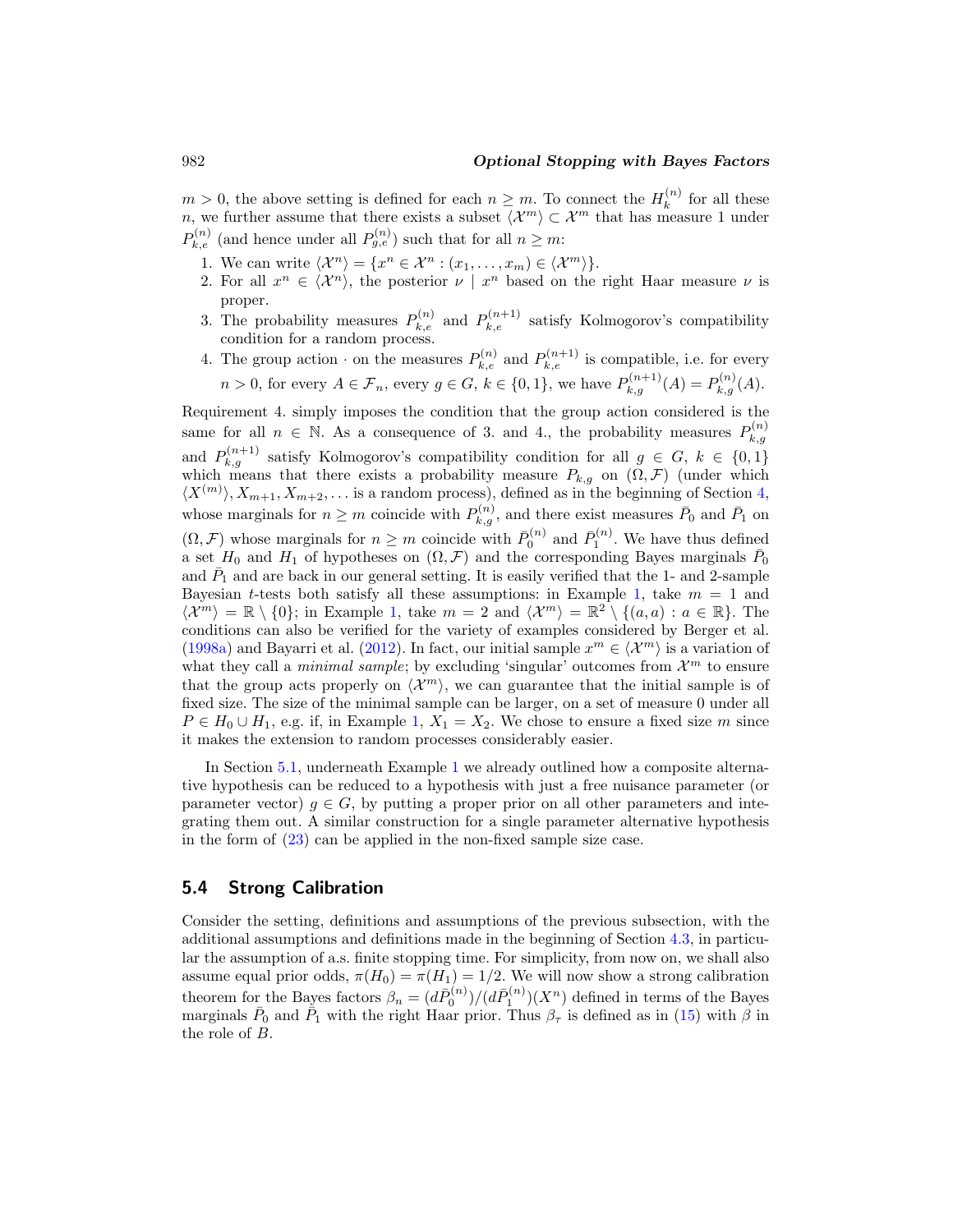<span id="page-22-3"></span><span id="page-22-1"></span>**Theorem 8** (Strong calibration under optional stopping). Let  $\tau$  be a stopping time satisfying our requirements, such that additionally, for each  $n>m$ , the event  $\{\tau=n\}$ is  $\mathcal{G}_n$ -measurable. Then, adopting the notation of [\(16\)](#page-13-4), for all  $g \in G$ , for  $P_{0,g}^{[\beta_{\tau}]}$ -almost every  $b > 0$ , we have:  $\frac{dP_{1,g}^{[\beta_{\tau}]}(b)}{dP_{0,g}^{[\beta_{\tau}]}(b)} = b$ . That means that the posterior odds remain calibrated under every stopping rule  $\tau$  adapted to the quotient space filtration  $\mathcal{G}_m, \mathcal{G}_{m+1}, \ldots$ , under all  $P_{0,q}$ .

*Proof.* Fix some  $g \in G$ . We simply first apply Lemma [7](#page-20-0) with  $V_n = \mathbb{1}_{\{\tau = n\}}$ , which gives that the premise [\(17\)](#page-14-0) of Lemma [1](#page-14-5) holds with  $c = 1$  and  $\beta_n$  in the role of  $B_n$  (it is here that we need that  $\tau_n$  is  $\mathcal{G}_n$ -measurable, otherwise we could not apply Lemma [7](#page-20-0) with the required definition of  $V_n$ ). We can now use Lemma [1](#page-14-5) with  $P_{0,q}$  in the role of  $P_0$  to reach the desired conclusion for the chosen g. Since this works for all  $g \in G$ , the result follows.  $\Box$ 

**Example 1** (Continued: Admissible and Inadmissible Stopping Rules)**.** We obtain strong calibration for the one-sample t-test with respect to the nuisance parameter  $\sigma$  (see Example [1](#page-9-0) above) when the stopping rule is adapted to the quotient filtration  $\mathcal{G}_m, \mathcal{G}_{m+1},\ldots$  Under each  $P_{k,q} \in H_k$ , the Bayes factors  $\beta_m, \beta_{m+1},\ldots$  define a random process on  $\Omega$  such that each  $\beta_n$  is  $\mathcal{G}_n$ -measurable. This means that a stopping time defined in terms of a rule such as 'stop at the smallest t at which  $\beta_t > 20$  or  $t = 10^6$ ' is allowed in the result above. Moreover, if the stopping rule is a function of a sequence of maximal invariants, like  $x_1/|x_1|, x_2/|x_1|, \ldots$ , it is adapted to the filtration  $\mathcal{G}_m, \mathcal{G}_{m+1}, \ldots$ and we can likewise apply the result above. On the other hand, this requirement is violated, for example, by a stopping rule that stops when  $\sum_{i=1}^{j}(x_i)^2$  exceeds some fixed value, since such a stopping rule explicitly depends on the scale of the sampled data.

### <span id="page-22-0"></span>**5.5 Frequentist Optional Stopping**

The special case of the following result for the one-sample Bayesian t-test was proven in the master's thesis (Hendriksen, [2017\)](#page-26-13). Here we extend the result to general group invariances.

<span id="page-22-2"></span>**Theorem 9** (Frequentist optional stopping for composite null hypotheses with group invariance). Under the same conditions as in Section [5.4,](#page-21-0) let  $\tau$  be a stopping time such that, for each  $n>m$ , the event  ${\tau = n}$  is  $\mathcal{G}_n$ -measurable. Then, adopting the notation of [\(16\)](#page-13-4), for all  $g \in G$ , the stopped Bayes factor satisfies  $\mathbf{E}_{P_{0,g}}[\beta_{\tau}] = \int_{\mathbb{R}_{>0}} c dP_{0,g}^{[\beta_{\tau}]}(c) = 1$ , so that, by the reasoning above Proposition [4,](#page-15-2) we have for all  $g \in G: P_{0,g}(\frac{1}{\beta_{\tau}} \leq \alpha) \leq \alpha$ .

Proof. We have

$$
\int_{\mathbb{R}_{>0}} c \ dP_{0,g}^{[\beta_{\tau}]}(c) = \int_{\mathbb{R}_{>0}} \frac{\mathrm{d}P_{1,g}^{[\beta_{\tau}]} }{\mathrm{d}P_{0,g}^{[\beta_{\tau}]}}(c) dP_{0,g}^{[\beta_{\tau}]}(c) = \int_{\mathbb{R}_{>0}} dP_{1,g}^{[\beta_{\tau}]}(c) = 1,
$$

where the first equality follows directly from Theorem [8](#page-22-1) and the final equality follows because  $P_{1,g}$  is a probability measure, integrating to 1.  $\Box$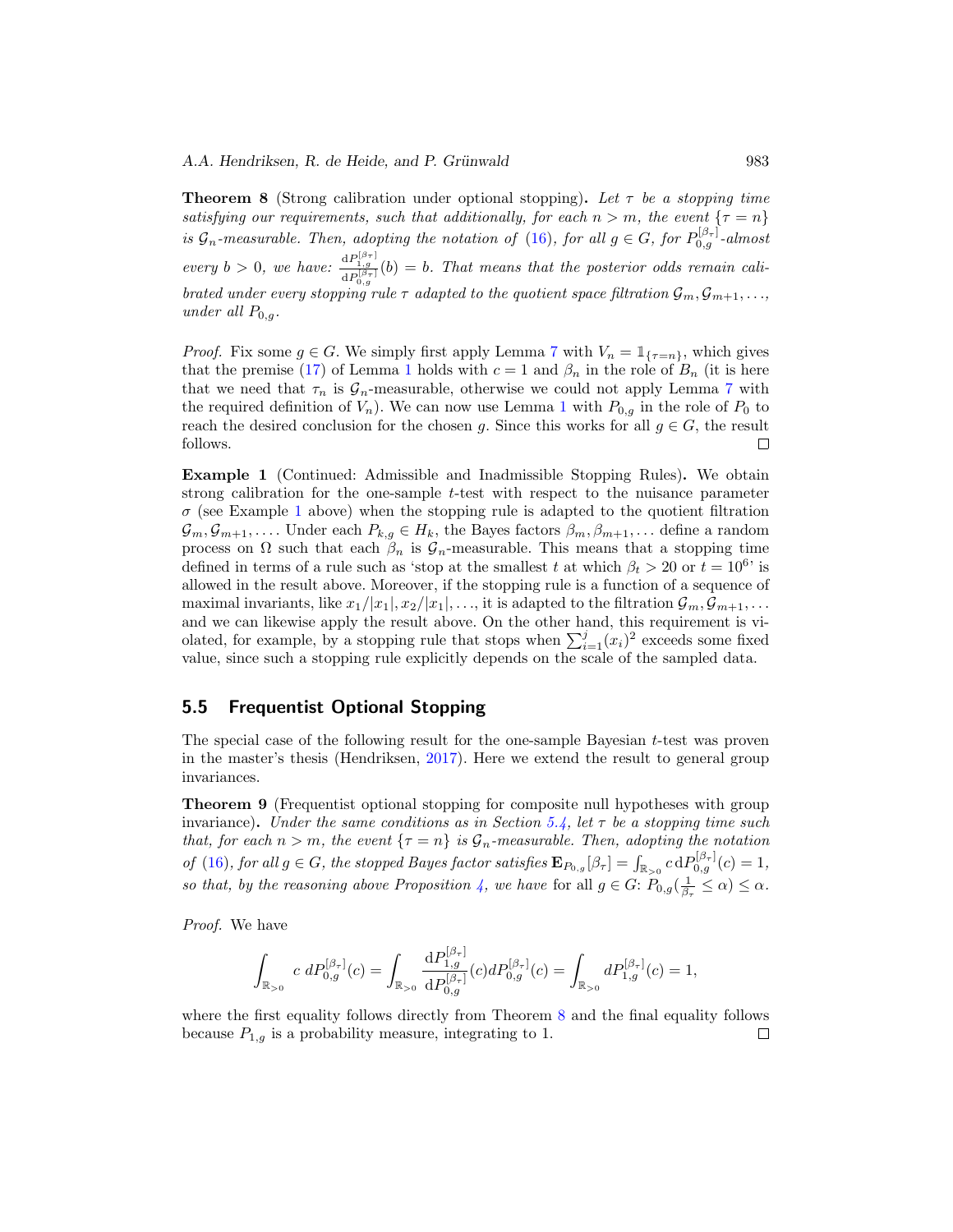Analogously to Corollary [5,](#page-15-1) the desired result now follows by plugging in a particular stopping rule: let  $S: \bigcup_{i=m}^{\infty} \mathcal{X}^i \to \{0,1\}$  be the frequentist sequential test defined by setting, for all  $n > m$ ,  $x^n \in \langle \mathcal{X}^n \rangle$ :  $S(x^n) = 1$  if and only if  $\beta_n \geq 1/\alpha$ .

**Corollary 10.** Let  $t^* \in \{m+1, m+2, ...\} \cup \{\infty\}$  be the smallest  $t^* > m$  for which  $\beta_{t^*}^{-1} \leq \alpha$ . Then for arbitrarily large T, when applied to the stopping rule  $\tau \coloneqq \min\{T,t^*\},$ we find that for all  $q \in G$ :

$$
P_{0,g}(\exists n, m < n \le T : S(X^n) = 1 \mid x^m) = P_{0,g}(\exists n, m < n \le T : \beta_n^{-1} \le \alpha \mid x^m) \le \alpha.
$$

The corollary implies that the test  $S$  is robust under optional stopping in the frequentist sense relative to  $H_0$  (Definition [1\)](#page-6-1).

**Example 1** (continued). When we choose a stopping rule that is  $(\mathcal{G}_m, \mathcal{G}_{m+1}, \ldots)$ measurable, the hypothesis test is robust under (semi-)frequentist optional stopping. This holds for example, for the one- and two-sample  $t$ -test (Rouder et al., [2009](#page-27-6)), Bayesian ANOVA (Rouder et al., [2012\)](#page-27-7), and Bayesian linear regression (Liang et al., [2008\)](#page-27-14). Again, for stopping rules that are not  $(\mathcal{G}_m, \mathcal{G}_{m+1}, \ldots)$ -measurable, robustness under frequentist optional stopping cannot be guaranteed and could reasonably be presumed to be violated. The violation of robustness under optional stopping is hard to demonstrate experimentally as frequentist Bayes factor tests are usually quite conservative in approaching the asymptotic significance level  $\alpha$ .

# <span id="page-23-0"></span>**6 Concluding Remarks**

We have identified three types of 'handling optional stopping':  $\tau$ -independence, calibration and semi-frequentist. We extended the corresponding definitions and results to general sample spaces with potentially improper priors. For the special case of models  $H_0$  and  $H_1$  sharing a nuisance parameter with a group invariance structure, we showed stronger versions of calibration and semi-frequentist robustness to optional stopping. Some final remarks are in order. First, one of the remarkable properties of the right Haar prior is that, under some additional conditions on  $P_{0,g}$  and  $P_{1,g}$  in  $(22)$ ,  $\beta_m = \beta(x^m) = 1$ for all  $x^m \in \langle \mathcal{X}^m \rangle$ , implying that equal prior odds lead to equal posterior odds after a minimal sample, no matter what the minimal sample is Berger et al. [\(1998b](#page-25-7)). One might conjecture that our results rely on this property, but this is not the case: in general, one can have  $\beta(x^m) \neq 1$ , yet our results still hold. For example, in the Bayesian t-test, Example [1,](#page-9-0)  $m = 1$  and  $\beta(x^1) = 1$  can be guaranteed only if the prior  $\pi_{\delta}$  on  $\delta$  is symmetric around 0; but our calibration and frequentist robustness results hold irrespective of whether it is symmetric or not.

As a second remark, it is worth noting that — as is immediate from the proofs — all our group-invariance results continue to hold in the setting with  $H'_{k}$  as in  $(26)$ , and the definition of the Bayes marginal  $P_{k,e}$  relative to  $\theta'$  as in [\(27\)](#page-18-1) replaced by a probability measure on  $(\Omega, \mathcal{F})$  that is not necessarily of the Bayes marginal form. The results work for any probability measure; in particular one can take the alternatives for the Bayes marginal with proper prior that are considered in the minimum description length and sequential prediction literature (Barron et al.,  $1998$ ; Grünwald,  $2007$ ) under the name

<span id="page-23-1"></span>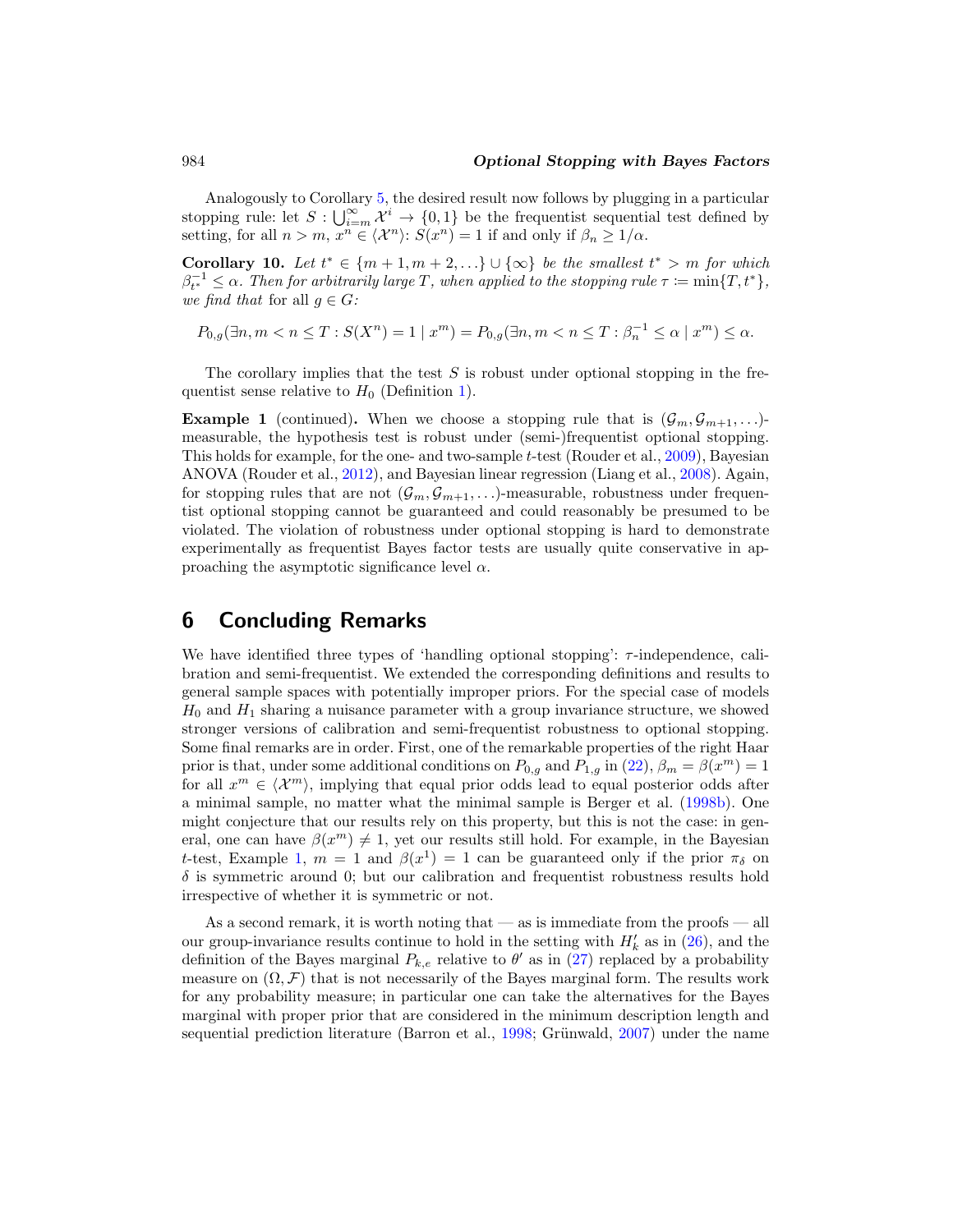<span id="page-24-0"></span>of universal distribution relative to  $\{P_{\theta'} \mid \theta' \in \Theta'\}$ ; examples include the prequential or 'switch' distributions considered by van der Pas and Grünwald [\(2018\)](#page-27-11).

As a third remark, a sizeable fraction of Bayesian statisticians is wary of using improper priors at all. An important (though not the only) reason is that their use often leads to some form of the marginalization paradox described by Dawid et al. [\(1973\)](#page-26-4). It is thus useful to stress that in the context of Bayes factor hypothesis testing, the right Haar prior is immune at least to this particular paradox. In an informal nutshell, the marginalization paradox occurs if the following happens: (a) the Bayes posterior  $\pi(\zeta \mid X^n)$  for the quantity of interest  $\zeta$  based on prior  $\pi(\zeta, g)$  with improper marginal on g, only depends on the data  $X<sup>n</sup>$  through the maximal invariant  $U<sub>n</sub>$ , i.e.  $\pi(\zeta | X^n) = f(U_n(X^n))$  for some function f, yet (b) there exists no prior  $\pi'$  on  $\zeta$  such that the corresponding posterior  $\pi'(\zeta | U_n(X^n)) = f(U_n(X^n))$ . In words, the result of Bayesian updating based on the full data  $X<sup>n</sup>$  only depends on the maximal invariant  $U<sup>n</sup>$ ; but Bayesian updating directly based on  $U<sup>n</sup>$  can never give the same result a paradox indeed. While in general, this can happen even if  $q$  is equipped with the right Haar prior [Case 1, page 199] (Dawid et al., [1973](#page-26-4)), Berger et al.'s Theorem 2.1 (reproduced in Section [5.2](#page-19-1) in our paper) implies that it does not occur in the context of Bayes factor testing, where  $\zeta \in \{H_0, H_1\}$ , and  $H_0$  and  $H_1$  are null and alternatives satisfying the requirements of Section [5.](#page-16-0) Berger's theorem expresses that for all values of the nuisance parameter  $g \in G$ , the likelihood ratio  $dP_{1,g}^{[U_n]}/dP_{0,g}^{[U_n]}(U_n(X^n))$  based on  $U_n(X^n)$  is equal to the Bayes factor based on  $X^n$  with the right Haar prior on g, so that the paradox cannot occur.

Finally, as pointed out by a referee, even though our use of the right Haar prior avoids the marginalization paradox, there are still some issues with its use. First, not all priors on parameters of interest work well in combination with right Haar priors: in our running Example [1,](#page-9-0) with light-tailed priors on  $\delta$  such as a normal or a point prior, for fixed n, the Bayes factor does not go to 0 as the data become increasingly extreme in the sense that their empirical variance goes to 0 but their mean does not. This phenomenon of *information inconsistency* is avoided by placing a heavy-tailed prior on  $\delta$ , as advocated by e.g. Rouder et al. [\(2009\)](#page-27-6) and Jeffreys [\(1961\)](#page-27-9). Many Bayesians, who think that at least proper priors should always have an interpretation in terms of degrees-of-belief, would object to any method (such as using right Haar priors) that induces such a restriction on 'reasonable' priors. On the other hand, 'objective' Bayesians (Berger, [2006\)](#page-25-8) would not see any problems here, and pragmatic Bayesians may not care about information inconsistency. A similar issue is that, like all improper priors, right Haar priors are defined only up to a constant proportionality factor, and the Bayes factor approach only makes sense if these factors are chosen to be the same for both models. Yet again, for 'objective' Bayesians this would not count as an issue. Still, there is one issue that is even problematic from an objective Bayes standpoint: in some cases, the same models  $H_0$  and  $H_1$  can be generated by many different groups with different right Haar priors (Eaton and Sudderth, [2002](#page-26-14); Berger et al., [2008\)](#page-25-9). Sometimes different groups lead to the same Bayes factor, sometimes they do not. Our results continue to hold in that case, but in practice, it would not be clear which Bayes factor one would want to choose. We are currently working on an in-depth analysis of this problem. Preliminary results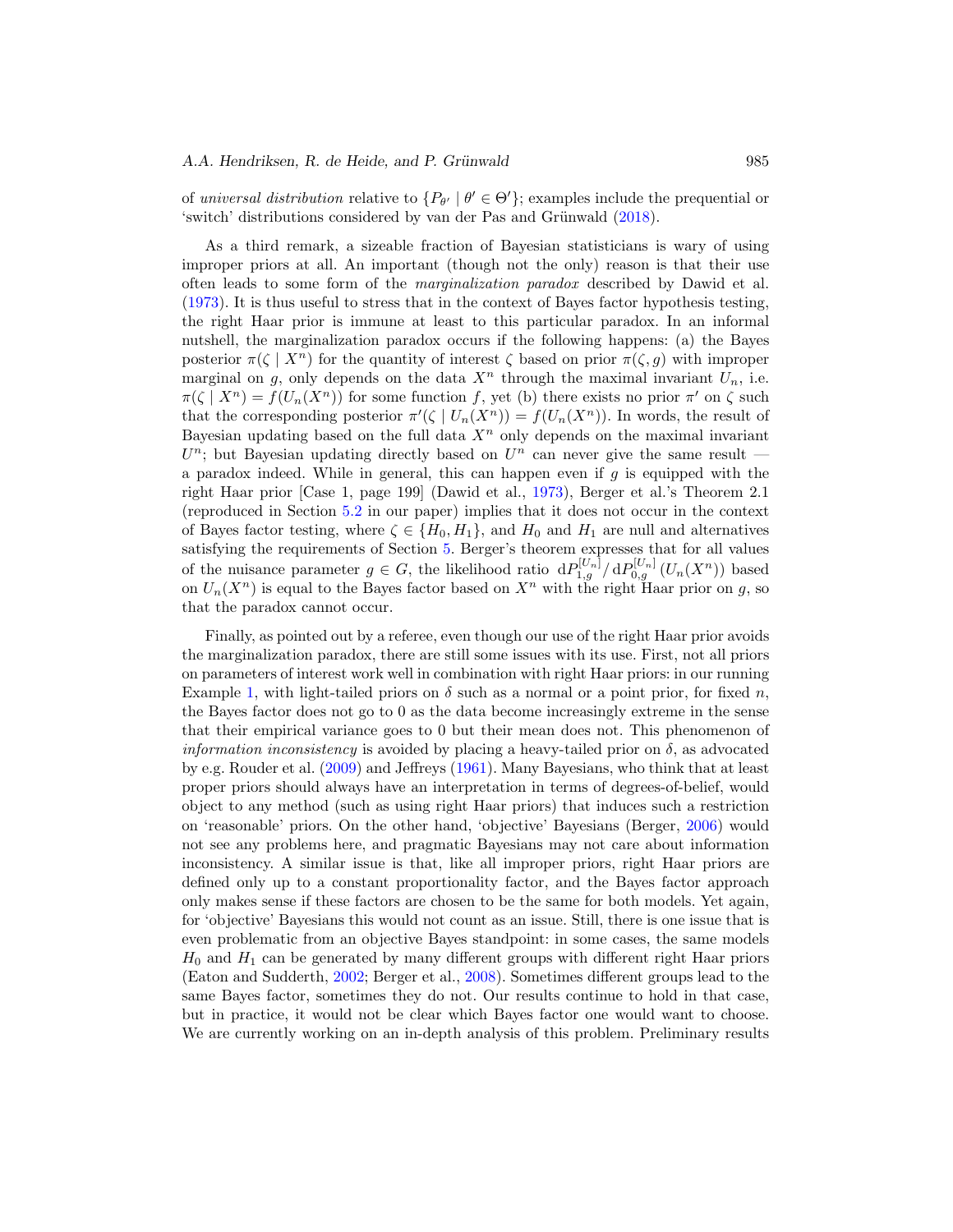suggest that in such cases, there may in fact be a unique preferred choice for the Bayes factor, but more work is needed to establish this with certainty.

# **Supplementary Material**

Supplementary Material (DOI: [10.1214/20-BA1234SUPP;](https://doi.org/10.1214/20-BA1234SUPP) .pdf). The paper ends with supplementary material (Hendriksen et al., 2020), comprising Section A containing basic background material about groups, and Section B containing all longer mathematical proofs.

# **References**

- <span id="page-25-3"></span>Andersson, S. (1982). "Distributions of maximal invariants using quotient measures." The Annals of Statistics, 10(3): 955–961. [MR0663446.](https://www.ams.org/mathscinet-getitem?mr=0663446) [963,](#page-2-1) [980](#page-19-2)
- <span id="page-25-5"></span>Barnard, G. A. (1947). "Review of Sequential Analysis by Abraham Wald." Journal of the American Statistical Association, 42(240). [MR0044466.](https://www.ams.org/mathscinet-getitem?mr=0044466) doi: [https://doi.org/](https://doi.org/10.1177/0008068319510401) [10.1177/0008068319510401](https://doi.org/10.1177/0008068319510401). [965](#page-4-3)
- <span id="page-25-6"></span>Barnard, G. A. (1949). "Statistical inference." Journal of the Royal Statistical Society. Series B (Methodological), 11(2): 115–149. [MR0034975.](https://www.ams.org/mathscinet-getitem?mr=0034975) [965](#page-4-3)
- <span id="page-25-4"></span>Barron, A., Rissanen, J., and Yu, B. (1998). "The minimum description length principle in coding and modeling." IEEE Transactions on Information Theory, 44(6): 2743– 2760. [MR1658898.](https://www.ams.org/mathscinet-getitem?mr=1658898) doi: <https://doi.org/10.1109/18.720554>. [964,](#page-3-2) [984](#page-23-1)
- <span id="page-25-2"></span>Bayarri, M. J., Benjamin, D. J., Berger, J. O., and Sellke, T. M. (2016). "Rejection odds and rejection ratios: A proposal for statistical practice in testing hypotheses." Journal of Mathematical Psychology, 72: 90–103. [MR3506028.](https://www.ams.org/mathscinet-getitem?mr=3506028) doi: [https://doi.](https://doi.org/10.1016/j.jmp.2015.12.007) [org/10.1016/j.jmp.2015.12.007](https://doi.org/10.1016/j.jmp.2015.12.007). [962,](#page-1-0) [971](#page-10-1)
- <span id="page-25-1"></span>Bayarri, M. J., Berger, J. O., Forte, A., and García-Donato, G. (2012). "Criteria for Bayesian model choice with application to variable selection." The Annals of Statistics, 40(3): 1550–1577. [MR3015035.](https://www.ams.org/mathscinet-getitem?mr=3015035) doi: <https://doi.org/10.1214/12-AOS1013>. [962,](#page-1-0) [973,](#page-12-4) [982](#page-21-1)
- <span id="page-25-8"></span>Berger, J. (2006). "The case for objective Bayesian analysis." *Bayesian Analysis*, 1(3): 385–402. [MR2221271.](https://www.ams.org/mathscinet-getitem?mr=2221271) doi: <https://doi.org/10.1214/06-BA115>. [985](#page-24-0)
- <span id="page-25-0"></span>Berger, J. O., Pericchi, L. R., and Varshavsky, J. A. (1998a). "Bayes factors and marginal distributions in invariant situations." Sankhyā: The Indian Journal of Statistics, Series A, 307–321. [MR1718789.](https://www.ams.org/mathscinet-getitem?mr=1718789) [962,](#page-1-0) [981,](#page-20-3) [982](#page-21-1)
- <span id="page-25-7"></span>Berger, J. O., Pericchi, L. R., and Varshavsky, J. A. (1998b). "Bayes factors and marginal distributions in invariant situations." Sankhyā: The Indian Journal of Statistics, Series A, 307–321. [979,](#page-18-2) [984](#page-23-1)
- <span id="page-25-9"></span>Berger, J. O., Sun, D., et al. (2008). "Objective priors for the bivariate normal model." The Annals of Statistics, 36(2): 963–982. [MR2396821.](https://www.ams.org/mathscinet-getitem?mr=2396821) doi: [https://doi.org/10.](https://doi.org/10.1214/07-AOS501) [1214/07-AOS501](https://doi.org/10.1214/07-AOS501). [985](#page-24-0)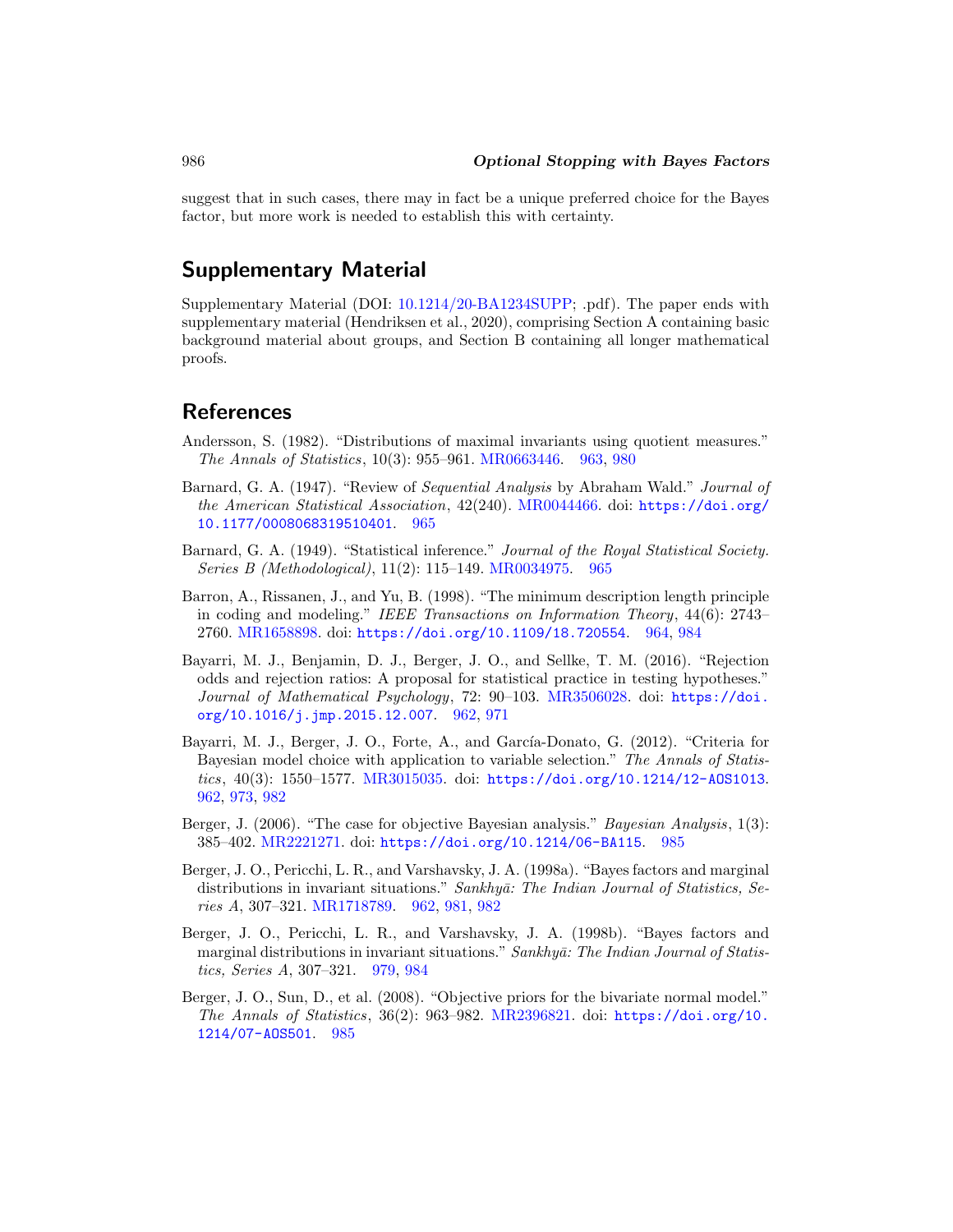- <span id="page-26-6"></span>Berger, J. O. and Wolpert, R. L. (1988). The Likelihood Principle. Hayward, CA: Institute of Mathematical Statistics, 2nd edition. [MR0773665.](https://www.ams.org/mathscinet-getitem?mr=0773665) [963,](#page-2-1) [966](#page-5-2)
- <span id="page-26-12"></span>Dass, S. C. (1998). "Unified Bayesian and conditional frequentist testing procedures." Ph.D. thesis, University of Michigan. [MR2698532.](https://www.ams.org/mathscinet-getitem?mr=2698532) [979](#page-18-2)
- <span id="page-26-3"></span>Dass, S. C. and Berger, J. O. (2003). "Unified conditional frequentist and Bayesian testing of composite hypotheses." Scandinavian Journal of Statistics, 30(1): 193–210. [MR1965102.](https://www.ams.org/mathscinet-getitem?mr=1965102) doi: <https://doi.org/10.1111/1467-9469.00326>. [962,](#page-1-0) [971,](#page-10-1) [979](#page-18-2)
- <span id="page-26-4"></span>Dawid, A. P., Stone, M., and Zidek, J. V. (1973). "Marginalization paradoxes in Bayesian and structural inference." Journal of the Royal Statistical Society: Series B (Methodological), 35(2): 189–213. [MR0365805.](https://www.ams.org/mathscinet-getitem?mr=0365805) [963,](#page-2-1) [985](#page-24-0)
- <span id="page-26-8"></span>Deng, A., Lu, J., and Chen, S.  $(2016)$ . "Continuous monitoring of  $A/B$  tests without pain: Optional stopping in Bayesian testing." In Data Science and Advanced Analytics (DSAA), 2016 IEEE International Conference on, 243–252. IEEE. [MR3578198.](https://www.ams.org/mathscinet-getitem?mr=3578198) doi: <https://doi.org/10.1109/MCS.2016.2602089>. [967](#page-6-2)
- <span id="page-26-5"></span>Eaton, M. L. (1989). "Group Invariance Applications in Statistics." Regional Conference Series in Probability and Statistics, 1: i–133. [MR1089423.](https://www.ams.org/mathscinet-getitem?mr=1089423) [963,](#page-2-1) [977,](#page-16-3) [979,](#page-18-2) [980](#page-19-2)
- <span id="page-26-14"></span>Eaton, M. L. and Sudderth, W. D. (2002). "Group invariant inference and right Haar measure." Journal of Statistical Planning and Inference, 103(1-2): 87–99. [MR1896985.](https://www.ams.org/mathscinet-getitem?mr=1896985) doi: [https://doi.org/10.1016/S0378-3758\(01\)00199-9](https://doi.org/10.1016/S0378-3758(01)00199-9). [985](#page-24-0)
- <span id="page-26-0"></span>Edwards, W., Lindman, H., and Savage, L. J. (1963). "Bayesian statistical inference for psychological research." Psychological Review, 70(3): 193–242. [961,](#page-0-2) [965,](#page-4-3) [968,](#page-7-2) [970](#page-9-3)
- <span id="page-26-9"></span>Good, I. J. (1991). "C383. A comment concerning optional stopping." Journal of Statistical Computation and Simulation, 39(3): 191–192. [MR1917915.](https://www.ams.org/mathscinet-getitem?mr=1917915) doi: [https://doi.](https://doi.org/10.1080/00949650211421) [org/10.1080/00949650211421](https://doi.org/10.1080/00949650211421). [968,](#page-7-2) [970](#page-9-3)
- <span id="page-26-2"></span>Grünwald, P., de Heide, R., and Koolen, W. (2019). "Safe testing."  $arXiv$ preprint arXiv:1906.07801 . [MR3108509.](https://www.ams.org/mathscinet-getitem?mr=3108509) doi: [https://doi.org/10.1007/](https://doi.org/10.1007/978-3-642-39091-3_21) [978-3-642-39091-3\\_21](https://doi.org/10.1007/978-3-642-39091-3_21). [962,](#page-1-0) [971](#page-10-1)
- <span id="page-26-7"></span>Grünwald, P. D. (2007). The Minimum Description Length Principle. Cambridge, MA: MIT Press. [964,](#page-3-2) [984](#page-23-1)
- <span id="page-26-1"></span>de Heide, R. and Grünwald, P.  $(2018)$ . "Why optional stopping is a problem for Bayesians." arXiv preprint arXiv:1708.08278 . [962,](#page-1-0) [966,](#page-5-2) [967,](#page-6-2) [968,](#page-7-2) [969](#page-8-1)
- <span id="page-26-11"></span>Hendriksen, A., de Heide, R., and Grünwald, P. (2020). "Supplement to: Optional Stopping with Bayes Factors: a categorization and extension of folklore results, with an application to invariant situations." Bayesian Analysis. [975,](#page-14-6) [977](#page-16-3)
- <span id="page-26-13"></span>Hendriksen, A. A. (2017). "Betting as an alternative to  $p$ -values." Master's thesis, Leiden University, Dept. of Mathematics. [983](#page-22-3)
- <span id="page-26-10"></span>Howard, S. R., Ramdas, A., McAuliffe, J., and Sekhon, J. (2018). "Uniform, nonparametric, non-asymptotic confidence sequences." arXiv preprint arXiv:1810.08240 . [971](#page-10-1)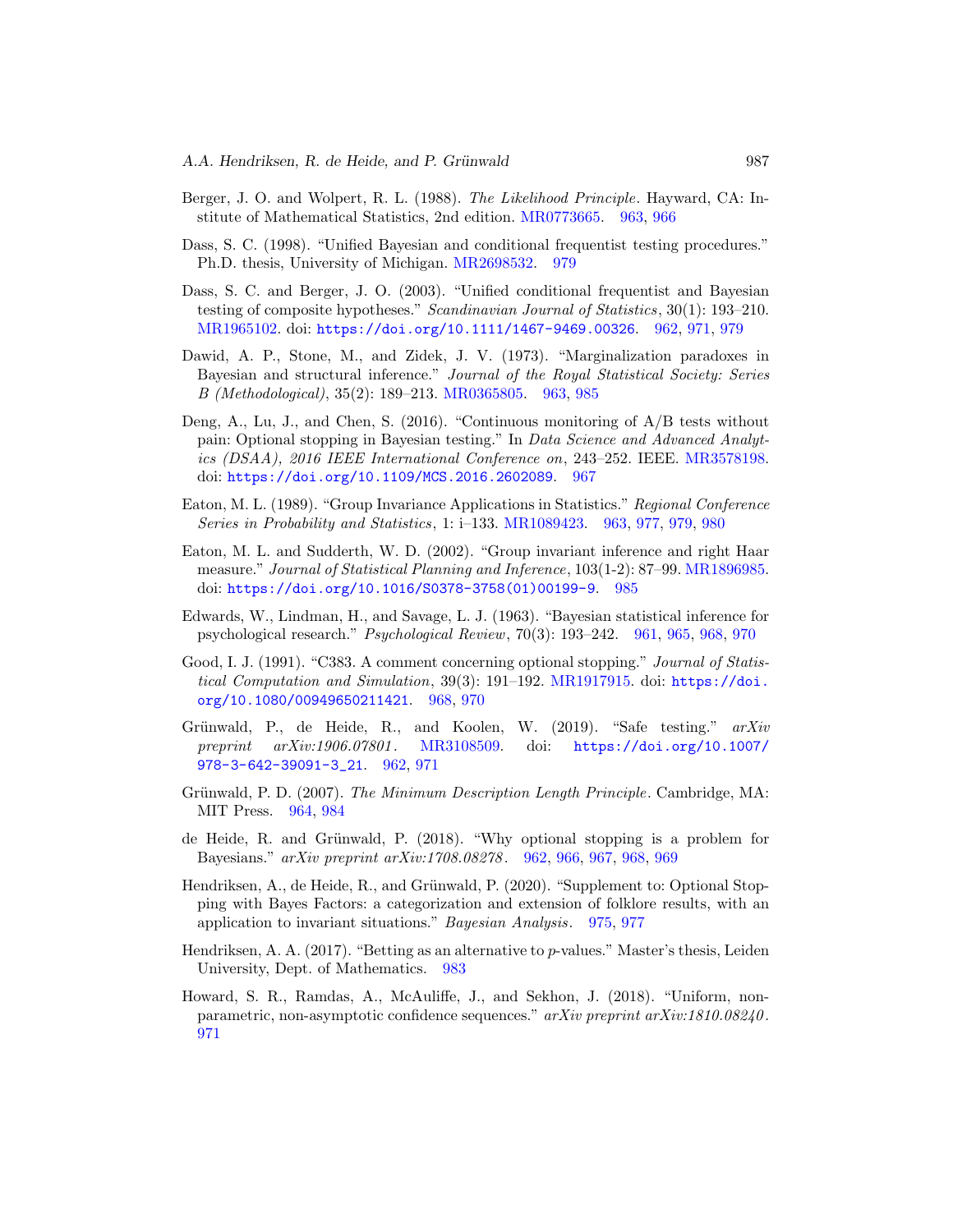- <span id="page-27-8"></span>Jamil, T., Ly, A., Morey, R. D., Love, J., Marsman, M., and Wagenmakers, E.-J. (2016). "Default "Gunel and Dickey" Bayes factors for contingency tables." Behavior Research Methods, 49(2): 638–652. [962,](#page-1-0) [969](#page-8-1)
- <span id="page-27-9"></span>Jeffreys, H. (1961). Theory of Probability. Oxford, England: Oxford. [MR0187257.](https://www.ams.org/mathscinet-getitem?mr=0187257) [962,](#page-1-0) [970,](#page-9-3) [985](#page-24-0)
- <span id="page-27-0"></span>John, L. K., Loewenstein, G., and Prelec, D. (2012). "Measuring the prevalence of questionable research practices with incentives for truth telling." Psychological Science. [961](#page-0-2)
- <span id="page-27-13"></span>Lai, T. L. (1976). "On confidence sequences." The Annals of Statistics, 4(2): 265–280. [MR0395103.](https://www.ams.org/mathscinet-getitem?mr=0395103) [971,](#page-10-1) [989](#page-28-3)
- <span id="page-27-14"></span>Liang, F., Paulo, R., Molina, G., Clyde, M. A., and Berger, J. O. (2008). "Mixtures of g priors for Bayesian variable selection." Journal of the American Statistical Association, 103(481): 410–423. [MR2420243.](https://www.ams.org/mathscinet-getitem?mr=2420243) doi: [https://doi.org/10.1198/](https://doi.org/10.1198/016214507000001337) [016214507000001337](https://doi.org/10.1198/016214507000001337). [984](#page-23-1)
- <span id="page-27-1"></span>Lindley, D. V. (1957). "A statistical paradox." *Biometrika*,  $44(1/2)$ : 187-192. [MR0087273.](https://www.ams.org/mathscinet-getitem?mr=0087273) doi: <https://doi.org/10.1093/biomet/44.1-2.179>. [961,](#page-0-2) [965](#page-4-3)
- <span id="page-27-11"></span>van der Pas, S. and Grünwald, P. D. (2018). "Almost the best of three worlds: risk, consistency and optional stopping for the switch criterion in nested model selection." Statistica Sinica, 28(1): 229–253. [MR3752259.](https://www.ams.org/mathscinet-getitem?mr=3752259) [964,](#page-3-2) [985](#page-24-0)
- <span id="page-27-12"></span>Proschan, M. A., Lan, K. G., and Wittes, J. T. (2006). Statistical Monitoring of Clinical Trials: A Unified Approach. Springer Science & Business Media. [968](#page-7-2)
- <span id="page-27-2"></span>Raiffa, H. and Schlaifer, R. (1961). Applied Statistical Decision Theory. Cambridge, MA: Harvard University Press. [MR0117844.](https://www.ams.org/mathscinet-getitem?mr=0117844) [961,](#page-0-2) [966](#page-5-2)
- <span id="page-27-3"></span>Rouder, J. N. (2014). "Optional stopping: No problem for Bayesians." Psychonomic Bulletin & Review, 21(2): 301–308. [962,](#page-1-0) [966,](#page-5-2) [969](#page-8-1)
- <span id="page-27-7"></span>Rouder, J. N., Morey, R. D., Speckman, P. L., and Province, J. M. (2012). "Default Bayes factors for ANOVA designs." Journal of Mathematical Psychology, 56(5): 356– 374. [MR2983394.](https://www.ams.org/mathscinet-getitem?mr=2983394) doi: <https://doi.org/10.1016/j.jmp.2012.08.001>. [962,](#page-1-0) [984](#page-23-1)
- <span id="page-27-6"></span>Rouder, J. N., Speckman, P. L., Sun, D., Morey, R. D., and Iverson, G. (2009). "Bayesian t tests for accepting and rejecting the null hypothesis." Psychonomic Bulletin  $\mathcal B$ Review, 16(2): 225–237. [962,](#page-1-0) [970,](#page-9-3) [980,](#page-19-2) [984,](#page-23-1) [985](#page-24-0)
- <span id="page-27-5"></span>Sanborn, A. N. and Hills, T. T. (2014). "The frequentist implications of optional stopping on Bayesian hypothesis tests." Psychonomic Bulletin & Review, 21(2): 283–300. [962](#page-1-0)
- <span id="page-27-4"></span>Schönbrodt, F. D., Wagenmakers, E.-J., Zehetleitner, M., and Perugini, M. (2017). "Sequential hypothesis testing with Bayes factors: Efficiently testing mean differences." Psychological Methods, 22(2): 322–339. [962](#page-1-0)
- <span id="page-27-10"></span>Shafer, G., Shen, A., Vereshchagin, N., and Vovk, V. (2011). "Test martingales, Bayes